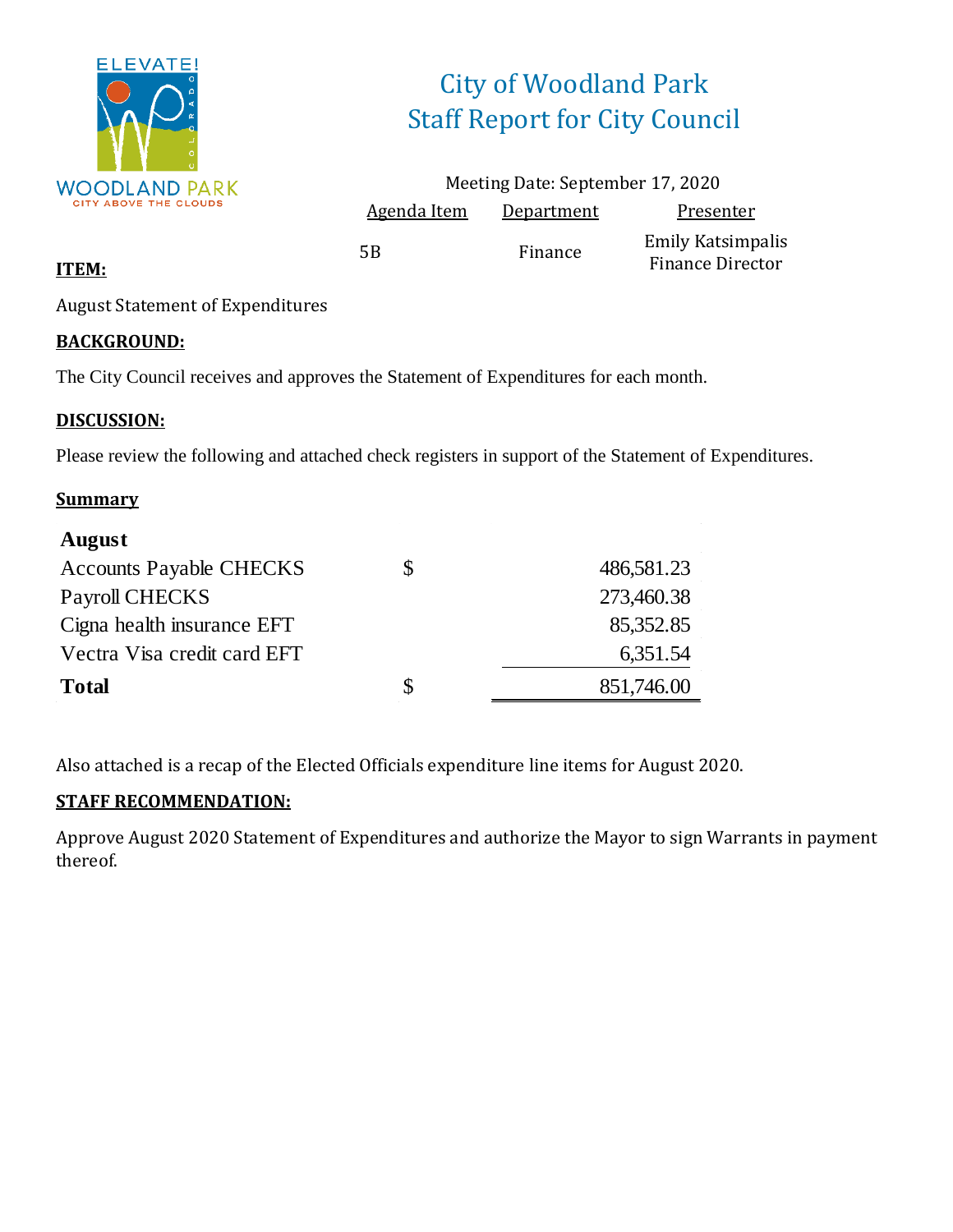### **Year End Payment Register City of Woodland Park 09.09.2020 11:20**

**Page 1 of 26 USER: EKAT**

| Payment |                           |                                             |             | Num             | Gross                |                                |          | Net Payment         | HP |            |
|---------|---------------------------|---------------------------------------------|-------------|-----------------|----------------------|--------------------------------|----------|---------------------|----|------------|
|         | Number   Type   ID   Name |                                             | SRC         | INV             | Amount               | Discounts                      |          | Pay Date            |    | Void Batch |
|         |                           | VECTRA BANK COLORADO<br>For Bank Account: 1 |             |                 |                      | ACCOUNTS PAYABLE (719)687-9246 |          |                     |    |            |
|         |                           | 110335 CHK A ATTP TRANSWEST TRUCKS INC      | 631 1       |                 | 13.20                | 0.00                           |          | 13.20 2020-08-06    |    | 40666      |
|         |                           | ANTENNA #32                                 | 008P112799  |                 | 13.20                | 0.00                           | 13.20    |                     |    |            |
|         | DIST:                     | 100-332-4410                                |             | 13.20           |                      |                                |          |                     |    |            |
|         |                           |                                             | --------    |                 |                      |                                |          |                     |    |            |
|         | 110336 CHK A              | BADGER METER INC<br>$METER - F/S$           | 80057271    | 4278 1          | 1,986.48<br>1,986.48 | 0.00<br>0.00                   | 1,986.48 | 1,986.48 2020-08-06 |    | 40666      |
|         | DIST:                     | 510-350-5300                                | 1,986.48    |                 |                      |                                |          |                     |    |            |
|         |                           |                                             |             |                 |                      |                                |          |                     |    |            |
|         | 110337 CHK A              | BURLAP BAG CLOTHING/BOOTS                   | 1356 5      |                 | 464.55               | 0.00                           |          | 464.55 2020-08-06   |    | 40666      |
|         |                           | UNIFORMS - WWTP                             | 20-7639     |                 | 190.00               | 0.00                           | 190.00   |                     |    |            |
|         | DIST:                     | 520-347-6210                                |             | 190.00          |                      |                                |          |                     |    |            |
|         |                           | UNIFORM-ANTHONY - F/S                       | 20-7651     |                 | 136.80               | 0.00                           | 47.88    |                     |    |            |
|         | DIST:                     | 520-349-6210                                |             | 47.88           |                      |                                |          |                     |    |            |
|         | DIST:                     | 510-345-6210                                |             | 88.92           |                      |                                |          |                     |    |            |
|         |                           | UNIFORM-ANTHONY - F/S                       | 20-7651     |                 | 136.80               | 0.00                           | 88.92    |                     |    |            |
|         | DIST:                     | 520-349-6210                                |             | 47.88           |                      |                                |          |                     |    |            |
|         | DIST:                     | 510-345-6210                                |             | 88.92           |                      |                                |          |                     |    |            |
|         |                           | UNIFORM - ELLSWORTH                         | $20 - 7652$ |                 | 137.75               | 0.00                           | 89.54    |                     |    |            |
|         | DIST:                     | 510-345-6210                                |             | 89.54           |                      |                                |          |                     |    |            |
|         | DIST:                     | 520-349-6210                                |             | 48.21           |                      |                                |          |                     |    |            |
|         |                           | UNIFORM - ELLSWORTH                         | $20 - 7652$ |                 | 137.75               | 0.00                           | 48.21    |                     |    |            |
|         | DIST:                     | 510-345-6210                                |             | 89.54           |                      |                                |          |                     |    |            |
|         | DIST:                     | 520-349-6210                                |             | 48.21           |                      |                                |          |                     |    |            |
|         |                           | 110338 CHK A CHAD MILDBRANDT                |             | 5159 1          | 72.00                | 0.00                           |          | 72.00 2020-08-06    |    | 40666      |
|         |                           | BARTENDING - UPCC                           | 08032020    |                 | 72.00                | 0.00                           | 72.00    |                     |    |            |
|         | DIST:                     | 220-455-7000                                |             | 72.00           |                      |                                |          |                     |    |            |
|         | 110339 CHK A              | CINTAS CORPORATION NO 2                     |             | 4977 2          | 140.10               | 0.00                           |          | 140.10 2020-08-06   |    | 40666      |
|         |                           | UNIFORMS - FLEET                            | 4056800417  |                 | 78.30                | 0.00                           | 78.30    |                     |    |            |
|         | DIST:                     | 100-332-6210                                |             | 78.30           |                      |                                |          |                     |    |            |
|         |                           | UNIFORMS - FLEET                            | 4057456678  |                 | 61.80                | 0.00                           | 61.80    |                     |    |            |
|         | DIST:                     | 100-332-6210                                |             | 61.80           |                      |                                |          |                     |    |            |
|         |                           | 110340 CHK A CPS DISTRIBUTORS, INC          | 194 2       |                 | 700.00               | 0.00                           |          | 700.00 2020-08-06   |    | 40666      |
|         |                           | STRAWBLANKET - STREETS                      |             | 03621904-001    | 350.00               | 0.00                           | 350.00   |                     |    |            |
|         | DIST:                     | 100-334-4360                                |             | 350.00          |                      |                                |          |                     |    |            |
|         |                           | STRAWBLANKET - STREETS 03645162-001 350.00  |             |                 |                      | 0.00                           | 350.00   |                     |    |            |
|         | DIST:                     | 100-334-4360                                |             | 350.00          |                      |                                |          |                     |    |            |
|         |                           |                                             |             |                 |                      |                                |          |                     |    |            |
|         | 110341 CHK A              | CREATIVE CONCEPTS OF AMERICA 2676 3         |             |                 | 631.40               | 0.00                           |          | 631.40 2020-08-06   |    | 40666      |
|         |                           | SAFETY VESTS - B&G & F/S                    | 2753        |                 | 631.40               | 0.00                           | 399.00   |                     |    |            |
|         | DIST:                     | 510-345-2335                                |             | 151.06          |                      |                                |          |                     |    |            |
|         | DIST:                     | 520-349-2335                                |             | 81.34           |                      |                                |          |                     |    |            |
|         | DIST:                     | 100-118-2335                                |             | 399.00          |                      |                                |          |                     |    |            |
|         |                           | SAFETY VESTS - B&G & F/S                    | 2753        |                 | 631.40               | 0.00                           | 151.06   |                     |    |            |
|         | DIST:                     | 510-345-2335                                |             | 151.06          |                      |                                |          |                     |    |            |
|         | DIST:                     | 520-349-2335                                |             | 81.34           |                      |                                |          |                     |    |            |
|         | DIST:                     | 100-118-2335                                |             | 399.00          |                      |                                |          |                     |    |            |
|         |                           | SAFETY VESTS - B&G & F/S $2753$             |             |                 | 631.40               | 0.00                           | 81.34    |                     |    |            |
|         | DIST:                     | 510-345-2335                                |             | 151.06          |                      |                                |          |                     |    |            |
|         | DIST:<br>DIST:            | 520-349-2335<br>100-118-2335                |             | 81.34<br>399.00 |                      |                                |          |                     |    |            |
|         |                           |                                             |             |                 |                      |                                |          |                     |    |            |
|         |                           | 110342 CHK A DELL MARKETING LP              |             | 1192 2          | 1,740.45             | 0.00                           |          | 1,740.45 2020-08-06 |    | 40666      |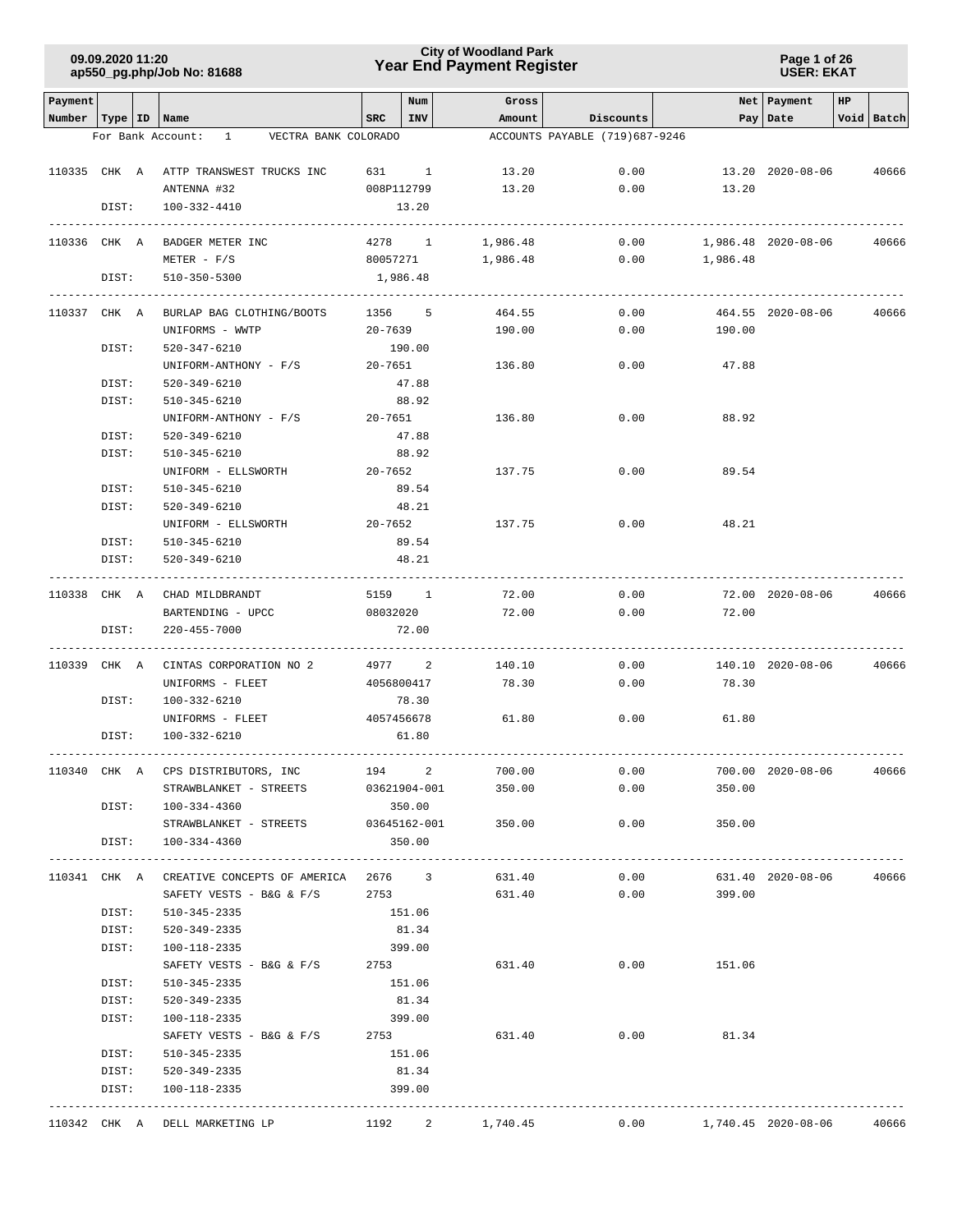### **Year End Payment Register City of Woodland Park 09.09.2020 11:20**

**Page 2 of 26 USER: EKAT**

| Payment      |           |                                                                       |                        | Num                 | Gross                |                   |               | Net Payment            | HP           |            |
|--------------|-----------|-----------------------------------------------------------------------|------------------------|---------------------|----------------------|-------------------|---------------|------------------------|--------------|------------|
| Number       | Type   ID | Name<br>$UPCC - P.0.S.$                                               | SRC                    | INV<br>10397732361  | Amount<br>943.77     | Discounts<br>0.00 | 943.77        | Pay   Date             |              | Void Batch |
|              | DIST:     | 220-455-3700                                                          |                        | 943.77              |                      |                   |               |                        |              |            |
|              |           | NETWORK ROOM UPDATES                                                  |                        | 10400659046         | 796.68               | 0.00              | 796.68        |                        |              |            |
|              | DIST:     | 100-120-6710                                                          |                        | 796.68              |                      |                   |               |                        |              |            |
|              |           |                                                                       |                        |                     |                      |                   |               |                        |              |            |
| 110343 CHK A |           | FRED'S TOWING, LLC                                                    |                        | 4254 1              | 83.75                | 0.00              |               | 83.75 2020-08-06       |              | 40666      |
|              |           | TOW - WPPD                                                            |                        | #19-01031           | 83.75                | 0.00              | 83.75         |                        |              |            |
|              | DIST:     | 100-332-4420                                                          |                        | 83.75               |                      |                   |               |                        |              |            |
|              |           |                                                                       |                        |                     |                      |                   |               |                        |              |            |
| 110344 CHK A |           | GAZETTE, THE                                                          |                        | 276 1               | 97.21                | 0.00              |               | 97.21 2020-08-06       |              | 40666      |
|              |           | LEGAL NOTICES - PLANNING                                              |                        | 07312020            | 97.21                | 0.00              | 97.21         |                        |              |            |
|              | DIST:     | 100-114-5400                                                          |                        | 97.21               |                      |                   |               |                        |              |            |
|              |           |                                                                       |                        |                     |                      |                   |               |                        |              |            |
| 110345 CHK A |           | GRAINGER INC.                                                         | 282                    | 2                   | 240.56               | 0.00              |               | 240.56 2020-08-06      |              | 40666      |
|              |           | REPAIR - B&G                                                          |                        | 9593264402          | 152.00               | 0.00              | 152.00        |                        |              |            |
|              | DIST:     | 100-118-4310                                                          |                        | 152.00              |                      |                   |               |                        |              |            |
|              | DIST:     | PARTS - B&G<br>100-118-2335                                           |                        | 9594762503<br>88.56 | 88.56                | 0.00              | 88.56         |                        |              |            |
|              |           |                                                                       |                        |                     |                      |                   |               |                        |              |            |
| 110346 CHK A |           | HACH COMPANY                                                          |                        | $291$ 1             | 345.47               | 0.00              |               | 345.47 2020-08-06      |              | 40666      |
|              |           | LAB SUPPLIES - WTP                                                    | 12041831               |                     | 345.47               | 0.00              | 345.47        |                        |              |            |
|              | DIST:     | 510-342-6110                                                          |                        | 345.47              |                      |                   |               |                        |              |            |
|              |           |                                                                       |                        |                     |                      |                   |               |                        |              |            |
| 110347 CHK A |           | IMAGE BEARERS CLEANING LLC                                            |                        | 5082 1              | 4,212.00             | 0.00              |               | 4, 212.00 2020-08-06   |              | 40666      |
|              |           | Cleaning Contract                                                     | 2488                   |                     | 4,212.00             | 0.00              | 4,212.00      |                        |              |            |
|              | DIST:     | 100-199-4230                                                          |                        | 4,212.00            |                      |                   |               |                        |              |            |
|              |           |                                                                       |                        |                     |                      |                   |               |                        |              |            |
| 110348 CHK A |           | LEWAN & ASSOCIATES, INC.                                              |                        | 398 1               | 1,318.79             | 0.00              |               | 1,318.79 2020-08-06    |              | 40666      |
|              |           | 07/2020-08/2020 USAGE                                                 | IN1099831              |                     | 1,318.79             | 0.00              | 1,318.79      |                        |              |            |
|              | DIST:     | 100-120-4350                                                          |                        | 1,318.79            |                      |                   |               |                        |              |            |
|              |           |                                                                       |                        |                     |                      |                   |               |                        |              |            |
| 110349 CHK A |           | THE LIGHTER SIDE OF CHRISTMAS 1 1<br>CHRISTMAS PARADE - BROCHURES 101 |                        |                     | 2,500.00<br>2,500.00 | 0.00<br>0.00      | 2,500.00      | 2,500.00 2020-08-06    |              | 40666      |
|              | DIST:     | 100-115-2010                                                          |                        | 2,500.00            |                      |                   |               |                        |              |            |
|              |           |                                                                       |                        |                     |                      |                   |               |                        |              |            |
| 110350 CHK A |           | DANIEL ANTHONY                                                        | $1 \quad \blacksquare$ | $\mathbf{1}$        | 44.99                | 0.00              |               | 44.99 2020-08-06       |              | 40666      |
|              |           | UTILITY REFUND                                                        | 1868.03                |                     | 44.99                | 0.00              | 44.99         |                        |              |            |
|              | DIST:     | 510-342-3461                                                          |                        | 44.99               |                      |                   |               |                        |              |            |
|              |           |                                                                       |                        |                     |                      |                   |               |                        |              |            |
|              |           | 110351 CHK A KRISTINA DRYER                                           |                        | $1 \quad 1 \quad$   | 64.60                | 0.00              |               | 64.60 2020-08-06       |              | 40666      |
|              |           | REFUND - P&R                                                          |                        | 22571694            | 64.60                |                   | $0.00$ 64.60  |                        |              |            |
|              | DIST:     | 220-000-3471-3002                                                     |                        | 64.60               |                      |                   |               |                        |              |            |
|              |           |                                                                       |                        |                     |                      |                   |               |                        |              |            |
|              |           | 110352 CHK A LISAWELLS                                                |                        | $1 \quad 1$         | 27.92                | 0.00              |               | 27.92 2020-08-06       |              | 40666      |
|              |           | UTILITY REFUND                                                        | 2794.07                |                     | 27.92                | 0.00              | 27.92         |                        |              |            |
|              | DIST:     | 510-342-3461                                                          |                        | 27.92               |                      |                   |               |                        |              |            |
|              |           | 110353 CHK A FRANCIS & KARIN DRISCOLL                                 |                        | $1 \quad 1$         | 27.92                | 0.00              |               | 27.92 2020-08-06       |              | 40666      |
|              |           | UTILITY DEPOSIT REFUND 4326.16                                        |                        |                     | 27.92                |                   | 0.00<br>27.92 |                        |              |            |
|              | DIST:     | 510-000-2520                                                          |                        | 27.92               |                      |                   |               |                        |              |            |
|              |           |                                                                       |                        |                     |                      |                   |               |                        | . <u>.</u> . |            |
|              |           | 110354 CHK A MIKE & CHRISTINE WICKIZER                                |                        | $1 \quad 1$         | 29.13                | 0.00              |               | 29.13 2020-08-06       |              | 40666      |
|              |           | UTILITY DEPOSIT REFUND 4923.04                                        |                        |                     | 29.13                | 0.00              | 29.13         |                        |              |            |
|              | DIST:     | 510-000-2520                                                          |                        | 29.13               |                      |                   |               |                        |              |            |
|              |           |                                                                       |                        |                     |                      |                   |               |                        |              |            |
|              |           | 110355 CHK A WILLIAMS & FUDGE                                         |                        | $1 \quad 1$         | 42.07                | 0.00              |               | 42.07 2020-08-06 40666 |              |            |
|              |           | COURTNEY WADHAM-BALANCE DUE SOO960148202020 42.07                     |                        |                     |                      | 0.00              | 42.07         |                        |              |            |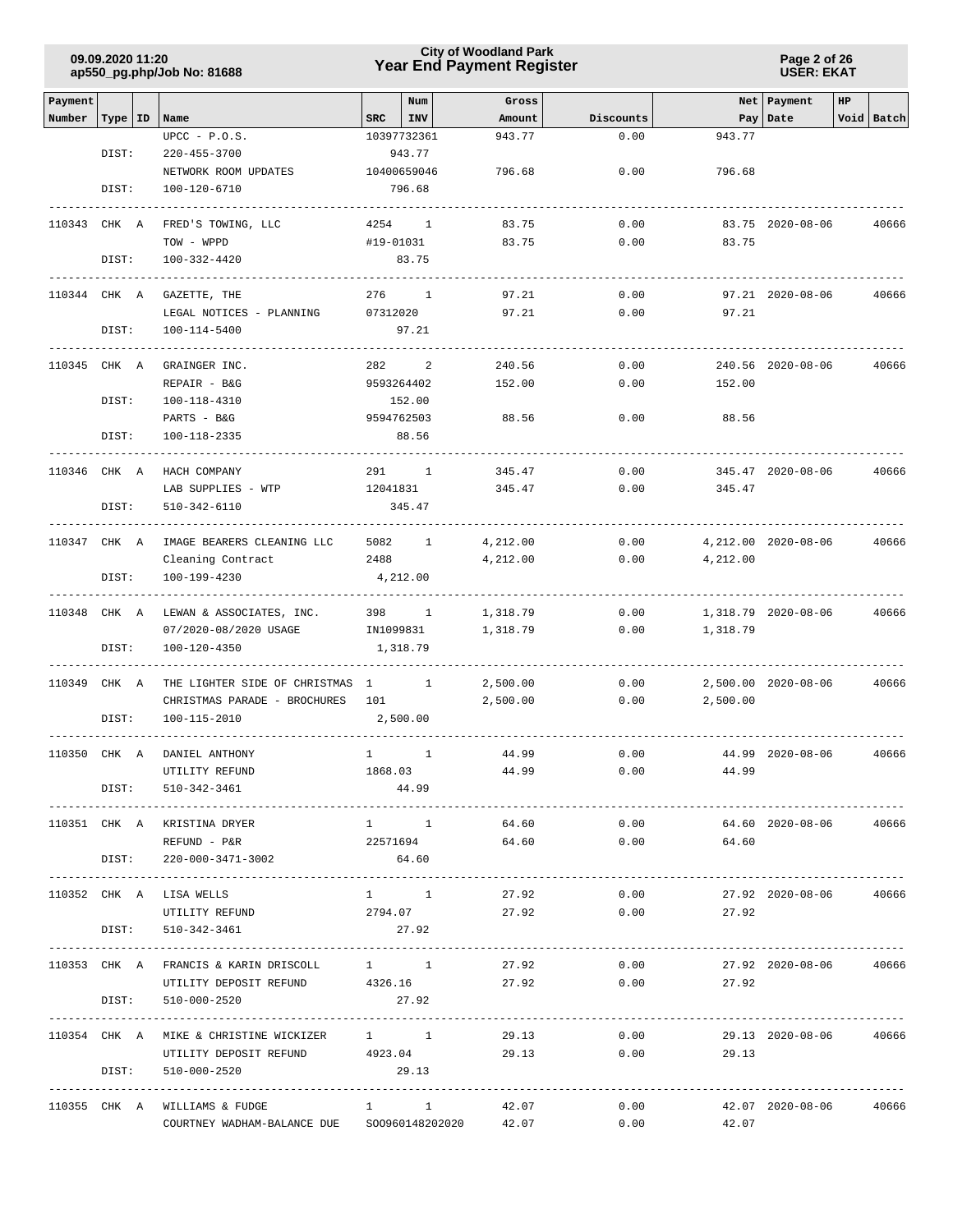### **Year End Payment Register City of Woodland Park 09.09.2020 11:20**

**Page 3 of 26 USER: EKAT**

| $SRC$   INV<br>Number   Type   ID   Name<br>Pay   Date<br>Void Batch<br>Amount<br>Discounts<br>42.07<br>DIST:<br>100-114-6100<br>110356 CHK A<br>MSE-HICKMAN TRAILERS & EQPMT 3291 1<br>6.63<br>0.00<br>$6.63$ 2020-08-06<br>REPAIR - BOBCAT TRAILOR 79189<br>6.63<br>0.00<br>6.63<br>DIST:<br>6.63<br>100-332-4410<br>0.00<br>110357 CHK A MUNIREVS INC<br>5196 1<br>1,235.00<br>1,235.00 2020-08-06<br>2998<br>0.00<br>VRBO MONITORING<br>1,235.00<br>1,235.00<br>DIST:<br>1,235.00<br>100-117-7500<br>2048 6<br>2,273.22<br>0.00<br>110358 CHK A<br>NAPA AUTO PARTS<br>2,273.22 2020-08-06<br>63020 1,203.23<br>$0.00$ 64.51<br>06/2020 CHARGES<br>DIST:<br>100-332-4410<br>338.93<br>DIST:<br>100-332-4420<br>571.40<br>DIST:<br>100-332-4430<br>42.88<br>DIST:<br>100-332-4440<br>119.63<br>26.78<br>DIST:<br>100-332-6400<br>DIST:<br>100-334-4320<br>29.97<br>DIST:<br>510-345-4400<br>64.51<br>DIST:<br>520-347-4400<br>7.70<br>DIST:<br>520-349-4400<br>1.43<br>63020<br>06/2020 CHARGES<br>1,203.23<br>0.00<br>9.13<br>DIST:<br>100-332-4410<br>338.93<br>DIST:<br>100-332-4420<br>571.40<br>DIST:<br>100-332-4430<br>42.88<br>119.63<br>DIST:<br>100-332-4440<br>26.78<br>DIST:<br>100-332-6400<br>29.97<br>DIST:<br>100-334-4320<br>DIST:<br>510-345-4400<br>64.51<br>7.70<br>DIST:<br>520-347-4400<br>DIST:<br>520-349-4400<br>1.43<br>06/2020 CHARGES<br>63020<br>1,203.23<br>0.00<br>1,129.59<br>DIST:<br>100-332-4410<br>338.93<br>100-332-4420<br>571.40<br>DIST:<br>DIST:<br>100-332-4430<br>42.88<br>100-332-4440<br>119.63<br>DIST:<br>26.78<br>DIST:<br>100-332-6400<br>DIST:<br>29.97<br>100-334-4320<br>DIST:<br>64.51<br>$510 - 345 - 4400$<br>7.70<br>DIST:<br>520-347-4400<br>DIST:<br>1.43<br>520-349-4400<br>0.00<br>692.84<br>07/2020 CHARGES<br>73120<br>1,069.99<br>DIST:<br>119.33<br>100-332-4410<br>107.76<br>DIST:<br>100-332-4420<br>DIST:<br>100-332-4430<br>263.38<br>DIST:<br>$100 - 332 - 6400$<br>134.18<br>DIST:<br>68.19<br>100-334-4320<br>DIST:<br>10.44<br>$510 - 342 - 4400$<br>DIST:<br>201.31<br>510-345-4400<br>4.18<br>DIST:<br>520-347-4400<br>52.82<br>DIST:<br>520-347-6110<br>108.40<br>DIST:<br>520-349-4400<br>07/2020 CHARGES<br>73120<br>1,069.99<br>0.00<br>211.75<br>119.33<br>DIST:<br>100-332-4410<br>DIST:<br>100-332-4420<br>107.76<br>DIST:<br>263.38<br>100-332-4430<br>DIST:<br>134.18<br>100-332-6400 | Payment |  |  | Num | Gross |  | Net   Payment | HP |       |
|----------------------------------------------------------------------------------------------------------------------------------------------------------------------------------------------------------------------------------------------------------------------------------------------------------------------------------------------------------------------------------------------------------------------------------------------------------------------------------------------------------------------------------------------------------------------------------------------------------------------------------------------------------------------------------------------------------------------------------------------------------------------------------------------------------------------------------------------------------------------------------------------------------------------------------------------------------------------------------------------------------------------------------------------------------------------------------------------------------------------------------------------------------------------------------------------------------------------------------------------------------------------------------------------------------------------------------------------------------------------------------------------------------------------------------------------------------------------------------------------------------------------------------------------------------------------------------------------------------------------------------------------------------------------------------------------------------------------------------------------------------------------------------------------------------------------------------------------------------------------------------------------------------------------------------------------------------------------------------------------------------------------------------------------------------------------------------------------------------------------------------------------------------------------------------------------------------------------------------------------------------------------------------------------------------------------------------------------------------------------------|---------|--|--|-----|-------|--|---------------|----|-------|
|                                                                                                                                                                                                                                                                                                                                                                                                                                                                                                                                                                                                                                                                                                                                                                                                                                                                                                                                                                                                                                                                                                                                                                                                                                                                                                                                                                                                                                                                                                                                                                                                                                                                                                                                                                                                                                                                                                                                                                                                                                                                                                                                                                                                                                                                                                                                                                            |         |  |  |     |       |  |               |    |       |
|                                                                                                                                                                                                                                                                                                                                                                                                                                                                                                                                                                                                                                                                                                                                                                                                                                                                                                                                                                                                                                                                                                                                                                                                                                                                                                                                                                                                                                                                                                                                                                                                                                                                                                                                                                                                                                                                                                                                                                                                                                                                                                                                                                                                                                                                                                                                                                            |         |  |  |     |       |  |               |    |       |
|                                                                                                                                                                                                                                                                                                                                                                                                                                                                                                                                                                                                                                                                                                                                                                                                                                                                                                                                                                                                                                                                                                                                                                                                                                                                                                                                                                                                                                                                                                                                                                                                                                                                                                                                                                                                                                                                                                                                                                                                                                                                                                                                                                                                                                                                                                                                                                            |         |  |  |     |       |  |               |    | 40666 |
|                                                                                                                                                                                                                                                                                                                                                                                                                                                                                                                                                                                                                                                                                                                                                                                                                                                                                                                                                                                                                                                                                                                                                                                                                                                                                                                                                                                                                                                                                                                                                                                                                                                                                                                                                                                                                                                                                                                                                                                                                                                                                                                                                                                                                                                                                                                                                                            |         |  |  |     |       |  |               |    |       |
|                                                                                                                                                                                                                                                                                                                                                                                                                                                                                                                                                                                                                                                                                                                                                                                                                                                                                                                                                                                                                                                                                                                                                                                                                                                                                                                                                                                                                                                                                                                                                                                                                                                                                                                                                                                                                                                                                                                                                                                                                                                                                                                                                                                                                                                                                                                                                                            |         |  |  |     |       |  |               |    |       |
|                                                                                                                                                                                                                                                                                                                                                                                                                                                                                                                                                                                                                                                                                                                                                                                                                                                                                                                                                                                                                                                                                                                                                                                                                                                                                                                                                                                                                                                                                                                                                                                                                                                                                                                                                                                                                                                                                                                                                                                                                                                                                                                                                                                                                                                                                                                                                                            |         |  |  |     |       |  |               |    | 40666 |
|                                                                                                                                                                                                                                                                                                                                                                                                                                                                                                                                                                                                                                                                                                                                                                                                                                                                                                                                                                                                                                                                                                                                                                                                                                                                                                                                                                                                                                                                                                                                                                                                                                                                                                                                                                                                                                                                                                                                                                                                                                                                                                                                                                                                                                                                                                                                                                            |         |  |  |     |       |  |               |    |       |
|                                                                                                                                                                                                                                                                                                                                                                                                                                                                                                                                                                                                                                                                                                                                                                                                                                                                                                                                                                                                                                                                                                                                                                                                                                                                                                                                                                                                                                                                                                                                                                                                                                                                                                                                                                                                                                                                                                                                                                                                                                                                                                                                                                                                                                                                                                                                                                            |         |  |  |     |       |  |               |    |       |
|                                                                                                                                                                                                                                                                                                                                                                                                                                                                                                                                                                                                                                                                                                                                                                                                                                                                                                                                                                                                                                                                                                                                                                                                                                                                                                                                                                                                                                                                                                                                                                                                                                                                                                                                                                                                                                                                                                                                                                                                                                                                                                                                                                                                                                                                                                                                                                            |         |  |  |     |       |  |               |    | 40666 |
|                                                                                                                                                                                                                                                                                                                                                                                                                                                                                                                                                                                                                                                                                                                                                                                                                                                                                                                                                                                                                                                                                                                                                                                                                                                                                                                                                                                                                                                                                                                                                                                                                                                                                                                                                                                                                                                                                                                                                                                                                                                                                                                                                                                                                                                                                                                                                                            |         |  |  |     |       |  |               |    |       |
|                                                                                                                                                                                                                                                                                                                                                                                                                                                                                                                                                                                                                                                                                                                                                                                                                                                                                                                                                                                                                                                                                                                                                                                                                                                                                                                                                                                                                                                                                                                                                                                                                                                                                                                                                                                                                                                                                                                                                                                                                                                                                                                                                                                                                                                                                                                                                                            |         |  |  |     |       |  |               |    |       |
|                                                                                                                                                                                                                                                                                                                                                                                                                                                                                                                                                                                                                                                                                                                                                                                                                                                                                                                                                                                                                                                                                                                                                                                                                                                                                                                                                                                                                                                                                                                                                                                                                                                                                                                                                                                                                                                                                                                                                                                                                                                                                                                                                                                                                                                                                                                                                                            |         |  |  |     |       |  |               |    |       |
|                                                                                                                                                                                                                                                                                                                                                                                                                                                                                                                                                                                                                                                                                                                                                                                                                                                                                                                                                                                                                                                                                                                                                                                                                                                                                                                                                                                                                                                                                                                                                                                                                                                                                                                                                                                                                                                                                                                                                                                                                                                                                                                                                                                                                                                                                                                                                                            |         |  |  |     |       |  |               |    |       |
|                                                                                                                                                                                                                                                                                                                                                                                                                                                                                                                                                                                                                                                                                                                                                                                                                                                                                                                                                                                                                                                                                                                                                                                                                                                                                                                                                                                                                                                                                                                                                                                                                                                                                                                                                                                                                                                                                                                                                                                                                                                                                                                                                                                                                                                                                                                                                                            |         |  |  |     |       |  |               |    |       |
|                                                                                                                                                                                                                                                                                                                                                                                                                                                                                                                                                                                                                                                                                                                                                                                                                                                                                                                                                                                                                                                                                                                                                                                                                                                                                                                                                                                                                                                                                                                                                                                                                                                                                                                                                                                                                                                                                                                                                                                                                                                                                                                                                                                                                                                                                                                                                                            |         |  |  |     |       |  |               |    |       |
|                                                                                                                                                                                                                                                                                                                                                                                                                                                                                                                                                                                                                                                                                                                                                                                                                                                                                                                                                                                                                                                                                                                                                                                                                                                                                                                                                                                                                                                                                                                                                                                                                                                                                                                                                                                                                                                                                                                                                                                                                                                                                                                                                                                                                                                                                                                                                                            |         |  |  |     |       |  |               |    |       |
|                                                                                                                                                                                                                                                                                                                                                                                                                                                                                                                                                                                                                                                                                                                                                                                                                                                                                                                                                                                                                                                                                                                                                                                                                                                                                                                                                                                                                                                                                                                                                                                                                                                                                                                                                                                                                                                                                                                                                                                                                                                                                                                                                                                                                                                                                                                                                                            |         |  |  |     |       |  |               |    |       |
|                                                                                                                                                                                                                                                                                                                                                                                                                                                                                                                                                                                                                                                                                                                                                                                                                                                                                                                                                                                                                                                                                                                                                                                                                                                                                                                                                                                                                                                                                                                                                                                                                                                                                                                                                                                                                                                                                                                                                                                                                                                                                                                                                                                                                                                                                                                                                                            |         |  |  |     |       |  |               |    |       |
|                                                                                                                                                                                                                                                                                                                                                                                                                                                                                                                                                                                                                                                                                                                                                                                                                                                                                                                                                                                                                                                                                                                                                                                                                                                                                                                                                                                                                                                                                                                                                                                                                                                                                                                                                                                                                                                                                                                                                                                                                                                                                                                                                                                                                                                                                                                                                                            |         |  |  |     |       |  |               |    |       |
|                                                                                                                                                                                                                                                                                                                                                                                                                                                                                                                                                                                                                                                                                                                                                                                                                                                                                                                                                                                                                                                                                                                                                                                                                                                                                                                                                                                                                                                                                                                                                                                                                                                                                                                                                                                                                                                                                                                                                                                                                                                                                                                                                                                                                                                                                                                                                                            |         |  |  |     |       |  |               |    |       |
|                                                                                                                                                                                                                                                                                                                                                                                                                                                                                                                                                                                                                                                                                                                                                                                                                                                                                                                                                                                                                                                                                                                                                                                                                                                                                                                                                                                                                                                                                                                                                                                                                                                                                                                                                                                                                                                                                                                                                                                                                                                                                                                                                                                                                                                                                                                                                                            |         |  |  |     |       |  |               |    |       |
|                                                                                                                                                                                                                                                                                                                                                                                                                                                                                                                                                                                                                                                                                                                                                                                                                                                                                                                                                                                                                                                                                                                                                                                                                                                                                                                                                                                                                                                                                                                                                                                                                                                                                                                                                                                                                                                                                                                                                                                                                                                                                                                                                                                                                                                                                                                                                                            |         |  |  |     |       |  |               |    |       |
|                                                                                                                                                                                                                                                                                                                                                                                                                                                                                                                                                                                                                                                                                                                                                                                                                                                                                                                                                                                                                                                                                                                                                                                                                                                                                                                                                                                                                                                                                                                                                                                                                                                                                                                                                                                                                                                                                                                                                                                                                                                                                                                                                                                                                                                                                                                                                                            |         |  |  |     |       |  |               |    |       |
|                                                                                                                                                                                                                                                                                                                                                                                                                                                                                                                                                                                                                                                                                                                                                                                                                                                                                                                                                                                                                                                                                                                                                                                                                                                                                                                                                                                                                                                                                                                                                                                                                                                                                                                                                                                                                                                                                                                                                                                                                                                                                                                                                                                                                                                                                                                                                                            |         |  |  |     |       |  |               |    |       |
|                                                                                                                                                                                                                                                                                                                                                                                                                                                                                                                                                                                                                                                                                                                                                                                                                                                                                                                                                                                                                                                                                                                                                                                                                                                                                                                                                                                                                                                                                                                                                                                                                                                                                                                                                                                                                                                                                                                                                                                                                                                                                                                                                                                                                                                                                                                                                                            |         |  |  |     |       |  |               |    |       |
|                                                                                                                                                                                                                                                                                                                                                                                                                                                                                                                                                                                                                                                                                                                                                                                                                                                                                                                                                                                                                                                                                                                                                                                                                                                                                                                                                                                                                                                                                                                                                                                                                                                                                                                                                                                                                                                                                                                                                                                                                                                                                                                                                                                                                                                                                                                                                                            |         |  |  |     |       |  |               |    |       |
|                                                                                                                                                                                                                                                                                                                                                                                                                                                                                                                                                                                                                                                                                                                                                                                                                                                                                                                                                                                                                                                                                                                                                                                                                                                                                                                                                                                                                                                                                                                                                                                                                                                                                                                                                                                                                                                                                                                                                                                                                                                                                                                                                                                                                                                                                                                                                                            |         |  |  |     |       |  |               |    |       |
|                                                                                                                                                                                                                                                                                                                                                                                                                                                                                                                                                                                                                                                                                                                                                                                                                                                                                                                                                                                                                                                                                                                                                                                                                                                                                                                                                                                                                                                                                                                                                                                                                                                                                                                                                                                                                                                                                                                                                                                                                                                                                                                                                                                                                                                                                                                                                                            |         |  |  |     |       |  |               |    |       |
|                                                                                                                                                                                                                                                                                                                                                                                                                                                                                                                                                                                                                                                                                                                                                                                                                                                                                                                                                                                                                                                                                                                                                                                                                                                                                                                                                                                                                                                                                                                                                                                                                                                                                                                                                                                                                                                                                                                                                                                                                                                                                                                                                                                                                                                                                                                                                                            |         |  |  |     |       |  |               |    |       |
|                                                                                                                                                                                                                                                                                                                                                                                                                                                                                                                                                                                                                                                                                                                                                                                                                                                                                                                                                                                                                                                                                                                                                                                                                                                                                                                                                                                                                                                                                                                                                                                                                                                                                                                                                                                                                                                                                                                                                                                                                                                                                                                                                                                                                                                                                                                                                                            |         |  |  |     |       |  |               |    |       |
|                                                                                                                                                                                                                                                                                                                                                                                                                                                                                                                                                                                                                                                                                                                                                                                                                                                                                                                                                                                                                                                                                                                                                                                                                                                                                                                                                                                                                                                                                                                                                                                                                                                                                                                                                                                                                                                                                                                                                                                                                                                                                                                                                                                                                                                                                                                                                                            |         |  |  |     |       |  |               |    |       |
|                                                                                                                                                                                                                                                                                                                                                                                                                                                                                                                                                                                                                                                                                                                                                                                                                                                                                                                                                                                                                                                                                                                                                                                                                                                                                                                                                                                                                                                                                                                                                                                                                                                                                                                                                                                                                                                                                                                                                                                                                                                                                                                                                                                                                                                                                                                                                                            |         |  |  |     |       |  |               |    |       |
|                                                                                                                                                                                                                                                                                                                                                                                                                                                                                                                                                                                                                                                                                                                                                                                                                                                                                                                                                                                                                                                                                                                                                                                                                                                                                                                                                                                                                                                                                                                                                                                                                                                                                                                                                                                                                                                                                                                                                                                                                                                                                                                                                                                                                                                                                                                                                                            |         |  |  |     |       |  |               |    |       |
|                                                                                                                                                                                                                                                                                                                                                                                                                                                                                                                                                                                                                                                                                                                                                                                                                                                                                                                                                                                                                                                                                                                                                                                                                                                                                                                                                                                                                                                                                                                                                                                                                                                                                                                                                                                                                                                                                                                                                                                                                                                                                                                                                                                                                                                                                                                                                                            |         |  |  |     |       |  |               |    |       |
|                                                                                                                                                                                                                                                                                                                                                                                                                                                                                                                                                                                                                                                                                                                                                                                                                                                                                                                                                                                                                                                                                                                                                                                                                                                                                                                                                                                                                                                                                                                                                                                                                                                                                                                                                                                                                                                                                                                                                                                                                                                                                                                                                                                                                                                                                                                                                                            |         |  |  |     |       |  |               |    |       |
|                                                                                                                                                                                                                                                                                                                                                                                                                                                                                                                                                                                                                                                                                                                                                                                                                                                                                                                                                                                                                                                                                                                                                                                                                                                                                                                                                                                                                                                                                                                                                                                                                                                                                                                                                                                                                                                                                                                                                                                                                                                                                                                                                                                                                                                                                                                                                                            |         |  |  |     |       |  |               |    |       |
|                                                                                                                                                                                                                                                                                                                                                                                                                                                                                                                                                                                                                                                                                                                                                                                                                                                                                                                                                                                                                                                                                                                                                                                                                                                                                                                                                                                                                                                                                                                                                                                                                                                                                                                                                                                                                                                                                                                                                                                                                                                                                                                                                                                                                                                                                                                                                                            |         |  |  |     |       |  |               |    |       |
|                                                                                                                                                                                                                                                                                                                                                                                                                                                                                                                                                                                                                                                                                                                                                                                                                                                                                                                                                                                                                                                                                                                                                                                                                                                                                                                                                                                                                                                                                                                                                                                                                                                                                                                                                                                                                                                                                                                                                                                                                                                                                                                                                                                                                                                                                                                                                                            |         |  |  |     |       |  |               |    |       |
|                                                                                                                                                                                                                                                                                                                                                                                                                                                                                                                                                                                                                                                                                                                                                                                                                                                                                                                                                                                                                                                                                                                                                                                                                                                                                                                                                                                                                                                                                                                                                                                                                                                                                                                                                                                                                                                                                                                                                                                                                                                                                                                                                                                                                                                                                                                                                                            |         |  |  |     |       |  |               |    |       |
|                                                                                                                                                                                                                                                                                                                                                                                                                                                                                                                                                                                                                                                                                                                                                                                                                                                                                                                                                                                                                                                                                                                                                                                                                                                                                                                                                                                                                                                                                                                                                                                                                                                                                                                                                                                                                                                                                                                                                                                                                                                                                                                                                                                                                                                                                                                                                                            |         |  |  |     |       |  |               |    |       |
|                                                                                                                                                                                                                                                                                                                                                                                                                                                                                                                                                                                                                                                                                                                                                                                                                                                                                                                                                                                                                                                                                                                                                                                                                                                                                                                                                                                                                                                                                                                                                                                                                                                                                                                                                                                                                                                                                                                                                                                                                                                                                                                                                                                                                                                                                                                                                                            |         |  |  |     |       |  |               |    |       |
|                                                                                                                                                                                                                                                                                                                                                                                                                                                                                                                                                                                                                                                                                                                                                                                                                                                                                                                                                                                                                                                                                                                                                                                                                                                                                                                                                                                                                                                                                                                                                                                                                                                                                                                                                                                                                                                                                                                                                                                                                                                                                                                                                                                                                                                                                                                                                                            |         |  |  |     |       |  |               |    |       |
|                                                                                                                                                                                                                                                                                                                                                                                                                                                                                                                                                                                                                                                                                                                                                                                                                                                                                                                                                                                                                                                                                                                                                                                                                                                                                                                                                                                                                                                                                                                                                                                                                                                                                                                                                                                                                                                                                                                                                                                                                                                                                                                                                                                                                                                                                                                                                                            |         |  |  |     |       |  |               |    |       |
|                                                                                                                                                                                                                                                                                                                                                                                                                                                                                                                                                                                                                                                                                                                                                                                                                                                                                                                                                                                                                                                                                                                                                                                                                                                                                                                                                                                                                                                                                                                                                                                                                                                                                                                                                                                                                                                                                                                                                                                                                                                                                                                                                                                                                                                                                                                                                                            |         |  |  |     |       |  |               |    |       |
|                                                                                                                                                                                                                                                                                                                                                                                                                                                                                                                                                                                                                                                                                                                                                                                                                                                                                                                                                                                                                                                                                                                                                                                                                                                                                                                                                                                                                                                                                                                                                                                                                                                                                                                                                                                                                                                                                                                                                                                                                                                                                                                                                                                                                                                                                                                                                                            |         |  |  |     |       |  |               |    |       |
|                                                                                                                                                                                                                                                                                                                                                                                                                                                                                                                                                                                                                                                                                                                                                                                                                                                                                                                                                                                                                                                                                                                                                                                                                                                                                                                                                                                                                                                                                                                                                                                                                                                                                                                                                                                                                                                                                                                                                                                                                                                                                                                                                                                                                                                                                                                                                                            |         |  |  |     |       |  |               |    |       |
|                                                                                                                                                                                                                                                                                                                                                                                                                                                                                                                                                                                                                                                                                                                                                                                                                                                                                                                                                                                                                                                                                                                                                                                                                                                                                                                                                                                                                                                                                                                                                                                                                                                                                                                                                                                                                                                                                                                                                                                                                                                                                                                                                                                                                                                                                                                                                                            |         |  |  |     |       |  |               |    |       |
|                                                                                                                                                                                                                                                                                                                                                                                                                                                                                                                                                                                                                                                                                                                                                                                                                                                                                                                                                                                                                                                                                                                                                                                                                                                                                                                                                                                                                                                                                                                                                                                                                                                                                                                                                                                                                                                                                                                                                                                                                                                                                                                                                                                                                                                                                                                                                                            |         |  |  |     |       |  |               |    |       |
|                                                                                                                                                                                                                                                                                                                                                                                                                                                                                                                                                                                                                                                                                                                                                                                                                                                                                                                                                                                                                                                                                                                                                                                                                                                                                                                                                                                                                                                                                                                                                                                                                                                                                                                                                                                                                                                                                                                                                                                                                                                                                                                                                                                                                                                                                                                                                                            |         |  |  |     |       |  |               |    |       |
|                                                                                                                                                                                                                                                                                                                                                                                                                                                                                                                                                                                                                                                                                                                                                                                                                                                                                                                                                                                                                                                                                                                                                                                                                                                                                                                                                                                                                                                                                                                                                                                                                                                                                                                                                                                                                                                                                                                                                                                                                                                                                                                                                                                                                                                                                                                                                                            |         |  |  |     |       |  |               |    |       |
|                                                                                                                                                                                                                                                                                                                                                                                                                                                                                                                                                                                                                                                                                                                                                                                                                                                                                                                                                                                                                                                                                                                                                                                                                                                                                                                                                                                                                                                                                                                                                                                                                                                                                                                                                                                                                                                                                                                                                                                                                                                                                                                                                                                                                                                                                                                                                                            |         |  |  |     |       |  |               |    |       |
|                                                                                                                                                                                                                                                                                                                                                                                                                                                                                                                                                                                                                                                                                                                                                                                                                                                                                                                                                                                                                                                                                                                                                                                                                                                                                                                                                                                                                                                                                                                                                                                                                                                                                                                                                                                                                                                                                                                                                                                                                                                                                                                                                                                                                                                                                                                                                                            |         |  |  |     |       |  |               |    |       |
|                                                                                                                                                                                                                                                                                                                                                                                                                                                                                                                                                                                                                                                                                                                                                                                                                                                                                                                                                                                                                                                                                                                                                                                                                                                                                                                                                                                                                                                                                                                                                                                                                                                                                                                                                                                                                                                                                                                                                                                                                                                                                                                                                                                                                                                                                                                                                                            |         |  |  |     |       |  |               |    |       |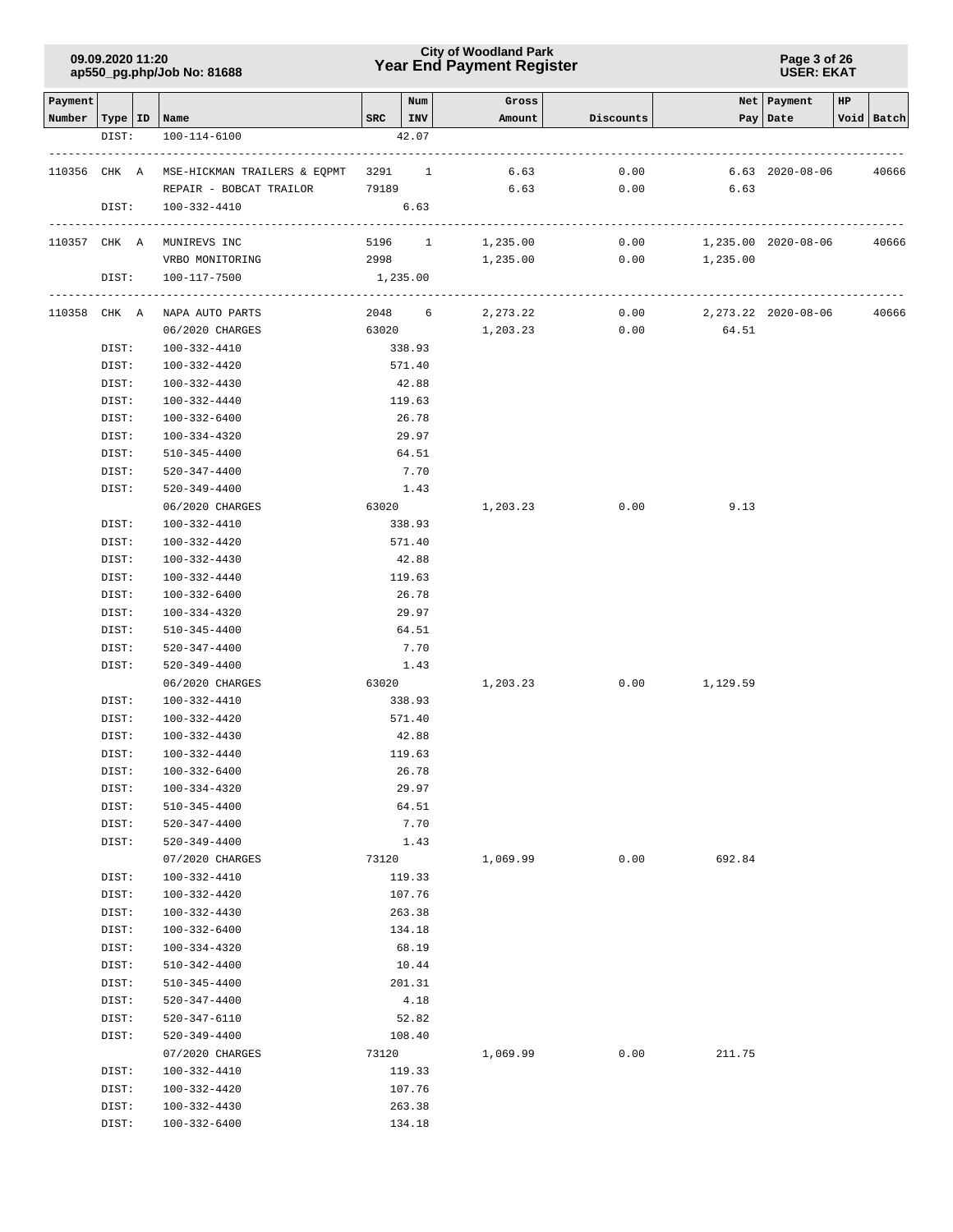| 09.09.2020 11:20<br>ap550_pg.php/Job No: 81688 |                |  |                                        |            |                  | <b>City of Woodland Park</b><br><b>Year End Payment Register</b> |           | Page 4 of 26<br><b>USER: EKAT</b> |                      |    |            |
|------------------------------------------------|----------------|--|----------------------------------------|------------|------------------|------------------------------------------------------------------|-----------|-----------------------------------|----------------------|----|------------|
| Payment                                        |                |  |                                        |            | Num              | Gross                                                            |           | Net                               | Payment              | HP |            |
| Number                                         | Type   ID      |  | Name                                   | <b>SRC</b> | INV              | Amount                                                           | Discounts |                                   | Pay   Date           |    | Void Batch |
|                                                | DIST:          |  | 100-334-4320                           |            | 68.19            |                                                                  |           |                                   |                      |    |            |
|                                                | DIST:          |  | $510 - 342 - 4400$                     |            | 10.44            |                                                                  |           |                                   |                      |    |            |
|                                                | DIST:          |  | 510-345-4400                           |            | 201.31           |                                                                  |           |                                   |                      |    |            |
|                                                | DIST:          |  | $520 - 347 - 4400$                     |            | 4.18             |                                                                  |           |                                   |                      |    |            |
|                                                | DIST:<br>DIST: |  | 520-347-6110<br>$520 - 349 - 4400$     |            | 52.82<br>108.40  |                                                                  |           |                                   |                      |    |            |
|                                                |                |  | 07/2020 CHARGES                        | 73120      |                  | 1,069.99                                                         | 0.00      | 165.40                            |                      |    |            |
|                                                | DIST:          |  | 100-332-4410                           |            | 119.33           |                                                                  |           |                                   |                      |    |            |
|                                                | DIST:          |  | 100-332-4420                           |            | 107.76           |                                                                  |           |                                   |                      |    |            |
|                                                | DIST:          |  | 100-332-4430                           |            | 263.38           |                                                                  |           |                                   |                      |    |            |
|                                                | DIST:          |  | $100 - 332 - 6400$                     |            | 134.18           |                                                                  |           |                                   |                      |    |            |
|                                                | DIST:          |  | 100-334-4320                           |            | 68.19            |                                                                  |           |                                   |                      |    |            |
|                                                | DIST:          |  | $510 - 342 - 4400$                     |            | 10.44            |                                                                  |           |                                   |                      |    |            |
|                                                | DIST:          |  | 510-345-4400                           |            | 201.31           |                                                                  |           |                                   |                      |    |            |
|                                                | DIST:          |  | $520 - 347 - 4400$                     |            | 4.18             |                                                                  |           |                                   |                      |    |            |
|                                                | DIST:          |  | 520-347-6110                           |            | 52.82            |                                                                  |           |                                   |                      |    |            |
|                                                | DIST:          |  | 520-349-4400                           |            | 108.40           |                                                                  |           |                                   |                      |    |            |
|                                                |                |  |                                        |            |                  |                                                                  |           |                                   |                      |    |            |
| 110359                                         | CHK A          |  | NICK'S ELECTRICAL SERVICES, LLC 5190 1 |            |                  | 1,800.00                                                         | 0.00      |                                   | 1,800.00 2020-08-06  |    | 40666      |
|                                                |                |  | NETWORK ROOM ELECTRICAL                | 07282020   |                  | 1,800.00                                                         | 0.00      | 1,800.00                          |                      |    |            |
|                                                | DIST:          |  | 100-120-7520                           |            | 1,800.00         |                                                                  |           |                                   |                      |    |            |
|                                                |                |  |                                        |            |                  | ------------                                                     |           |                                   |                      |    |            |
| 110360 CHK A                                   |                |  | PEAK INTERNET                          | 3141       | 6                | 19,291.79                                                        | 0.00      |                                   | 19,291.79 2020-08-06 |    | 40666      |
|                                                |                |  | 08/2020 CHARGES                        | 132685     |                  | 15,806.36                                                        | 0.00      | 1,156.48                          |                      |    |            |
|                                                | DIST:          |  | 100-199-5300                           |            | 2,225.94         |                                                                  |           |                                   |                      |    |            |
|                                                | DIST:          |  | 100-120-3700                           |            | 10,788.94        |                                                                  |           |                                   |                      |    |            |
|                                                | DIST:          |  | 100-115-4340                           |            | 35.00            |                                                                  |           |                                   |                      |    |            |
|                                                | DIST:          |  | $220 - 455 - 3700$                     |            | 320.00           |                                                                  |           |                                   |                      |    |            |
|                                                | DIST:          |  | $220 - 452 - 5300$                     |            | 256.48           |                                                                  |           |                                   |                      |    |            |
|                                                | DIST:          |  | $220 - 452 - 3700$                     |            | 580.00           |                                                                  |           |                                   |                      |    |            |
|                                                | DIST:          |  | $510 - 342 - 3700$                     |            | 800.00           |                                                                  |           |                                   |                      |    |            |
|                                                | DIST:          |  | 520-347-3700                           |            | 800.00           |                                                                  |           |                                   |                      |    |            |
|                                                |                |  | 08/2020 CHARGES                        | 132685     |                  | 15,806.36                                                        | 0.00      | 800.00                            |                      |    |            |
|                                                | DIST:          |  | 100-199-5300                           |            | 2,225.94         |                                                                  |           |                                   |                      |    |            |
|                                                | DIST:          |  | 100-120-3700                           |            | 10,788.94        |                                                                  |           |                                   |                      |    |            |
|                                                | DIST:          |  | 100-115-4340                           |            | 35.00            |                                                                  |           |                                   |                      |    |            |
|                                                | DIST:          |  | $220 - 455 - 3700$                     |            | 320.00           |                                                                  |           |                                   |                      |    |            |
|                                                | DIST:          |  | $220 - 452 - 5300$                     |            | 256.48           |                                                                  |           |                                   |                      |    |            |
|                                                | DIST:<br>DIST: |  | 220-452-3700<br>$510 - 342 - 3700$     |            | 580.00<br>800.00 |                                                                  |           |                                   |                      |    |            |
|                                                | DIST:          |  | 520-347-3700                           |            | 800.00           |                                                                  |           |                                   |                      |    |            |
|                                                |                |  | 08/2020 CHARGES                        | 132685     |                  | 15,806.36                                                        | 0.00      | 800.00                            |                      |    |            |
|                                                | DIST:          |  | 100-199-5300                           |            | 2,225.94         |                                                                  |           |                                   |                      |    |            |
|                                                | DIST:          |  | 100-120-3700                           |            | 10,788.94        |                                                                  |           |                                   |                      |    |            |
|                                                | DIST:          |  | 100-115-4340                           |            | 35.00            |                                                                  |           |                                   |                      |    |            |
|                                                | DIST:          |  | 220-455-3700                           |            | 320.00           |                                                                  |           |                                   |                      |    |            |
|                                                | DIST:          |  | 220-452-5300                           |            | 256.48           |                                                                  |           |                                   |                      |    |            |
|                                                | DIST:          |  | 220-452-3700                           |            | 580.00           |                                                                  |           |                                   |                      |    |            |
|                                                | DIST:          |  | 510-342-3700                           |            | 800.00           |                                                                  |           |                                   |                      |    |            |
|                                                | DIST:          |  | 520-347-3700                           |            | 800.00           |                                                                  |           |                                   |                      |    |            |
|                                                |                |  | 08/2020 CHARGES                        | 132685     |                  | 15,806.36                                                        | 0.00      | 13,049.88                         |                      |    |            |
|                                                | DIST:          |  | 100-199-5300                           |            | 2,225.94         |                                                                  |           |                                   |                      |    |            |
|                                                | DIST:          |  | 100-120-3700                           |            | 10,788.94        |                                                                  |           |                                   |                      |    |            |
|                                                | DIST:          |  | 100-115-4340                           |            | 35.00            |                                                                  |           |                                   |                      |    |            |
|                                                | DIST:          |  | 220-455-3700                           |            | 320.00           |                                                                  |           |                                   |                      |    |            |
|                                                | DIST:          |  | 220-452-5300                           |            | 256.48           |                                                                  |           |                                   |                      |    |            |
|                                                | DIST:          |  | 220-452-3700                           |            | 580.00           |                                                                  |           |                                   |                      |    |            |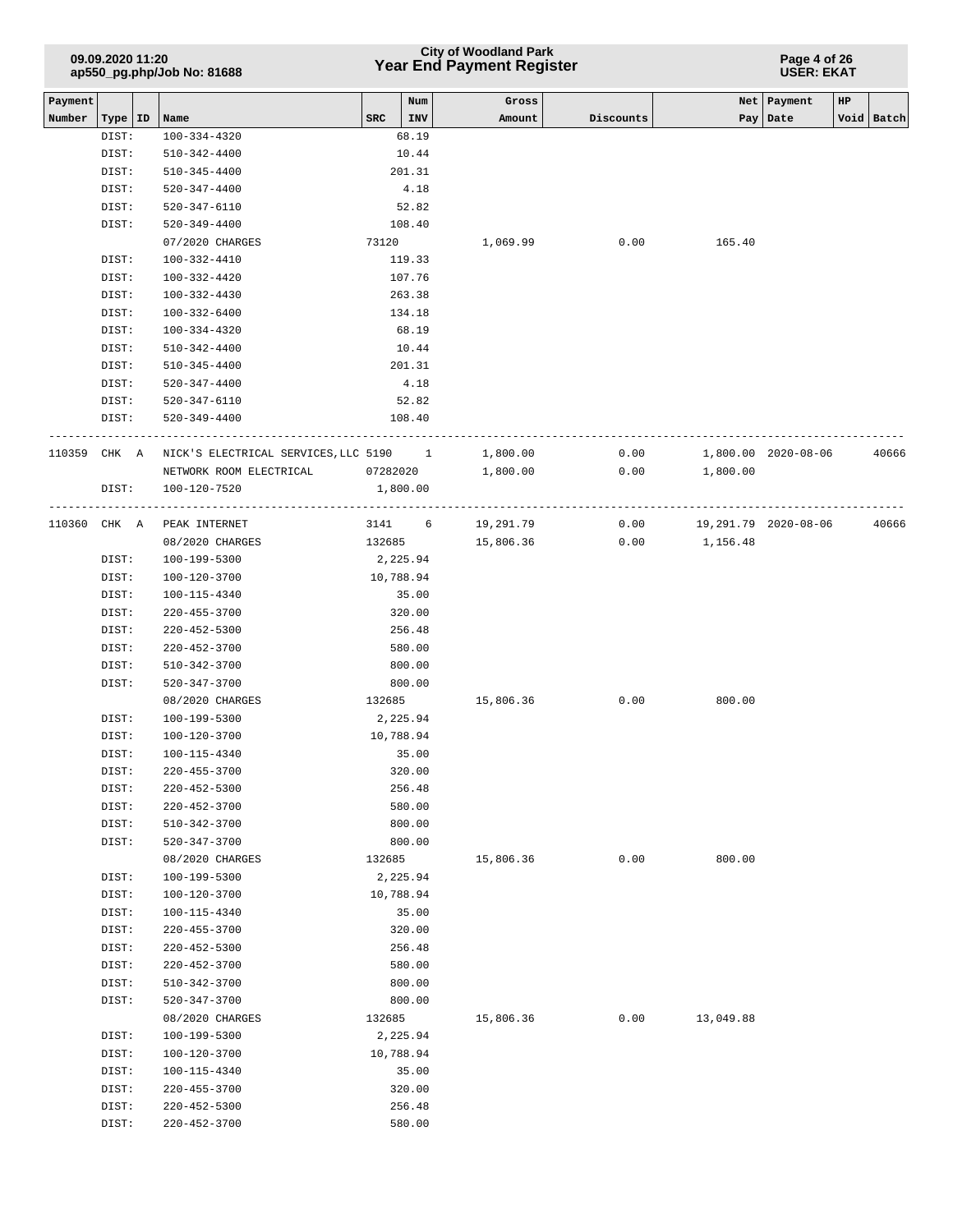### **Year End Payment Register City of Woodland Park 09.09.2020 11:20**

**Page 5 of 26 USER: EKAT**

| Payment |                  |                                                   |        | Num              | Gross               |           |                            | Net Payment         | HP |            |
|---------|------------------|---------------------------------------------------|--------|------------------|---------------------|-----------|----------------------------|---------------------|----|------------|
| Number  | Type   ID   Name |                                                   |        | SRC   INV        | Amount              | Discounts |                            | Pay   Date          |    | Void Batch |
|         | DIST:<br>DIST:   | 510-342-3700<br>520-347-3700                      |        | 800.00<br>800.00 |                     |           |                            |                     |    |            |
|         |                  | 08/2020 CHARGES                                   | 132686 |                  | 3,425.48            | 0.00      | 3,425.48                   |                     |    |            |
|         | DIST:            | $100 - 221 - 5300$                                |        | 590.14           |                     |           |                            |                     |    |            |
|         | DIST:            | 100-221-3700                                      |        | 2,835.34         |                     |           |                            |                     |    |            |
|         |                  | 08/2020 CHARGES                                   | 323236 |                  | 59.95               | 0.00      | 59.95                      |                     |    |            |
|         | DIST:            | 100-115-4340                                      |        | 59.95            |                     |           |                            |                     |    |            |
|         |                  |                                                   |        |                  |                     |           |                            |                     |    |            |
|         |                  | 110361 CHK A PIKES PEAK AUTO BODY SPEC, INC 862 1 |        |                  | 2,914.80            | 0.00      |                            | 2,914.80 2020-08-06 |    | 40666      |
|         |                  | REPAIR #40                                        |        | 07292020         | 2,914.80            | 0.00      | 2,914.80                   |                     |    |            |
|         | DIST:            | 100-332-4410                                      |        | 2,914.80         |                     |           |                            |                     |    |            |
|         |                  |                                                   |        |                  |                     |           |                            |                     |    |            |
|         | 110362 CHK A     | PITNEY BOWES GLOBAL FINANCIAL 2479 1              |        |                  | 90.00               | 0.00      |                            | 90.00 2020-08-06    |    | 40666      |
|         |                  | 08/2020 POSTAGE LEASE<br>3311708942               |        |                  | 90.00               | 0.00      | 90.00                      |                     |    |            |
|         | DIST:            | 100-199-5350                                      |        | 90.00            |                     |           |                            |                     |    |            |
|         |                  |                                                   |        |                  |                     |           |                            |                     |    |            |
|         | 110363 CHK A     | THE LOCK SHOP                                     |        | 2431 2           | 75.00               | 0.00      |                            | 75.00 2020-08-06    |    | 40666      |
|         |                  | KEY                                               | 000700 |                  | 75.00               | 0.00      | 48.75                      |                     |    |            |
|         | DIST:            | 510-345-4400                                      |        | 48.75            |                     |           |                            |                     |    |            |
|         | DIST:            | $520 - 349 - 4400$                                |        | 26.25            |                     |           |                            |                     |    |            |
|         |                  | KEY                                               | 000700 |                  | 75.00               | 0.00      | 26.25                      |                     |    |            |
|         | DIST:            | 510-345-4400                                      |        | 48.75            |                     |           |                            |                     |    |            |
|         | DIST:            | $520 - 349 - 4400$                                |        | 26.25            |                     |           |                            |                     |    |            |
|         |                  |                                                   |        |                  |                     |           |                            |                     |    |            |
|         |                  | 110364 CHK A TREATMENT TECH, INC.                 |        | 1494 1           | 1,176.00            | 0.00      | 1,176.00 2020-08-06        |                     |    | 40666      |
|         |                  | SODA ASH - WTP                                    |        | 182305           | 1,176.00            | 0.00      | 1,176.00                   |                     |    |            |
|         | DIST:            | 510-342-6310                                      |        | 1,176.00         |                     |           |                            |                     |    |            |
|         |                  |                                                   |        |                  |                     |           |                            |                     |    |            |
|         | 110365 CHK A     | TWIN LAKES RESERVOIR/CANAL CO. 637 1              |        |                  | 200.00              | 0.00      |                            | 200.00 2020-08-06   |    | 40666      |
|         |                  | 2167<br>TRANSFER FEES - JORDAN                    |        |                  | 200.00              | 0.00      | 200.00                     |                     |    |            |
|         | DIST:            | 510-342-5750                                      |        | 200.00           |                     |           |                            |                     |    |            |
|         | 110366 CHK A     | UNCC UTILITY NOTIFICATION CNTR 2012 2             |        |                  | 232.44              | 0.00      |                            | 232.44 2020-08-06   |    | 40666      |
|         |                  | UTILITY LOCATES                                   |        | 220071291        | 232.44              | 0.00      | 151.09                     |                     |    |            |
|         | DIST:            | 510-345-5000                                      |        | 151.09           |                     |           |                            |                     |    |            |
|         | DIST:            | 520-347-5000                                      |        | 81.35            |                     |           |                            |                     |    |            |
|         |                  | UTILITY LOCATES                                   |        | 220071291        | 232.44              | 0.00      | 81.35                      |                     |    |            |
|         | DIST:            | 510-345-5000                                      |        | 151.09           |                     |           |                            |                     |    |            |
|         | DIST:            | 520-347-5000                                      |        | 81.35            |                     |           |                            |                     |    |            |
|         |                  | -------------------------------                   |        |                  |                     |           |                            |                     |    |            |
|         |                  | 110367 CHK A UNITED REPROGRAPHIC SUPPLY 4285 1    |        |                  | 98.00               | 0.00      |                            | 98.00 2020-08-06    |    | 40666      |
|         |                  | 08/2020 CONTRACT                                  |        | IN239478         | 98.00               |           | 0.00<br>98.00              |                     |    |            |
|         | DIST:            | 100-120-4350                                      |        | 98.00            |                     |           |                            |                     |    |            |
|         |                  |                                                   |        |                  |                     |           |                            |                     |    |            |
|         |                  | 110368 CHK A US POSTAL SERVICE                    |        | 516 1            | 226.00              | 0.00      |                            | 226.00 2020-08-06   |    | 40666      |
|         |                  | PO BOX 5830 RENEWAL-UTILITIES 08032020            |        |                  | 226.00              | 0.00      | 226.00                     |                     |    |            |
|         | DIST:            | 100-199-5350                                      |        | 226.00           |                     |           |                            |                     |    |            |
|         |                  |                                                   |        |                  |                     |           |                            |                     |    |            |
|         | 110369 CHK A     | VERIZON                                           |        |                  | 3856 5 3,157.80     |           | $0.00$ 3,157.80 2020-08-06 |                     |    | 40666      |
|         |                  | 06/2020-07/2020 CHARGES                           |        |                  | 9859541317 3,157.80 |           | $0.00$ 299.57              |                     |    |            |
|         | DIST:            | 100-111-5300                                      |        | 63.65            |                     |           |                            |                     |    |            |
|         | DIST:            | 100-110-5300                                      |        | 63.30            |                     |           |                            |                     |    |            |
|         | DIST:            | 100-112-5300                                      |        | 234.23           |                     |           |                            |                     |    |            |
|         | DIST:            | 100-114-5300                                      |        | 175.34           |                     |           |                            |                     |    |            |
|         | DIST:            | 100-199-5300                                      |        | 180.58           |                     |           |                            |                     |    |            |
|         | DIST:            | 100-118-5300                                      |        | 236.90           |                     |           |                            |                     |    |            |
|         | DIST:            | 100-221-5300                                      |        | 732.34           |                     |           |                            |                     |    |            |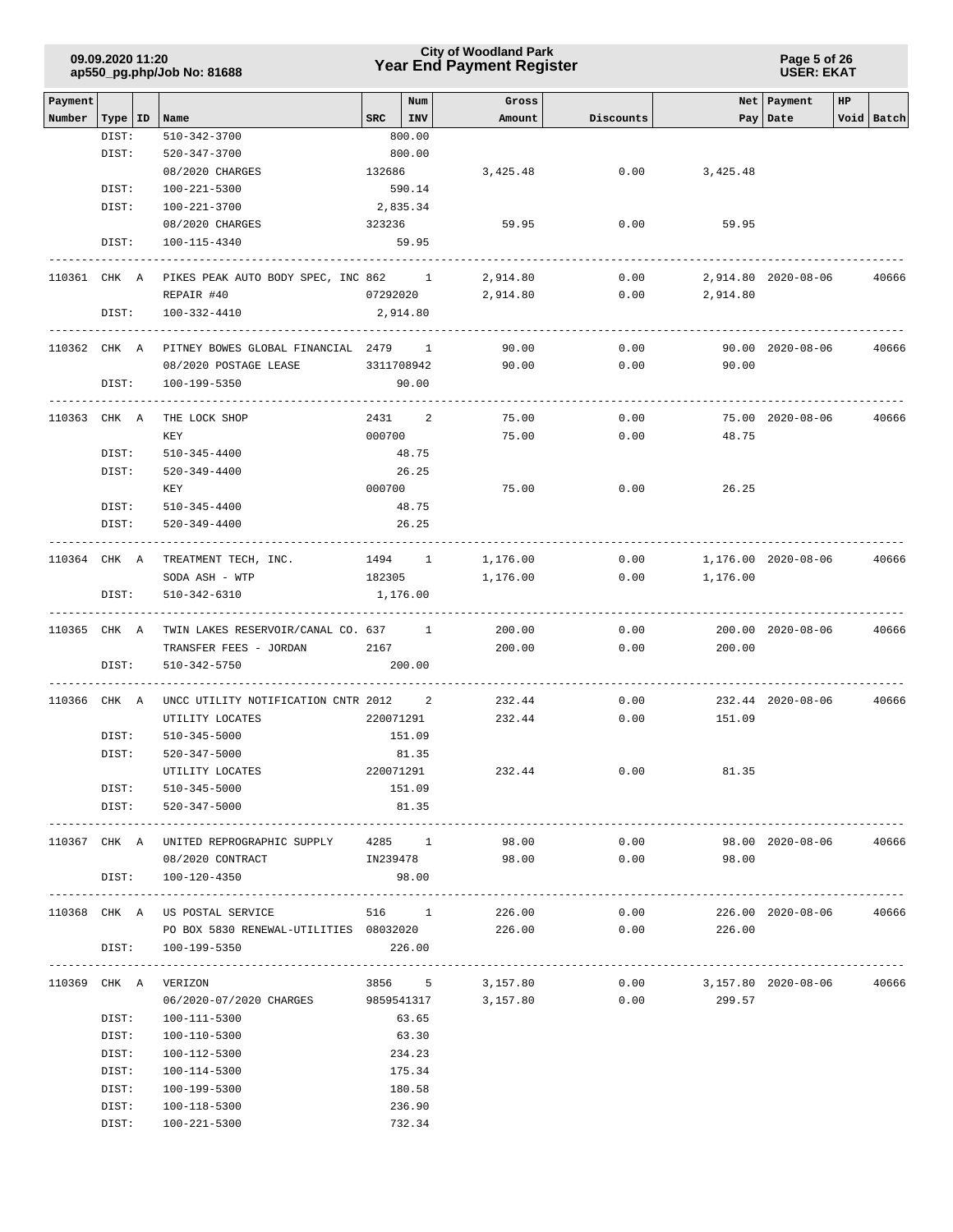# **Year End Payment Register City of Woodland Park 09.09.2020 11:20**

#### **Page 6 of 26 USER: EKAT**

| Payment |                |                                    |            | Num             | Gross    |           |        | Net   Payment | HP |            |
|---------|----------------|------------------------------------|------------|-----------------|----------|-----------|--------|---------------|----|------------|
| Number  | Type   ID      | Name                               | SRC        | INV             | Amount   | Discounts |        | Pay   Date    |    | Void Batch |
|         | DIST:          | 100-331-5300                       |            | 163.23          |          |           |        |               |    |            |
|         | DIST:          | 100-332-5300                       |            | 81.53           |          |           |        |               |    |            |
|         | DIST:          | 100-334-5300                       |            | 264.85          |          |           |        |               |    |            |
|         | DIST:          | 210-221-5300                       |            | 36.28           |          |           |        |               |    |            |
|         | DIST:          | 210-223-5300                       |            | 53.65           |          |           |        |               |    |            |
|         | DIST:          | 220-451-5300                       |            | 53.65           |          |           |        |               |    |            |
|         | DIST:          | 220-452-5300                       |            | 160.21          |          |           |        |               |    |            |
|         | DIST:          | 220-455-5300                       |            | 36.28           |          |           |        |               |    |            |
|         | DIST:          | 510-341-5300                       |            | 34.65           |          |           |        |               |    |            |
|         | DIST:          | 520-346-5300                       |            | 18.66           |          |           |        |               |    |            |
|         | DIST:          | 510-342-5300                       |            | 153.58          |          |           |        |               |    |            |
|         | DIST:          | 510-345-5300                       |            | 133.98          |          |           |        |               |    |            |
|         | DIST:          | 520-349-5300                       |            | 72.14           |          |           |        |               |    |            |
|         | DIST:          | 520-347-5300                       |            | 208.77          |          |           |        |               |    |            |
|         |                | 06/2020-07/2020 CHARGES            | 9859541317 |                 | 3,157.80 | 0.00      | 89.93  |               |    |            |
|         | DIST:          | 100-111-5300                       |            | 63.65           |          |           |        |               |    |            |
|         | DIST:          | 100-110-5300                       |            | 63.30           |          |           |        |               |    |            |
|         | DIST:          | 100-112-5300                       |            | 234.23          |          |           |        |               |    |            |
|         | DIST:          | 100-114-5300                       |            | 175.34          |          |           |        |               |    |            |
|         | DIST:          | 100-199-5300                       |            | 180.58          |          |           |        |               |    |            |
|         | DIST:          | 100-118-5300                       |            | 236.90          |          |           |        |               |    |            |
|         | DIST:          | 100-221-5300                       |            | 732.34          |          |           |        |               |    |            |
|         | DIST:          | $100 - 331 - 5300$                 |            | 163.23          |          |           |        |               |    |            |
|         | DIST:          | 100-332-5300                       |            | 81.53           |          |           |        |               |    |            |
|         | DIST:          | 100-334-5300                       |            | 264.85          |          |           |        |               |    |            |
|         | DIST:          | 210-221-5300                       |            | 36.28           |          |           |        |               |    |            |
|         | DIST:          | 210-223-5300                       |            | 53.65           |          |           |        |               |    |            |
|         | DIST:          | 220-451-5300                       |            | 53.65           |          |           |        |               |    |            |
|         | DIST:          | 220-452-5300                       |            | 160.21          |          |           |        |               |    |            |
|         | DIST:          | 220-455-5300                       |            | 36.28           |          |           |        |               |    |            |
|         | DIST:          | 510-341-5300                       |            | 34.65           |          |           |        |               |    |            |
|         | DIST:          | 520-346-5300                       |            | 18.66           |          |           |        |               |    |            |
|         | DIST:          | 510-342-5300                       |            | 153.58          |          |           |        |               |    |            |
|         | DIST:          | $510 - 345 - 5300$                 |            | 133.98          |          |           |        |               |    |            |
|         | DIST:          | 520-349-5300                       |            | 72.14           |          |           |        |               |    |            |
|         | DIST:          | $520 - 347 - 5300$                 |            | 208.77          |          |           |        |               |    |            |
|         |                | 06/2020-07/2020 CHARGES            | 9859541317 |                 | 3,157.80 | 0.00      | 250.14 |               |    |            |
|         | DIST:          | 100-111-5300                       |            | 63.65           |          |           |        |               |    |            |
|         | DIST:          | 100-110-5300                       |            | 63.30           |          |           |        |               |    |            |
|         | DIST:          | 100-112-5300                       |            | 234.23          |          |           |        |               |    |            |
|         | DIST:          | 100-114-5300                       |            | 175.34          |          |           |        |               |    |            |
|         | DIST:          | $100 - 199 - 5300$                 |            | 180.58          |          |           |        |               |    |            |
|         | DIST:          | 100-118-5300                       |            | 236.90          |          |           |        |               |    |            |
|         | DIST:          | 100-221-5300                       |            | 732.34          |          |           |        |               |    |            |
|         | DIST:          | 100-331-5300                       |            | 163.23          |          |           |        |               |    |            |
|         | DIST:          | 100-332-5300                       |            | 81.53<br>264.85 |          |           |        |               |    |            |
|         | DIST:          | 100-334-5300                       |            |                 |          |           |        |               |    |            |
|         | DIST:          | 210-221-5300                       |            | 36.28           |          |           |        |               |    |            |
|         | DIST:          | $210 - 223 - 5300$<br>220-451-5300 |            | 53.65<br>53.65  |          |           |        |               |    |            |
|         | DIST:<br>DIST: | $220 - 452 - 5300$                 |            |                 |          |           |        |               |    |            |
|         | DIST:          | $220 - 455 - 5300$                 |            | 160.21<br>36.28 |          |           |        |               |    |            |
|         | DIST:          | 510-341-5300                       |            | 34.65           |          |           |        |               |    |            |
|         | DIST:          | 520-346-5300                       |            | 18.66           |          |           |        |               |    |            |
|         | DIST:          | 510-342-5300                       |            | 153.58          |          |           |        |               |    |            |
|         | DIST:          | 510-345-5300                       |            | 133.98          |          |           |        |               |    |            |
|         | DIST:          | 520-349-5300                       |            | 72.14           |          |           |        |               |    |            |
|         |                |                                    |            |                 |          |           |        |               |    |            |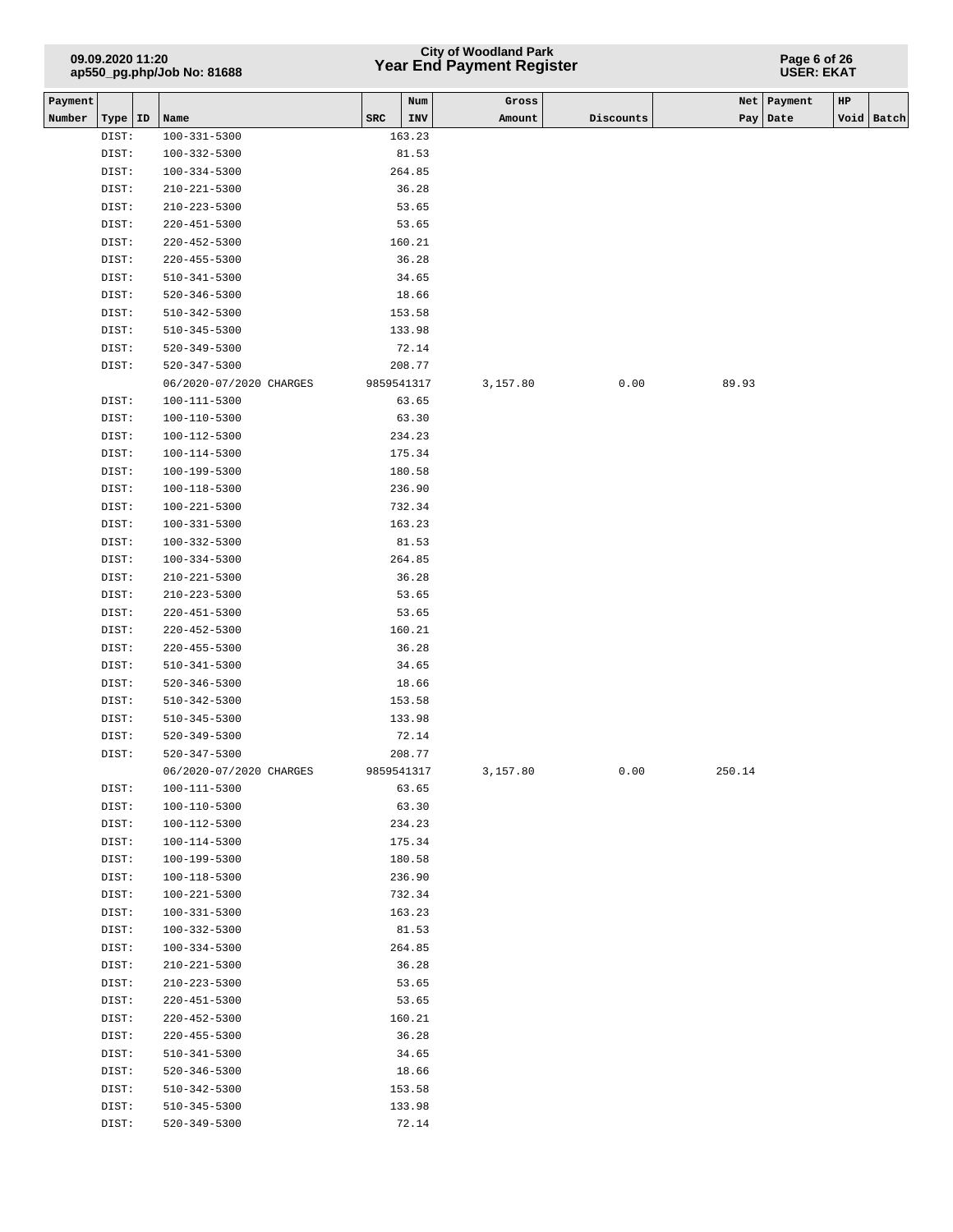## **Year End Payment Register City of Woodland Park 09.09.2020 11:20**

**Page 7 of 26 USER: EKAT**

| Payment |           |                                          |             | Num    | Gross                      |                                  |                                    | Net   Payment     | HP |            |
|---------|-----------|------------------------------------------|-------------|--------|----------------------------|----------------------------------|------------------------------------|-------------------|----|------------|
| Number  | Type   ID | Name                                     | ${\tt SRC}$ | INV    | Amount                     | Discounts                        |                                    | Pay   Date        |    | Void Batch |
|         | DIST:     | $520 - 347 - 5300$                       |             | 208.77 |                            |                                  |                                    |                   |    |            |
|         |           | 06/2020-07/2020 CHARGES                  | 9859541317  |        | 3,157.80                   | 0.00                             | 322.21                             |                   |    |            |
|         | DIST:     | 100-111-5300                             |             | 63.65  |                            |                                  |                                    |                   |    |            |
|         | DIST:     | 100-110-5300                             |             | 63.30  |                            |                                  |                                    |                   |    |            |
|         | DIST:     | 100-112-5300                             |             | 234.23 |                            |                                  |                                    |                   |    |            |
|         | DIST:     | 100-114-5300                             |             | 175.34 |                            |                                  |                                    |                   |    |            |
|         | DIST:     | 100-199-5300                             |             | 180.58 |                            |                                  |                                    |                   |    |            |
|         | DIST:     | 100-118-5300                             |             | 236.90 |                            |                                  |                                    |                   |    |            |
|         | DIST:     | 100-221-5300                             |             | 732.34 |                            |                                  |                                    |                   |    |            |
|         | DIST:     | $100 - 331 - 5300$                       |             | 163.23 |                            |                                  |                                    |                   |    |            |
|         | DIST:     | 100-332-5300                             |             | 81.53  |                            |                                  |                                    |                   |    |            |
|         | DIST:     | $100 - 334 - 5300$                       |             | 264.85 |                            |                                  |                                    |                   |    |            |
|         | DIST:     | $210 - 221 - 5300$                       |             | 36.28  |                            |                                  |                                    |                   |    |            |
|         | DIST:     | $210 - 223 - 5300$                       |             | 53.65  |                            |                                  |                                    |                   |    |            |
|         | DIST:     | $220 - 451 - 5300$                       |             | 53.65  |                            |                                  |                                    |                   |    |            |
|         | DIST:     | 220-452-5300                             |             | 160.21 |                            |                                  |                                    |                   |    |            |
|         | DIST:     | $220 - 455 - 5300$                       |             | 36.28  |                            |                                  |                                    |                   |    |            |
|         | DIST:     | $510 - 341 - 5300$                       |             | 34.65  |                            |                                  |                                    |                   |    |            |
|         | DIST:     | $520 - 346 - 5300$                       |             | 18.66  |                            |                                  |                                    |                   |    |            |
|         | DIST:     | $510 - 342 - 5300$                       |             | 153.58 |                            |                                  |                                    |                   |    |            |
|         | DIST:     | $510 - 345 - 5300$                       |             | 133.98 |                            |                                  |                                    |                   |    |            |
|         | DIST:     | 520-349-5300                             |             | 72.14  |                            |                                  |                                    |                   |    |            |
|         | DIST:     | 520-347-5300                             |             | 208.77 |                            |                                  |                                    |                   |    |            |
|         |           | 06/2020-07/2020 CHARGES                  | 9859541317  |        | 3,157.80                   | 0.00                             | 2,195.95                           |                   |    |            |
|         | DIST:     | 100-111-5300                             |             | 63.65  |                            |                                  |                                    |                   |    |            |
|         | DIST:     | 100-110-5300                             |             | 63.30  |                            |                                  |                                    |                   |    |            |
|         | DIST:     | 100-112-5300                             |             | 234.23 |                            |                                  |                                    |                   |    |            |
|         | DIST:     | 100-114-5300                             |             | 175.34 |                            |                                  |                                    |                   |    |            |
|         | DIST:     | 100-199-5300                             |             | 180.58 |                            |                                  |                                    |                   |    |            |
|         | DIST:     | 100-118-5300                             |             | 236.90 |                            |                                  |                                    |                   |    |            |
|         | DIST:     | 100-221-5300                             |             | 732.34 |                            |                                  |                                    |                   |    |            |
|         | DIST:     | 100-331-5300                             |             | 163.23 |                            |                                  |                                    |                   |    |            |
|         | DIST:     | 100-332-5300                             |             | 81.53  |                            |                                  |                                    |                   |    |            |
|         | DIST:     | 100-334-5300                             |             | 264.85 |                            |                                  |                                    |                   |    |            |
|         | DIST:     | $210 - 221 - 5300$                       |             | 36.28  |                            |                                  |                                    |                   |    |            |
|         | DIST:     | 210-223-5300                             |             | 53.65  |                            |                                  |                                    |                   |    |            |
|         | DIST:     | $220 - 451 - 5300$                       |             | 53.65  |                            |                                  |                                    |                   |    |            |
|         | DIST:     | $220 - 452 - 5300$                       |             | 160.21 |                            |                                  |                                    |                   |    |            |
|         | DIST:     | 220-455-5300                             |             | 36.28  |                            |                                  |                                    |                   |    |            |
|         | DIST:     | 510-341-5300                             |             | 34.65  |                            |                                  |                                    |                   |    |            |
|         | DIST:     | 520-346-5300                             |             | 18.66  |                            |                                  |                                    |                   |    |            |
|         | DIST:     | 510-342-5300                             |             | 153.58 |                            |                                  |                                    |                   |    |            |
|         | DIST:     | 510-345-5300                             |             | 133.98 |                            |                                  |                                    |                   |    |            |
|         | DIST:     | 520-349-5300                             |             | 72.14  |                            |                                  |                                    |                   |    |            |
|         | DIST:     | 520-347-5300                             |             | 208.77 |                            |                                  |                                    |                   |    |            |
|         |           | 110370 CHK A WAXIE SANITARY SUPPLY       |             |        | 4189 1 673.95              | .<br>0.00                        |                                    | 673.95 2020-08-06 |    | 40666      |
|         |           | CUSTODIAL SUPPLIES - B&G 79337931 673.95 |             |        |                            | 0.00                             | 673.95                             |                   |    |            |
|         | DIST:     | 100-118-6140                             |             | 673.95 |                            |                                  |                                    |                   |    |            |
|         |           | 110371 CHK A AT&T MOBILITY LLC           |             |        | 5118 1 125.95              | 0.00                             |                                    | 125.95 2020-08-13 |    | 40697      |
|         |           | PHONE SERVICE - WPPD                     |             |        | 287290137930X0728202125.95 | 0.00                             | 125.95                             |                   |    |            |
|         |           | DIST: 100-221-5300                       |             | 125.95 |                            |                                  |                                    |                   |    |            |
|         |           | ---------------                          |             |        |                            | -------------------------------- | ---------------------------------- |                   |    |            |
|         |           | 110372 CHK A BIRCHAM'S                   |             |        | 75 1<br>666.28             | 0.00                             |                                    | 666.28 2020-08-13 |    | 40697      |
|         |           | 06/2020-07/2020 USAGE                    | 317892      |        | 666.28                     |                                  | 0.00<br>666.28                     |                   |    |            |
|         |           | DIST: 100-120-4350                       |             | 666.28 |                            |                                  |                                    |                   |    |            |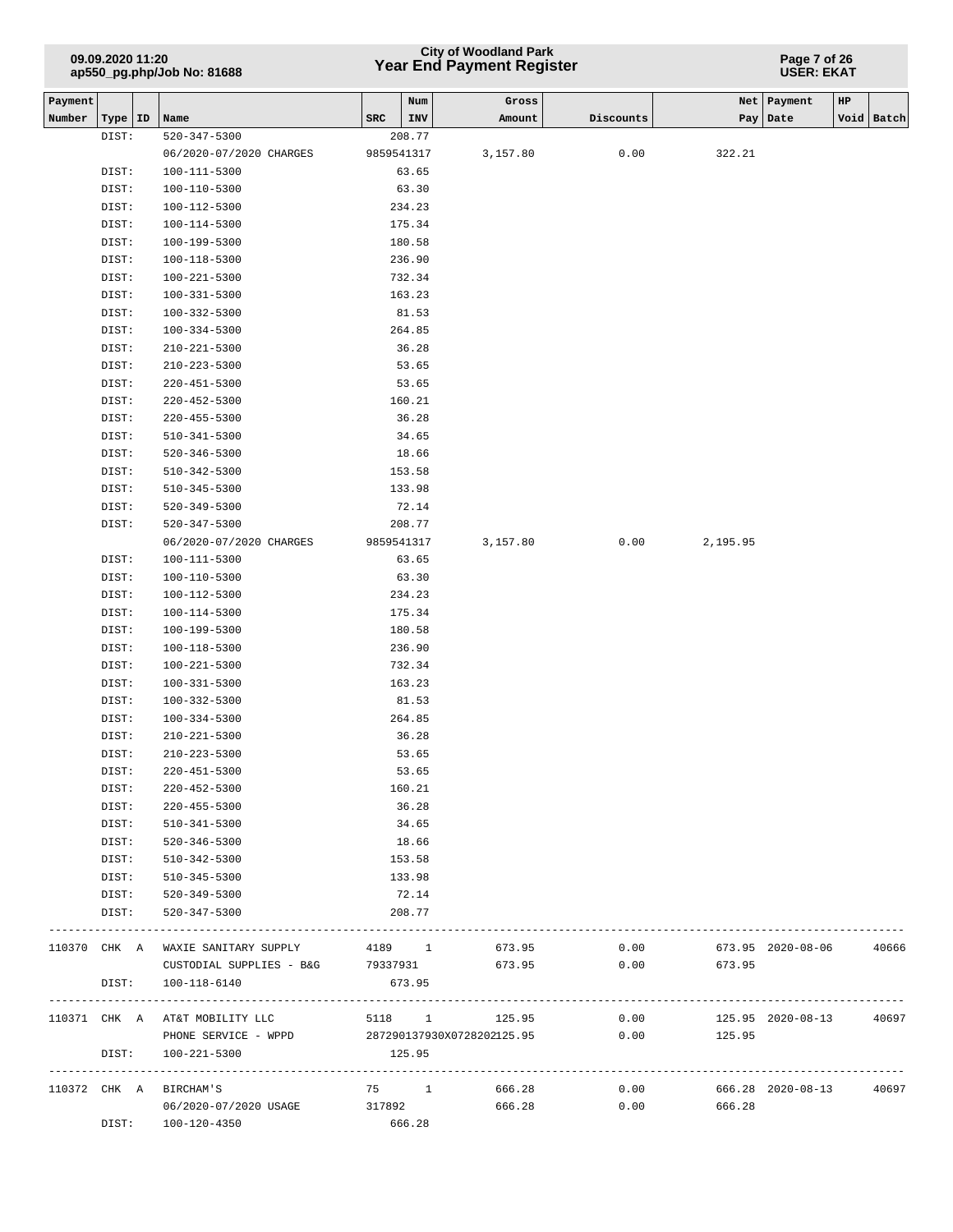### **Year End Payment Register City of Woodland Park 09.09.2020 11:20**

#### **Page 8 of 26 USER: EKAT**

| Payment<br>Number  | Type  | ID | Name                                              | <b>SRC</b> | Num<br><b>INV</b> | Gross<br>Amount | Discounts |                      | Net   Payment<br>Pay   Date | HP | Void Batch |
|--------------------|-------|----|---------------------------------------------------|------------|-------------------|-----------------|-----------|----------------------|-----------------------------|----|------------|
|                    |       |    |                                                   |            |                   |                 |           |                      |                             |    |            |
| 110373 CHK A       |       |    | BRIAN E. BUNDY                                    | 5208       | $\mathbf{1}$      | 840.00          | 0.00      |                      | 840.00 2020-08-13           |    | 40697      |
|                    |       |    | ACCOUNT SERVICES                                  | 08072020   |                   | 840.00          | 0.00      | 840.00               |                             |    |            |
|                    | DIST: |    | 100-117-3500                                      |            | 840.00            |                 |           |                      |                             |    |            |
| 110374 CHK A       |       |    | CARQUEST AUTO PARTS                               | 582 7      | 2                 | 57.63           | 0.00      |                      | 57.63 2020-08-13            |    | 40697      |
|                    |       |    | 07/2020 CHARGES                                   | 73120      |                   | 57.63           | 0.00      | 54.52                |                             |    |            |
|                    | DIST: |    | 100-334-4300                                      |            | 54.52             |                 |           |                      |                             |    |            |
|                    | DIST: |    | 510-345-6110                                      |            | 3.11              |                 |           |                      |                             |    |            |
|                    |       |    | 07/2020 CHARGES                                   | 73120      |                   | 57.63           | 0.00      | 3.11                 |                             |    |            |
|                    | DIST: |    | 100-334-4300                                      |            | 54.52             |                 |           |                      |                             |    |            |
|                    | DIST: |    | 510-345-6110                                      |            | 3.11              |                 |           |                      |                             |    |            |
| 110375 CHK A       |       |    | CASELLE INC                                       | 2356       | 2                 | 498.00          | 0.00      |                      | 498.00 2020-08-13           |    | 40697      |
|                    |       |    | 09/2020 CONTRACT                                  | 103787     |                   | 498.00          | 0.00      | 323.70               |                             |    |            |
|                    | DIST: |    | 510-350-4340                                      |            | 323.70            |                 |           |                      |                             |    |            |
|                    | DIST: |    | 520-351-4340                                      |            | 174.30            |                 |           |                      |                             |    |            |
|                    |       |    | 09/2020 CONTRACT                                  | 103787     |                   | 498.00          | 0.00      | 174.30               |                             |    |            |
|                    | DIST: |    | 510-350-4340                                      |            | 323.70            |                 |           |                      |                             |    |            |
|                    | DIST: |    | 520-351-4340                                      |            | 174.30            |                 |           |                      |                             |    |            |
| 110376 CHK A       |       |    | CENTURYLINK                                       | 4342 4     |                   | 576.95          | 0.00      |                      | 576.95 2020-08-13           |    | 40697      |
|                    |       |    | 07/2020 CHARGES                                   | 7252020    |                   | 576.95          | 0.00      | 265.58               |                             |    |            |
|                    | DIST: |    | 100-199-5300                                      |            | 49.90             |                 |           |                      |                             |    |            |
|                    | DIST: |    | $220 - 455 - 5300$                                |            | 117.40            |                 |           |                      |                             |    |            |
|                    | DIST: |    | 510-342-5300                                      |            | 144.07            |                 |           |                      |                             |    |            |
|                    | DIST: |    | 520-347-5300                                      |            | 265.58            |                 |           |                      |                             |    |            |
|                    |       |    | 07/2020 CHARGES                                   | 7252020    |                   | 576.95          | 0.00      | 49.90                |                             |    |            |
|                    | DIST: |    | 100-199-5300                                      |            | 49.90             |                 |           |                      |                             |    |            |
|                    | DIST: |    | $220 - 455 - 5300$                                |            | 117.40            |                 |           |                      |                             |    |            |
|                    | DIST: |    | 510-342-5300                                      |            | 144.07            |                 |           |                      |                             |    |            |
|                    | DIST: |    | 520-347-5300                                      |            | 265.58            |                 |           |                      |                             |    |            |
|                    |       |    | 07/2020 CHARGES                                   | 7252020    |                   | 576.95          | 0.00      | 117.40               |                             |    |            |
|                    | DIST: |    | 100-199-5300                                      |            | 49.90             |                 |           |                      |                             |    |            |
|                    | DIST: |    | $220 - 455 - 5300$                                |            | 117.40            |                 |           |                      |                             |    |            |
|                    | DIST: |    | 510-342-5300                                      |            | 144.07            |                 |           |                      |                             |    |            |
|                    | DIST: |    | 520-347-5300                                      |            | 265.58            |                 |           |                      |                             |    |            |
|                    |       |    | 07/2020 CHARGES                                   | 7252020    |                   | 576.95          | 0.00      | 144.07               |                             |    |            |
|                    | DIST: |    | 100-199-5300                                      |            | 49.90             |                 |           |                      |                             |    |            |
|                    | DIST: |    | 220-455-5300                                      |            | 117.40            |                 |           |                      |                             |    |            |
|                    | DIST: |    | 510-342-5300                                      |            | 144.07            |                 |           |                      |                             |    |            |
|                    | DIST: |    | 520-347-5300                                      |            | 265.58            |                 |           |                      |                             |    |            |
| 110377 CHK A CIRSA |       |    |                                                   | 144 1      |                   | 57,888.59       | 0.00      | 57,888.59 2020-08-13 |                             |    | 40697      |
|                    |       |    | 3RD Q PROP CASUALTY COVERAGE 201224               |            |                   | 57,888.59       | 0.00      | 57,888.59            |                             |    |            |
|                    | DIST: |    | 100-199-5200                                      | 57,888.59  |                   |                 |           |                      |                             |    |            |
|                    |       |    | 110378 CHK A COLO DEPT OF PUBLIC HEALTH           |            |                   | 1057 1 865.00   | 0.00      |                      | 865.00 2020-08-13           |    | 40697      |
|                    |       |    | 07/20-06/21 DRINKING WATER FEE FGD20200624 865.00 |            |                   |                 |           | 0.00<br>865.00       |                             |    |            |
|                    | DIST: |    | 510-342-5850                                      |            | 865.00            |                 |           |                      |                             |    |            |
|                    |       |    | 110379 CHK A COLORADO ANALYTICAL LAB              | 4028 1     |                   | 122.00          | 0.00      |                      | 122.00 2020-08-13           |    | 40697      |
|                    |       |    | LAB SERVICES - WWTP                               | 200714022  |                   | 122.00          | 0.00      | 122.00               |                             |    |            |
|                    | DIST: |    | 520-347-3350                                      |            | 122.00            |                 |           |                      |                             |    |            |
|                    |       |    | 110380 CHK A CORE & MAIN LP                       | 4980 2     |                   | 871.33          | 0.00      |                      | 871.33 2020-08-13           |    | 40697      |
|                    |       |    | BALL CURB $- F/S$                                 | M700373    |                   | 405.23          | 0.00      | 405.23               |                             |    |            |
|                    |       |    |                                                   |            |                   |                 |           |                      |                             |    |            |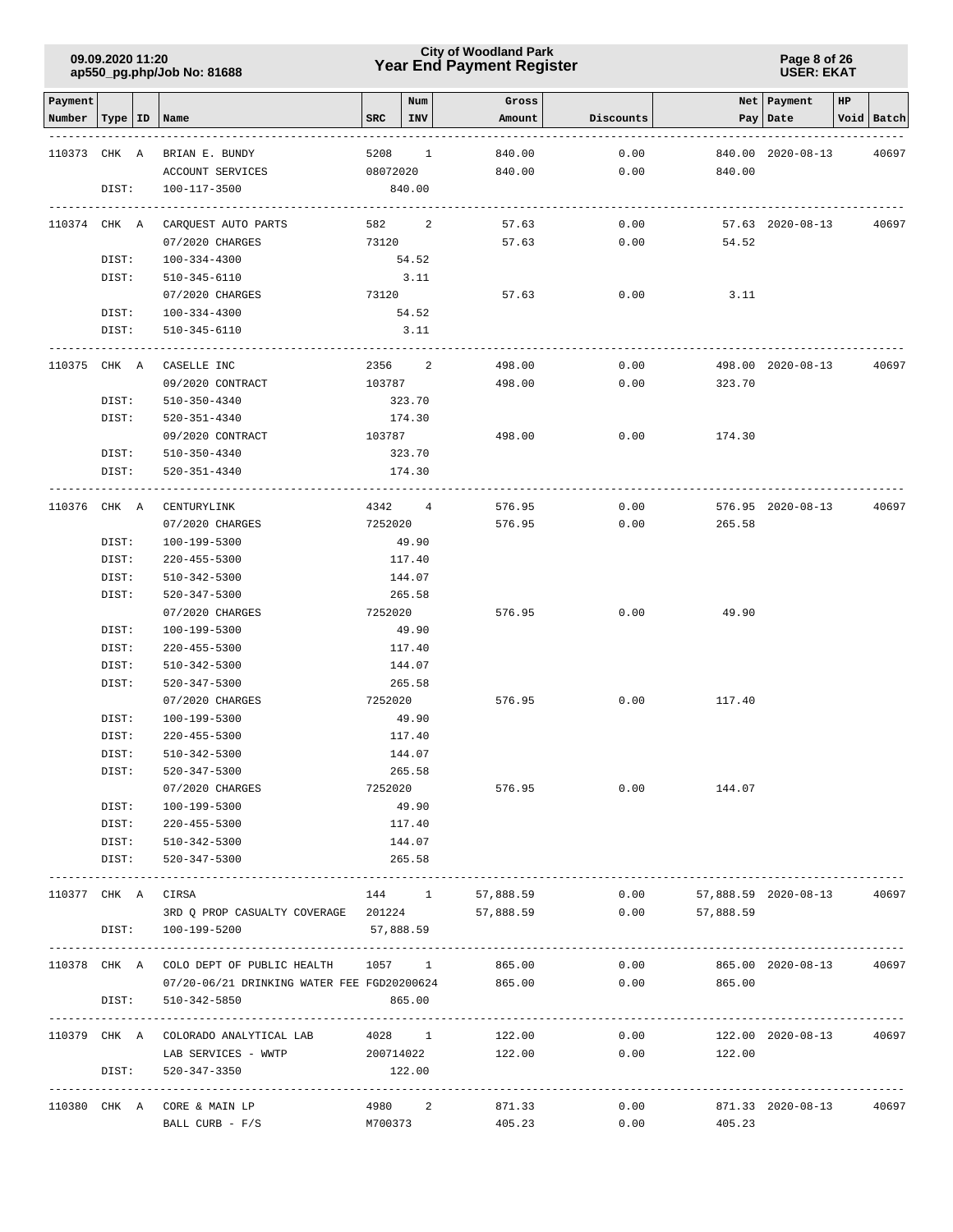### **Year End Payment Register City of Woodland Park 09.09.2020 11:20**

**Page 9 of 26 USER: EKAT**

| Payment      |                |                                                |           | Num            | Gross    |           |                | Net   Payment           | HP |            |
|--------------|----------------|------------------------------------------------|-----------|----------------|----------|-----------|----------------|-------------------------|----|------------|
|              |                | Number   Type   ID   Name                      |           | $SRC$   $INV$  | Amount   | Discounts |                | Pay Date                |    | Void Batch |
|              | DIST:          | 510-345-6110                                   |           | 405.23         |          |           |                |                         |    |            |
|              |                | VALVE BOX - RISER - F/S                        | M724553   |                | 466.10   | 0.00      | 466.10         |                         |    |            |
|              | DIST:          | 510-345-6110                                   |           | 466.10         |          |           |                |                         |    |            |
| 110381 CHK A |                | -------------<br>CSG SYSTEMS, INC              |           | 5150 1         | 139.10   | 0.00      |                | 139.10 2020-08-13       |    | 40697      |
|              |                | LIQUOR NOTICE SIGNAGE 261308                   |           |                | 139.10   | 0.00      | 139.10         |                         |    |            |
|              | DIST:          | 100-112-5400                                   |           | 139.10         |          |           |                |                         |    |            |
|              |                |                                                |           |                |          |           |                |                         |    |            |
|              |                | 110382 CHK A DISCOVERY BENEFITS                |           | 3877 1         | 168.00   | 0.00      |                | 168.00 2020-08-13       |    | 40697      |
|              |                | 07/2020 COBRA                                  |           | 0001200877-IN  | 168.00   | 0.00      | 168.00         |                         |    |            |
|              | DIST:          | 100-199-3335                                   |           | 168.00         |          |           |                |                         |    |            |
|              |                |                                                |           |                | 899.24   | 0.00      |                | 899.24 2020-08-13       |    |            |
| 110383 CHK A |                | DOCUMART COPIES & PRINTING 3252 1              |           |                |          | 899.24    | $0.00$ 899.24  |                         |    | 40697      |
|              | DIST:          | ENVELOPES - CITY LOGO 363458<br>100-199-6100   |           | 899.24         |          |           |                |                         |    |            |
|              |                | --------------------------                     |           |                |          |           |                |                         |    |            |
|              |                | 110384 CHK A DYEKMAN TROPHIES, INC.            | 232 1     |                | 73.46    | 0.00      |                | 73.46 2020-08-13        |    | 40697      |
|              |                | SERVICE AWARDS                                 | 81133     |                | 73.46    | 0.00      | 73.46          |                         |    |            |
|              | DIST:          | 100-199-3335                                   |           | 73.46          |          |           |                |                         |    |            |
|              |                |                                                |           |                |          |           |                |                         |    |            |
| 110385 CHK A |                | ECONO SIGNS AND BARRICADE 4831 1               |           |                | 867.01   | 0.00      |                | 867.01 2020-08-13       |    | 40697      |
|              | DIST:          | SIGNAGE - STREETS<br>100-334-6170              | 10-961539 | 867.01         | 867.01   |           | 0.00<br>867.01 |                         |    |            |
|              |                |                                                |           |                |          |           |                |                         |    |            |
|              |                | 110386 CHK A FOXWORTH-GALBRAITH LUMBER CO 96 3 |           |                | 299.97   | 0.00      |                | 299.97 2020-08-13 40697 |    |            |
|              |                | 07/2020 CHARGES                                |           | 7312020        | 299.97   | 0.00      | 115.32         |                         |    |            |
|              | DIST:          | 100-114-6100                                   |           | 25.28          |          |           |                |                         |    |            |
|              | DIST:          | 100-118-4240                                   |           | 16.16          |          |           |                |                         |    |            |
|              | DIST:          | 100-118-4310                                   |           | 31.35          |          |           |                |                         |    |            |
|              | DIST:          | 100-118-4320                                   |           | 2.59           |          |           |                |                         |    |            |
|              | DIST:          | 100-334-4300                                   |           | 39.94          |          |           |                |                         |    |            |
|              | DIST:          | 510-345-6111                                   |           | 107.82         |          |           |                |                         |    |            |
|              | DIST:          | 520-347-5006                                   |           | 13.40          |          |           |                |                         |    |            |
|              | DIST:          | 520-347-6110                                   |           | 21.75          |          |           |                |                         |    |            |
|              | DIST:          | 520-349-6110                                   |           | 41.68          |          |           |                |                         |    |            |
|              |                | 07/2020 CHARGES                                | 7312020   |                | 299.97   |           | $0.00$ 107.82  |                         |    |            |
|              | DIST:          | 100-114-6100                                   |           | 25.28          |          |           |                |                         |    |            |
|              | DIST:<br>DIST: | 100-118-4240<br>100-118-4310                   |           | 16.16<br>31.35 |          |           |                |                         |    |            |
|              | DIST:          | 100-118-4320                                   |           | 2.59           |          |           |                |                         |    |            |
|              | DIST:          | 100-334-4300                                   |           | 39.94          |          |           |                |                         |    |            |
|              | DIST:          | 510-345-6111                                   |           | 107.82         |          |           |                |                         |    |            |
|              | DIST:          | 520-347-5006                                   |           | 13.40          |          |           |                |                         |    |            |
|              | DIST:          | 520-347-6110                                   |           | 21.75          |          |           |                |                         |    |            |
|              | DIST:          | 520-349-6110                                   |           | 41.68          |          |           |                |                         |    |            |
|              |                | 07/2020 CHARGES                                | 7312020   |                | 299.97   | 0.00      | 76.83          |                         |    |            |
|              | DIST:          | 100-114-6100                                   |           | 25.28          |          |           |                |                         |    |            |
|              | DIST:          | 100-118-4240                                   |           | 16.16          |          |           |                |                         |    |            |
|              | DIST:          | 100-118-4310                                   |           | 31.35          |          |           |                |                         |    |            |
|              | DIST:          | 100-118-4320                                   |           | 2.59           |          |           |                |                         |    |            |
|              | DIST:          | 100-334-4300                                   |           | 39.94          |          |           |                |                         |    |            |
|              | DIST:          | 510-345-6111                                   |           | 107.82         |          |           |                |                         |    |            |
|              | DIST:          | 520-347-5006                                   |           | 13.40          |          |           |                |                         |    |            |
|              | DIST:          | 520-347-6110                                   |           | 21.75          |          |           |                |                         |    |            |
|              | DIST:          | 520-349-6110                                   |           | 41.68          |          |           |                |                         |    |            |
| 110387 CHK A |                | GAZETTE, THE                                   | 276       | $\mathbf{1}$   | 1,450.00 | 0.00      |                | 1,450.00 2020-08-13     |    | 40697      |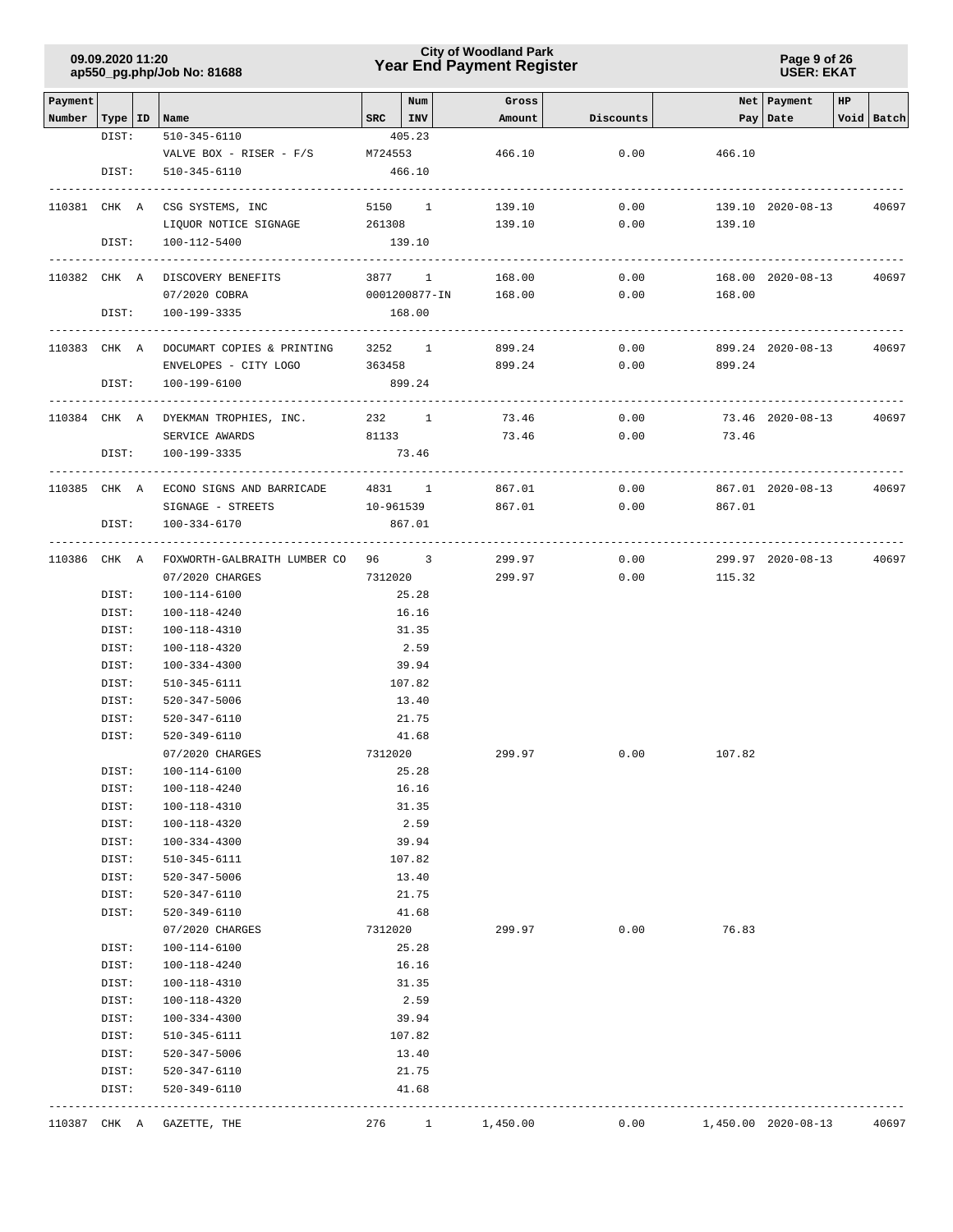### **Year End Payment Register City of Woodland Park 09.09.2020 11:20**

**Page 10 of 26 USER: EKAT**

| Payment |              |                                                           | Num                   | Gross              |           |                             | Net   Payment<br>HP         |            |
|---------|--------------|-----------------------------------------------------------|-----------------------|--------------------|-----------|-----------------------------|-----------------------------|------------|
| Number  |              | Type   ID   Name                                          | $SRC$   INV           | Amount<br>1,450.00 | Discounts | Pay   Date                  |                             | Void Batch |
|         | DIST:        | COMMUNITY MARKETING<br>100-115-2010                       | 07312020A<br>1,450.00 |                    | 0.00      | 1,450.00                    |                             |            |
|         |              |                                                           |                       |                    |           |                             |                             |            |
|         | 110388 CHK A | GLASER GAS, INC.                                          | 3244 1                | 39.76              | 0.00      |                             | 39.76 2020-08-13            | 40697      |
|         |              | PROPANE - B&G                                             | 07312020              | 39.76              | 0.00      | 39.76                       |                             |            |
|         | DIST:        | 100-118-4240                                              | 39.76                 |                    |           |                             |                             |            |
|         |              |                                                           |                       |                    |           |                             |                             |            |
|         |              | 110389 CHK A HIGH MOUNTAIN MESSENGER LLC 4971 1           |                       | 245.00             | 0.00      |                             | 245.00 2020-08-13           | 40697      |
|         |              | DISPLAY AD                                                | 12727                 | 245.00             | 0.00      | 245.00                      |                             |            |
|         | DIST:        | 100-115-2010                                              | 245.00                |                    |           |                             |                             |            |
|         | 110390 CHK A | HOME DEPOT CREDIT SERVICES                                | 1758 1                | 529.00             | 0.00      |                             | 529.00 2020-08-13           | 40697      |
|         |              | 07/2020 CHARGES                                           | 72920 20              | 529.00             |           | 0.00<br>529.00              |                             |            |
|         | DIST:        | 410-335-7500                                              | 529.00                |                    |           |                             |                             |            |
|         |              |                                                           |                       |                    |           |                             |                             |            |
|         | 110391 CHK A | IREA                                                      | 343 3                 | 8,355.17           | 0.00      |                             | 8,355.17 2020-08-13         | 40697      |
|         |              | 07/2020 CHARGES                                           | 080320A               | 8,355.17           | 0.00      | 683.39                      |                             |            |
|         | DIST:        | 100-118-5710                                              | 3,655.96              |                    |           |                             |                             |            |
|         | DIST:        | 220-455-5710                                              | 683.39                |                    |           |                             |                             |            |
|         | DIST:        | 100-334-2270                                              | 3,979.78              |                    |           |                             |                             |            |
|         | DIST:        | 510-342-5710                                              | 36.04                 |                    |           |                             |                             |            |
|         |              | 07/2020 CHARGES                                           | 080320A               | 8,355.17           | 0.00      | 36.04                       |                             |            |
|         | DIST:        | 100-118-5710                                              | 3,655.96              |                    |           |                             |                             |            |
|         | DIST:        | 220-455-5710                                              | 683.39                |                    |           |                             |                             |            |
|         | DIST:        | 100-334-2270                                              | 3,979.78              |                    |           |                             |                             |            |
|         | DIST:        | 510-342-5710                                              | 36.04                 |                    |           |                             |                             |            |
|         |              | 07/2020 CHARGES                                           | 080320A               | 8,355.17           | 0.00      | 7,635.74                    |                             |            |
|         | DIST:        | 100-118-5710                                              | 3,655.96              |                    |           |                             |                             |            |
|         | DIST:        | 220-455-5710                                              | 683.39                |                    |           |                             |                             |            |
|         | DIST:        | 100-334-2270                                              | 3,979.78              |                    |           |                             |                             |            |
|         | DIST:        | 510-342-5710                                              | 36.04                 |                    |           |                             |                             |            |
|         |              |                                                           |                       |                    |           |                             |                             |            |
|         | 110392 CHK A | IRON MOUNTAIN                                             | 1376 1                | 121.69             | 0.00      |                             | 121.69 2020-08-13           | 40697      |
|         |              | RECORDS RETRIEVAL                                         | CVWM365               | 121.69             | 0.00      | 121.69                      |                             |            |
|         | DIST:        | 100-112-5100                                              | 121.69                |                    |           |                             |                             |            |
|         |              | 110393 CHK A KEG 1 COLORADO LLC                           | 5200 1                | 90.90              | 0.00      |                             | 90.90 2020-08-13 VOID 40697 |            |
|         |              | BEER DELIVERY - UPCC                                      | W-3119066             | 90.90              | 0.00      | 90.90                       |                             |            |
|         |              | DIST: 220-455-7000                                        | 90.90                 |                    |           |                             |                             |            |
|         |              |                                                           |                       |                    |           |                             |                             |            |
|         |              | 110394 CHK A KS STATEBANK                                 | 5217 1                | 377.98             | 0.00      |                             | 377.98 2020-08-13           | 40697      |
|         |              | COPIER CONTRACT - WAC 08252020 377.98                     |                       |                    |           | $0.00$ 377.98               |                             |            |
|         |              | DIST: 220-452-5000                                        | 377.98                |                    |           |                             |                             |            |
|         |              | 110395 CHK A LAWSON PRODUCTS, INC.                        | 2935 1                | 46.42              | 0.00      |                             | 46.42 2020-08-13            | 40697      |
|         |              | SUPPLIES - WWTP                                           | 9307760319            | 46.42              | 0.00      | 46.42                       |                             |            |
|         | DIST:        | 520-347-6110                                              | 46.42                 |                    |           |                             |                             |            |
|         |              |                                                           |                       |                    |           |                             |                             |            |
|         |              | 110396 CHK A LEXIS NEXIS ACCURINT                         |                       | 3379 1 34.50       |           | $0.00$ $34.50$ $2020-08-13$ |                             | 40697      |
|         |              | 07/2020 CONTRACT FEE 1209360-20200731 34.50 0.00 34.50    |                       |                    |           |                             |                             |            |
|         | DIST:        | 100-221-5850                                              | 34.50                 |                    |           |                             |                             |            |
|         |              |                                                           |                       |                    |           |                             |                             |            |
|         |              | 110397 CHK A LOWE'S BUSINESS ACCOUNT                      | 2842 1                | 45.45              | 0.00      |                             | 45.45 2020-08-13            | 40697      |
|         |              | 07/2020 CHARGES                                           | 80220                 | 45.45              | 0.00      | 45.45                       |                             |            |
|         |              | DIST: 100-118-4310                                        | 45.45                 |                    |           |                             |                             |            |
|         |              | 110398 CHK A MILE HIGH SHOOTING ACCESSORIES 5137 1 693.58 |                       |                    |           | $0.00$ 693.58 2020-08-13    |                             | 40697      |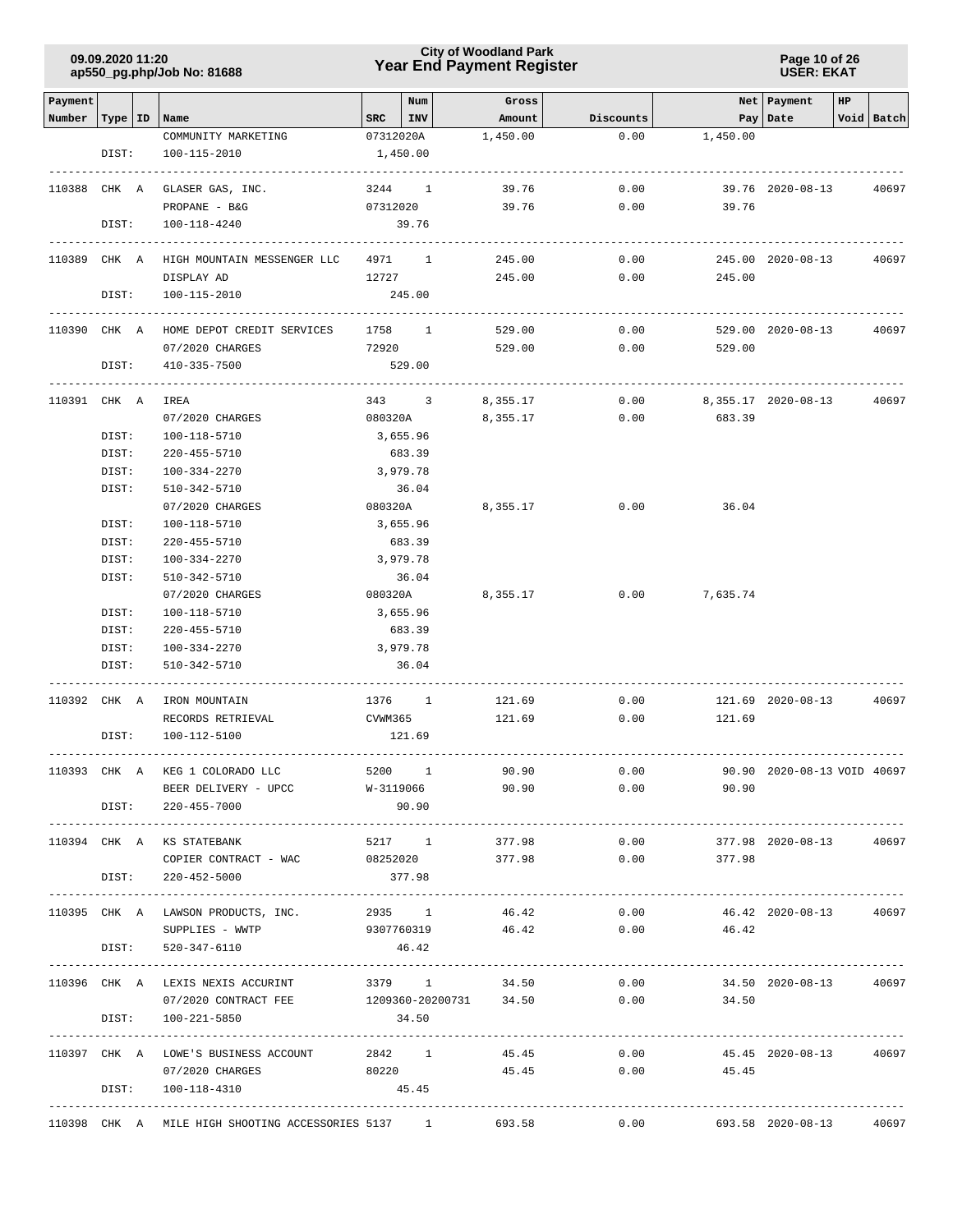### **Year End Payment Register City of Woodland Park 09.09.2020 11:20**

**Page 11 of 26 USER: EKAT**

| Payment      |       |                                                              |                   | Num             | Gross            |              |                         | Net   Payment     | HP            |            |
|--------------|-------|--------------------------------------------------------------|-------------------|-----------------|------------------|--------------|-------------------------|-------------------|---------------|------------|
| Number       |       | Type   ID   Name                                             | $_{\tt SRC}$      | INV             | Amount           | Discounts    |                         | Pay   Date        |               | Void Batch |
|              |       | TRAINING AMMO                                                | W113052           |                 | 693.58           | 0.00         | 693.58                  |                   |               |            |
|              | DIST: | $100 - 221 - 5800$                                           |                   | 693.58          |                  |              |                         |                   |               |            |
| 110399 CHK A |       | CHRISTOPHER BECKLEY                                          | $1 \qquad \qquad$ | $\mathbf{1}$    | 100.00           | 0.00         |                         | 100.00 2020-08-13 |               | 40697      |
|              |       | REFUND - WEEKEND CEREMONY                                    | 01312019          |                 | 100.00           | 0.00         | 100.00                  |                   |               |            |
|              | DIST: | 100-000-3451                                                 |                   | 100.00          |                  |              |                         |                   |               |            |
|              |       |                                                              |                   |                 |                  |              |                         |                   |               |            |
| 110400 CHK A |       | GEFF GIDDENS                                                 |                   | $1 \quad 1$     | 54.99            | 0.00         |                         | 54.99 2020-08-13  |               | 40697      |
|              |       | UNIFORM - B&G - GIDDENS                                      | 07282020          |                 | 54.99            | 0.00         | 54.99                   |                   |               |            |
|              | DIST: | 100-118-6210                                                 |                   | 54.99           |                  |              |                         |                   |               |            |
| 110401 CHK A |       | JOHN & EVA GRAHAM                                            |                   | $1 \quad 1$     | 400.00           | 0.00         |                         | 400.00 2020-08-13 |               | 40697      |
|              |       | CEMETERY PLOT REFUND                                         | 08052020          |                 | 400.00           | 0.00         | 400.00                  |                   |               |            |
|              | DIST: | 100-000-3451                                                 |                   | 400.00          |                  |              |                         |                   |               |            |
|              |       |                                                              |                   |                 |                  |              |                         |                   |               |            |
| 110402 CHK A |       | MBI CONTRACTORS INC.                                         |                   | $1 \quad 1$     | 600.00           | 0.00         |                         | 600.00 2020-08-13 |               | 40697      |
|              |       | REFUND OF ESCROW                                             | 08122020          |                 | 600.00           | 0.00         | 600.00                  |                   |               |            |
|              | DIST: | 100-000-2515                                                 |                   | 600.00          |                  |              |                         |                   |               |            |
|              |       |                                                              |                   |                 |                  |              |                         |                   |               |            |
| 110403 CHK A |       | COPPER STATE BOLT AND NUT CO 1 1<br>HARDWARE VEH #51 -       | 104331284         |                 | 100.65<br>100.65 | 0.00<br>0.00 | 100.65                  | 100.65 2020-08-13 |               | 40697      |
|              | DIST: | 100-332-4410                                                 |                   | 100.65          |                  |              |                         |                   |               |            |
|              |       |                                                              |                   |                 |                  |              |                         |                   |               |            |
| 110404 CHK A |       | UC HEALTH/PIKES PEAK REGIONAL 1 1                            |                   |                 | 27.94            | 0.00         |                         | 27.94 2020-08-13  |               | 40697      |
|              |       | UTILITY DEPOSIT REFUND                                       | 1201.02           |                 | 27.94            | 0.00         | 27.94                   |                   |               |            |
|              | DIST: | 510-000-2520                                                 |                   | 27.94           |                  |              |                         |                   |               |            |
|              |       |                                                              |                   |                 |                  |              |                         |                   |               |            |
| 110405 CHK A |       | ANNA & RYAN HARVEY                                           |                   | $1 \quad 1$     | 10.06            | 0.00         |                         | 10.06 2020-08-13  |               | 40697      |
|              |       | UTILITY DEPOSIT                                              | 2030.10           |                 | 10.06            | 0.00         | 10.06                   |                   |               |            |
|              | DIST: | 510-000-2520                                                 |                   | 10.06           |                  |              |                         |                   |               |            |
| 110406 CHK A |       | CHRIS ESTEP                                                  |                   | $1 \quad 1$     | 45.00            | 0.00         |                         | 45.00 2020-08-13  |               | 40697      |
|              |       | UTILITY REFUND                                               | 2911.15           |                 | 45.00            | 0.00         | 45.00                   |                   |               |            |
|              | DIST: | 510-342-3461                                                 |                   | 44.86           |                  |              |                         |                   |               |            |
|              | DIST: | $510 - 342 - 3469$                                           |                   | 0.14            |                  |              |                         |                   |               |            |
|              |       |                                                              |                   |                 |                  |              |                         |                   |               |            |
| 110407 CHK A |       | HENRY JERZAK                                                 | $\mathbf{1}$      | 1               | 20.29            | 0.00         |                         | 20.29 2020-08-13  |               | 40697      |
|              |       | UTILITY REFUND<br>DIST: 510-342-3461                         |                   | 324.01<br>20.29 | 20.29            | 0.00         | 20.29                   |                   |               |            |
|              |       |                                                              |                   |                 |                  |              |                         |                   |               |            |
|              |       | 110408 CHK A LAURIE LOY                                      |                   | $1 \quad 1$     | 7.41             | 0.00         |                         | 7.41 2020-08-13   |               | 40697      |
|              |       | UTILITY DEPOSIT                                              |                   | 4328.11         | 7.41             | 0.00         | 7.41                    |                   |               |            |
|              | DIST: | 510-000-2520                                                 |                   | 7.41            |                  |              |                         |                   |               |            |
|              |       |                                                              |                   |                 |                  |              |                         |                   |               |            |
|              |       | 110409 CHK A MARY HAYS                                       |                   | $1 \quad 1$     | 12.50            | 0.00         |                         | 12.50 2020-08-13  |               | 40697      |
|              |       | UTILITY DEPOSIT 564.06                                       |                   |                 |                  | 12.50        | $0.00$ 12.50            |                   |               |            |
|              | DIST: | 510-000-2520                                                 |                   | 12.50           |                  |              |                         |                   | ------------- |            |
|              |       | 110410 CHK A NICK'S ELECTRICAL SERVICES, LLC 5190 1 8,493.94 |                   |                 |                  | 0.00         | 8,493.94 2020-08-13     |                   |               | 40697      |
|              |       | OFFICE REMODEL & PARK OUTLETS 07282020A                      |                   |                 | 8,493.94         |              | $0.00$ 8,493.94         |                   |               |            |
|              |       | DIST: 100-118-4240                                           |                   | 6,336.44        |                  |              |                         |                   |               |            |
|              | DIST: | 100-118-4310                                                 |                   | 2,157.50        |                  |              |                         |                   |               |            |
|              |       |                                                              |                   |                 |                  |              |                         |                   |               |            |
|              |       | 110411 CHK A O'REILLY AUTOMOTIVE STORES, IN 4531 1           |                   |                 | 64.67            |              | $0.00$ 64.67 2020-08-13 |                   |               | 40697      |
|              |       | 07/2020 CHARGES                                              |                   | 7282020         | 64.67            |              | $0.00$ 64.67            |                   |               |            |
|              | DIST: | 100-118-4320                                                 |                   | 49.99<br>14.68  |                  |              |                         |                   |               |            |
|              | DIST: | 100-332-4430                                                 |                   |                 |                  |              |                         |                   |               |            |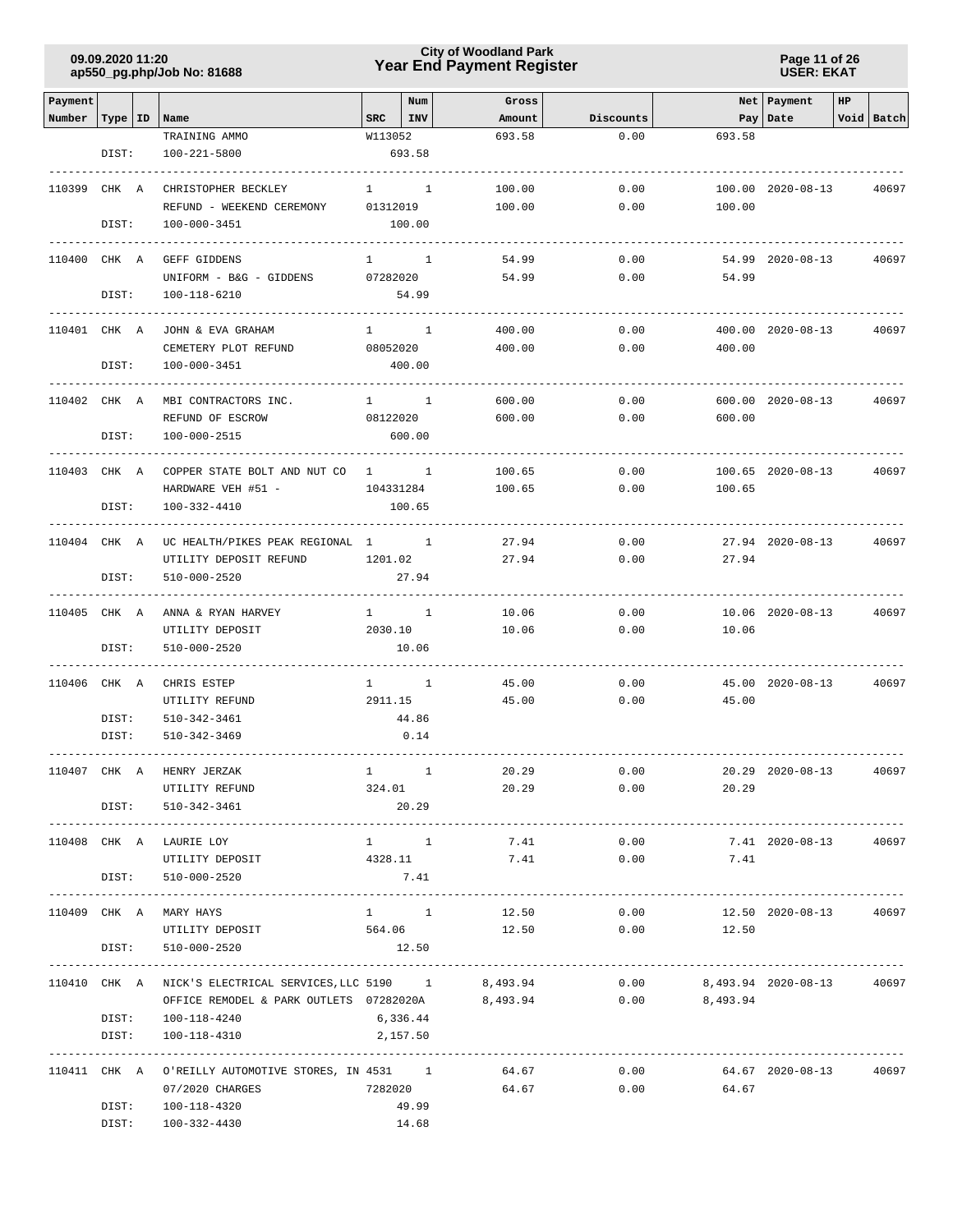| 09.09.2020 11:20           |  |
|----------------------------|--|
| ap550_pg.php/Job No: 81688 |  |

### **Year End Payment Register City of Woodland Park 09.09.2020 11:20**

#### **Page 12 of 26 USER: EKAT**

| Payment<br>Number | Type  | ID | Name                                               | <b>SRC</b> | Num<br>INV   | Gross<br>Amount | Discounts      |                    | Net   Payment<br>Pay   Date    | HP | Void Batch     |
|-------------------|-------|----|----------------------------------------------------|------------|--------------|-----------------|----------------|--------------------|--------------------------------|----|----------------|
|                   |       |    |                                                    |            |              |                 |                |                    |                                |    |                |
| 110412 CHK A      |       |    | PERKINS MOTOR CITY DODGE                           | 2354       | $\mathbf{1}$ | 255.00          | 0.00           |                    | 255.00 2020-08-13              |    | 40697          |
|                   |       |    | $REPAIR - #75$                                     | 416694CHW  |              | 255.00          | 0.00           | 255.00             |                                |    |                |
|                   | DIST: |    | 100-332-4420                                       |            | 255.00       |                 |                |                    |                                |    |                |
| 110413 CHK A      |       |    | PETTY CASH - WPPD                                  | 2067 1     |              | 198.52          | 0.00           |                    | 198.52 2020-08-13              |    | 40697          |
|                   |       |    | PETTY CASH RECONCILIATION 08032020                 |            |              | 198.52          | 0.00           | 198.52             |                                |    |                |
|                   | DIST: |    | 100-221-6100                                       |            | 8.19         |                 |                |                    |                                |    |                |
|                   | DIST: |    | 100-221-2250                                       |            | 89.98        |                 |                |                    |                                |    |                |
|                   | DIST: |    | 100-221-6160                                       |            | 32.43        |                 |                |                    |                                |    |                |
|                   | DIST: |    | 100-221-6160                                       |            | 9.07         |                 |                |                    |                                |    |                |
|                   | DIST: |    | 100-221-6160                                       |            | 4.25         |                 |                |                    |                                |    |                |
|                   | DIST: |    | 100-221-6160                                       |            | 4.60         |                 |                |                    |                                |    |                |
|                   | DIST: |    | 100-199-3335                                       |            | 50.00        |                 |                |                    |                                |    |                |
| 110414 CHK A      |       |    | PIKES PEAK AUTO BODY SPEC, INC 862 2               |            |              | 6,156.20        | 0.00           |                    | 6,156.20 2020-08-13 VOID 40697 |    |                |
|                   |       |    | $REPAIR - #16$                                     | 07312020   |              | 6, 156.20       | 0.00           | 4,001.53           |                                |    |                |
|                   | DIST: |    | 510-345-4400                                       | 4,001.53   |              |                 |                |                    |                                |    |                |
|                   | DIST: |    | 520-349-4400                                       |            | 2,154.67     |                 |                |                    |                                |    |                |
|                   |       |    | $REPAIR - #16$                                     | 07312020   |              | 6,156.20        | 0.00           | 2,154.67           |                                |    |                |
|                   | DIST: |    | 510-345-4400                                       | 4,001.53   |              |                 |                |                    |                                |    |                |
|                   | DIST: |    | 520-349-4400                                       |            | 2,154.67     |                 |                |                    |                                |    |                |
| 110415 CHK A      |       |    | SAFEWAY, INC.                                      | 1908 1     |              | 155.94          | 0.00           |                    | 155.94 2020-08-13              |    | 40697          |
|                   |       |    | EMPLOYEE SERVICES                                  | 8012020    |              | 155.94          | 0.00           | 155.94             |                                |    |                |
|                   | DIST: |    | 100-199-3335                                       |            | 155.94       |                 |                |                    |                                |    |                |
|                   |       |    |                                                    |            |              |                 |                |                    |                                |    |                |
| 110416 CHK A      |       |    | SCHMIDT CONSTRUCTION                               | 559 1      |              | 436.50          | 0.00           |                    | 436.50 2020-08-13              |    | 40697          |
|                   |       |    | ASPHALT - STREETS                                  | 2518436    |              | 436.50          | 0.00           | 436.50             |                                |    |                |
|                   | DIST: |    | 410-335-7202                                       |            | 436.50       |                 |                |                    |                                |    |                |
| 110417 CHK A      |       |    | STANLEY CONVERGENT SECURITY SO 4042 3 376.23       |            |              |                 | 0.00           |                    | 376.23 2020-08-13              |    | 40697          |
|                   |       |    | 09/2020 FLEET CHARGES                              |            |              | 17659411 115.51 | 0.00           | 115.51             |                                |    |                |
|                   | DIST: |    | 100-332-5000                                       |            | 115.51       |                 |                |                    |                                |    |                |
|                   |       |    | 09/2020 OUONSET                                    | 17667957   |              | 79.48           | 0.00           | 79.48              |                                |    |                |
|                   | DIST: |    | 100-331-5000                                       |            | 79.48        |                 |                |                    |                                |    |                |
|                   |       |    | 09/2020 MAIN BLDG                                  | 17670016   |              | 181.24          | 0.00           | 181.24             |                                |    |                |
|                   | DIST: |    | 100-332-5000                                       |            | 181.24       |                 |                |                    |                                |    |                |
|                   |       |    | 110418 CHK A THE CREATIVE CONSORTIUM 4916 1 342.00 |            |              |                 |                | 0.00               | 342.00 2020-08-13              |    | 40697          |
|                   |       |    | #87 - WPPD                                         |            |              | 1118            |                | 342.00 0.00 342.00 |                                |    |                |
|                   |       |    | DIST: 100-332-4420                                 | 342.00     |              |                 |                |                    |                                |    |                |
|                   |       |    | 110419 CHK A THE EMBLEM AUTHORITY                  | 5225 1     |              | 174.50          | 0.00           |                    | 174.50 2020-08-13              |    | 40697          |
|                   |       |    | UNIFORMS                                           | 28950      |              | 174.50          | 0.00           | 174.50             |                                |    |                |
|                   | DIST: |    | 100-221-6210                                       |            | 174.50       |                 |                |                    |                                |    |                |
|                   |       |    |                                                    |            |              |                 |                |                    |                                |    |                |
|                   |       |    | 110420 CHK A THOMAS HOFF & ASSOCIATES 4010 1       |            |              | 350.00          | 0.00           |                    | 350.00 2020-08-13              |    | 40697          |
|                   |       |    | PRE EMPLOYMENT POLYGRAPHS 03TH939                  |            |              | 350.00          | 0.00           | 350.00             |                                |    |                |
|                   | DIST: |    | 100-221-6160                                       |            | 350.00       |                 |                |                    |                                |    | -------------- |
|                   |       |    | 110421 CHK A TIAA COMMERCIAL FINANCE, INC 5175 1   |            |              | 594.00          | 0.00           |                    | 594.00 2020-08-13              |    | 40697          |
|                   |       |    | 08/2020 COPY MACHINE RENTAL 7428882                |            |              |                 | 594.00<br>0.00 | 594.00             |                                |    |                |
|                   | DIST: |    | 100-120-4350                                       |            | 594.00       |                 |                |                    |                                |    |                |
|                   |       |    | 110422 CHK A TRACTOR SUPPLY COMPANY                | 4753 1     |              | 152.36          | 0.00           |                    | 152.36 2020-08-13 40697        |    |                |
|                   |       |    | 07/2020 CHARGES                                    | 73020      |              | 152.36          | 0.00           | 152.36             |                                |    |                |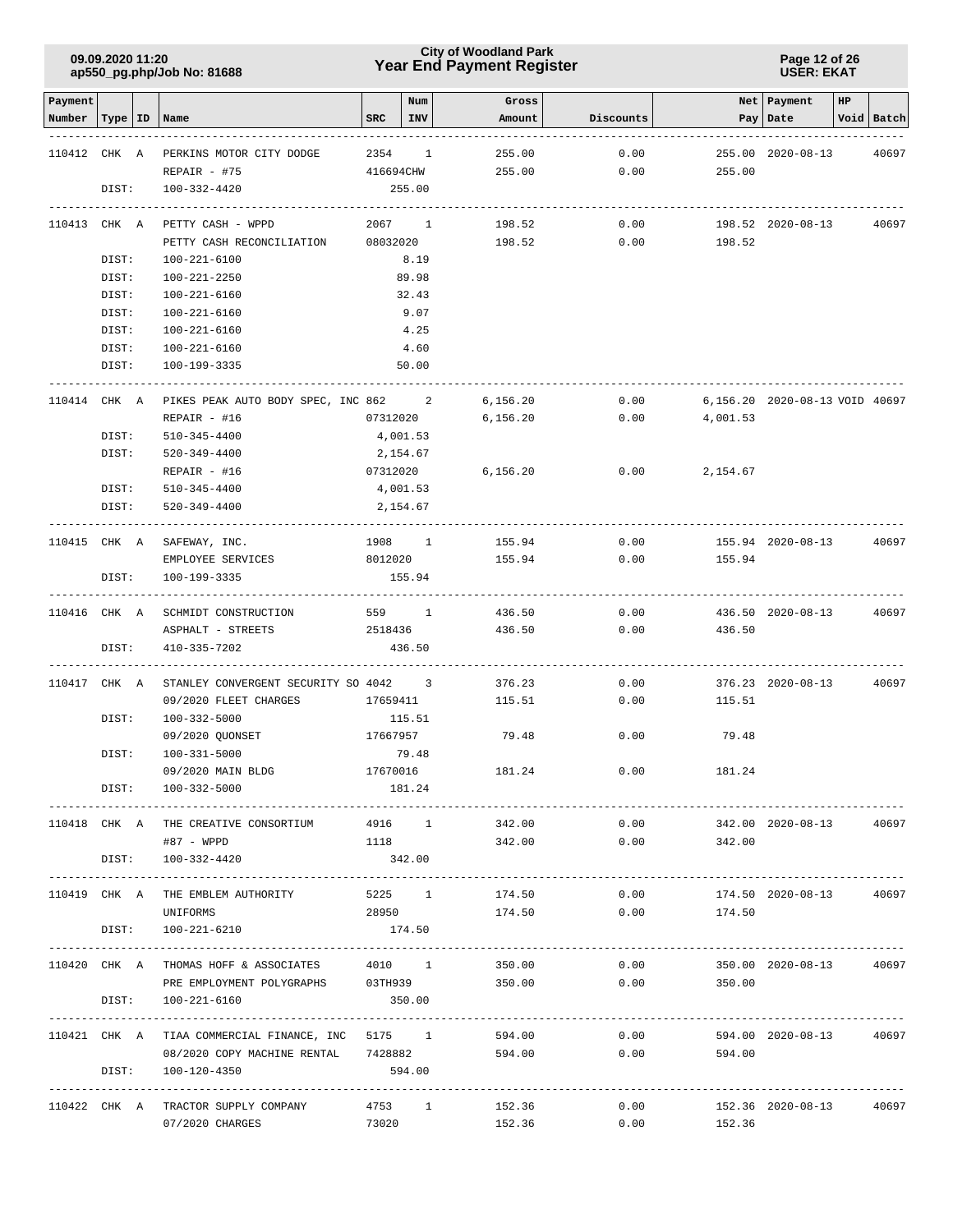|         | 09.09.2020 11:20 | ap550_pg.php/Job No: 81688                          |            |                         | <b>City of Woodland Park</b><br><b>Year End Payment Register</b> |           | Page 13 of 26<br><b>USER: EKAT</b> |                        |            |  |  |  |
|---------|------------------|-----------------------------------------------------|------------|-------------------------|------------------------------------------------------------------|-----------|------------------------------------|------------------------|------------|--|--|--|
| Payment |                  |                                                     |            | Num                     | Gross                                                            |           | Net                                | Payment<br>$_{\rm HP}$ |            |  |  |  |
| Number  | Type   ID        | Name                                                | <b>SRC</b> | INV                     | Amount                                                           | Discounts | Pay                                | Date                   | Void Batch |  |  |  |
|         | DIST:            | 100-118-6210                                        |            | 83.38                   |                                                                  |           |                                    |                        |            |  |  |  |
|         | DIST:            | 100-332-4430                                        |            | 13.99                   |                                                                  |           |                                    |                        |            |  |  |  |
|         | DIST:            | $100 - 334 - 4300$                                  |            | 54.99                   |                                                                  |           |                                    |                        |            |  |  |  |
| 110423  | CHK A            | UPS STORE #1374                                     | 416        | $\overline{\mathbf{3}}$ | 318.55                                                           | 0.00      |                                    | 318.55 2020-08-13      | 40697      |  |  |  |
|         |                  | 06-07 2020 CHARGES                                  | 852020     |                         | 318.55                                                           | 0.00      | 52.76                              |                        |            |  |  |  |
|         | DIST:            | $100 - 105 - 6100$                                  |            | 91.75                   |                                                                  |           |                                    |                        |            |  |  |  |
|         | DIST:            | 100-118-6140                                        |            | 5.13                    |                                                                  |           |                                    |                        |            |  |  |  |
|         | DIST:            | $510 - 342 - 6110$                                  |            | 168.91                  |                                                                  |           |                                    |                        |            |  |  |  |
|         | DIST:            | 520-347-3350                                        |            | 52.76                   |                                                                  |           |                                    |                        |            |  |  |  |
|         |                  | 06-07 2020 CHARGES                                  | 852020     |                         | 318.55                                                           | 0.00      | 96.88                              |                        |            |  |  |  |
|         | DIST:            | 100-105-6100                                        |            | 91.75                   |                                                                  |           |                                    |                        |            |  |  |  |
|         | DIST:            | 100-118-6140                                        |            | 5.13                    |                                                                  |           |                                    |                        |            |  |  |  |
|         | DIST:            | $510 - 342 - 6110$                                  |            | 168.91                  |                                                                  |           |                                    |                        |            |  |  |  |
|         | DIST:            | $520 - 347 - 3350$                                  |            | 52.76                   |                                                                  |           |                                    |                        |            |  |  |  |
|         |                  | 06-07 2020 CHARGES                                  | 852020     |                         | 318.55                                                           | 0.00      | 168.91                             |                        |            |  |  |  |
|         | DIST:            | 100-105-6100                                        |            | 91.75                   |                                                                  |           |                                    |                        |            |  |  |  |
|         | DIST:            | 100-118-6140                                        |            | 5.13                    |                                                                  |           |                                    |                        |            |  |  |  |
|         | DIST:            | 510-342-6110                                        |            | 168.91                  |                                                                  |           |                                    |                        |            |  |  |  |
|         | DIST:            | 520-347-3350                                        |            | 52.76                   |                                                                  |           |                                    |                        |            |  |  |  |
| 110424  | CHK A            | USA BLUEBOOK                                        | 1779       | $\overline{\mathbf{3}}$ | 1,034.34                                                         | 0.00      |                                    | 1,034.34 2020-08-13    | 40697      |  |  |  |
|         |                  | SUPPLIES - WWTP                                     | 290535     |                         | 158.39                                                           | 0.00      | 158.39                             |                        |            |  |  |  |
|         | DIST:            | 520-347-6111                                        |            | 158.39                  |                                                                  |           |                                    |                        |            |  |  |  |
|         |                  | PARTS - $F/S$                                       | 298266     |                         | 875.95                                                           | 0.00      | 433.61                             |                        |            |  |  |  |
|         | DIST:            | 510-345-6111                                        |            | 433.61                  |                                                                  |           |                                    |                        |            |  |  |  |
|         | DIST:            | 520-349-6110                                        |            | 442.34                  |                                                                  |           |                                    |                        |            |  |  |  |
|         |                  | PARTS - $F/S$                                       | 298266     |                         | 875.95                                                           | 0.00      | 442.34                             |                        |            |  |  |  |
|         | DIST:            | 510-345-6111                                        |            | 433.61                  |                                                                  |           |                                    |                        |            |  |  |  |
|         | DIST:            | 520-349-6110                                        |            | 442.34                  |                                                                  |           |                                    |                        |            |  |  |  |
|         |                  |                                                     |            |                         |                                                                  |           |                                    |                        |            |  |  |  |
| 110425  | CHK A            | WASTE MANAGEMENT WOODLAND PARK 3004 1               |            |                         | 221.81                                                           | 0.00      |                                    | 221.81 2020-08-13      | 40697      |  |  |  |
|         |                  | 08/2020 TRASH SERVICE                               |            | $0679045 - 2517 - 6$    | 221.81                                                           | 0.00      | 221.81                             |                        |            |  |  |  |
|         | DIST:            | 520-347-4210                                        |            | 221.81                  |                                                                  |           |                                    |                        |            |  |  |  |
|         |                  | 110426 CHK A WOODLAND PARK CHAMBER COMMERCE 688 1   |            |                         | 155.00                                                           | 0.00      |                                    | 155.00 2020-08-13      | 40697      |  |  |  |
|         |                  | PARTNER INVESTMENT MEMBERSHIP 22882                 |            |                         | 155.00                                                           | 0.00      | 155.00                             |                        |            |  |  |  |
|         | DIST:            | 100-221-5850                                        |            | 155.00                  |                                                                  |           |                                    |                        |            |  |  |  |
|         |                  |                                                     |            |                         |                                                                  |           |                                    |                        |            |  |  |  |
|         |                  | 110427 CHK A WOODLAND PARK SCHOOL DIST RE-2 1262 1  |            |                         | 251,292.47                                                       | 0.00      |                                    | 251,292.47 2020-08-13  | 40697      |  |  |  |
|         |                  | 06/2020 SALES TAX                                   |            | 08132020                | 251,292.47                                                       |           | $0.00$ 251,292.47                  |                        |            |  |  |  |
|         |                  | DIST: 100-199-2100                                  |            | 251,667.47              |                                                                  |           |                                    |                        |            |  |  |  |
|         |                  | DIST: 100-000-3802                                  |            | $375.00 -$              |                                                                  |           |                                    |                        |            |  |  |  |
|         |                  | 110428 CHK P PARK STATE BANK & TRUST 487 1 2,970.49 |            |                         |                                                                  | 0.00      |                                    | 2,970.49 2020-08-14    | 40704      |  |  |  |
|         |                  | HSA EE Con:1677:264:08/08/20  1677:82  2,970.49     |            |                         |                                                                  |           | $0.00$ 2,970.49                    |                        |            |  |  |  |
|         |                  |                                                     |            |                         |                                                                  |           |                                    |                        |            |  |  |  |
|         |                  | 110429 CHK P PARK STATE BANK & TRUST                |            | 4764 2                  | 4,000.09                                                         | 0.00      |                                    | 4,000.09 2020-08-14    | 40704      |  |  |  |
|         |                  | HSA ID EPB:1677:762:08/08/20 1677:83                |            |                         | 1,125.09                                                         | 0.00      | 1,125.09                           |                        |            |  |  |  |
|         |                  | HSA FM EPB:1677:763:08/08/20 1677:84                |            |                         | 2,875.00                                                         | 0.00      | 2,875.00                           |                        |            |  |  |  |
| 37      |                  | EFT A VECTRA BANK COLORADO                          |            | 4705 2                  | 6,351.54                                                         |           | $0.00$ 6,351.54 2020-08-14 HP      |                        | 40799      |  |  |  |
|         |                  | VISA July 2020                                      |            | 07312020                | 6,351.54                                                         |           | $0.00$ 8.95                        |                        |            |  |  |  |
|         | DIST:            | 100-105-6100                                        |            | 570.48                  |                                                                  |           |                                    |                        |            |  |  |  |
|         |                  | DIST: 100-110-6200                                  |            | 25.00                   |                                                                  |           |                                    |                        |            |  |  |  |
|         |                  | DIST: 100-111-5850                                  |            | 220.00                  |                                                                  |           |                                    |                        |            |  |  |  |
|         |                  | DIST: 100-112-2040                                  |            | 450.00                  |                                                                  |           |                                    |                        |            |  |  |  |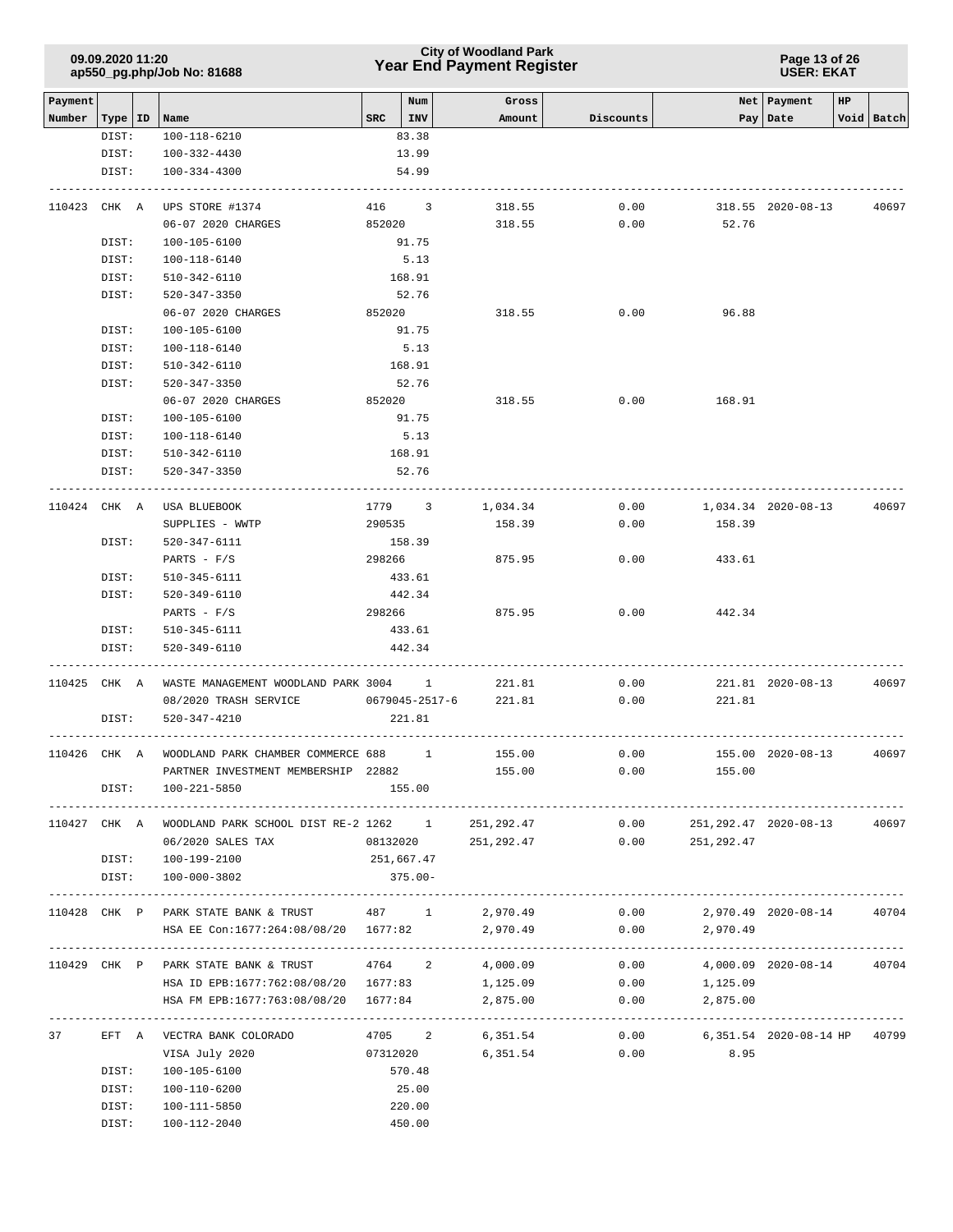## **Year End Payment Register City of Woodland Park 09.09.2020 11:20**

#### **Page 14 of 26 USER: EKAT**

| Payment |                |    |                                                        |          | Num              | Gross    |           |          | Net   Payment     | $_{\rm HP}$ |            |
|---------|----------------|----|--------------------------------------------------------|----------|------------------|----------|-----------|----------|-------------------|-------------|------------|
| Number  | Type           | ID | Name                                                   | SRC      | INV              | Amount   | Discounts |          | Pay   Date        |             | Void Batch |
|         | DIST:          |    | $100 - 115 - 2010$                                     |          | 20.16            |          |           |          |                   |             |            |
|         | DIST:          |    | 100-115-2011                                           |          | 127.00           |          |           |          |                   |             |            |
|         | DIST:          |    | 100-117-3220                                           |          | 460.00           |          |           |          |                   |             |            |
|         | DIST:          |    | 100-117-5900                                           |          | 100.00           |          |           |          |                   |             |            |
|         | DIST:          |    | 100-118-4310                                           |          | 1,391.28         |          |           |          |                   |             |            |
|         | DIST:          |    | 100-118-4240                                           |          | 162.96           |          |           |          |                   |             |            |
|         | DIST:          |    | 100-120-6710                                           |          | 125.00           |          |           |          |                   |             |            |
|         | DIST:          |    | 100-199-3335                                           |          | 273.53           |          |           |          |                   |             |            |
|         | DIST:          |    | 100-199-6100                                           |          | 482.20           |          |           |          |                   |             |            |
|         | DIST:          |    | 100-120-3700                                           |          | 198.85           |          |           |          |                   |             |            |
|         | DIST:          |    | 100-120-6710                                           |          | 242.74           |          |           |          |                   |             |            |
|         | DIST:          |    | 100-221-2220                                           |          | 203.00           |          |           |          |                   |             |            |
|         | DIST:          |    | 100-221-2250                                           |          | 44.99            |          |           |          |                   |             |            |
|         | DIST:          |    | 100-221-5800                                           |          | $124.43-$        |          |           |          |                   |             |            |
|         | DIST:          |    | 100-221-5850                                           |          | 70.48            |          |           |          |                   |             |            |
|         | DIST:          |    | 100-221-6100                                           |          | 163.63           |          |           |          |                   |             |            |
|         | DIST:          |    | 100-221-6160                                           |          | 188.02           |          |           |          |                   |             |            |
|         | DIST:          |    | $100 - 331 - 6100$                                     |          | 449.23           |          |           |          |                   |             |            |
|         | DIST:          |    | 100-332-4410                                           |          | 420.00           |          |           |          |                   |             |            |
|         | DIST:          |    | 100-332-4420                                           |          | 0.31             |          |           |          |                   |             |            |
|         | DIST:          |    | 100-332-4430                                           |          | 10.43            |          |           |          |                   |             |            |
|         | DIST:          |    | $100 - 332 - 6410$                                     |          | 12.01            |          |           |          |                   |             |            |
|         | DIST:          |    | 100-332-6720                                           |          | 19.98            |          |           |          |                   |             |            |
|         | DIST:          |    | 100-334-5800                                           |          | 35.74            |          |           |          |                   |             |            |
|         | DIST:          |    | $220 - 455 - 3700$                                     |          | 8.95             |          |           |          |                   |             |            |
|         |                |    | VISA July 2020                                         | 07312020 |                  | 6,351.54 | 0.00      | 6,342.59 |                   |             |            |
|         | DIST:          |    | 100-105-6100                                           |          | 570.48           |          |           |          |                   |             |            |
|         | DIST:          |    | 100-110-6200                                           |          | 25.00            |          |           |          |                   |             |            |
|         | DIST:          |    | 100-111-5850                                           |          | 220.00           |          |           |          |                   |             |            |
|         | DIST:          |    | 100-112-2040                                           |          | 450.00           |          |           |          |                   |             |            |
|         | DIST:          |    | 100-115-2010                                           |          | 20.16            |          |           |          |                   |             |            |
|         | DIST:          |    | 100-115-2011                                           |          | 127.00           |          |           |          |                   |             |            |
|         | DIST:          |    | 100-117-3220                                           |          | 460.00           |          |           |          |                   |             |            |
|         | DIST:          |    | 100-117-5900                                           |          | 100.00           |          |           |          |                   |             |            |
|         | DIST:          |    | 100-118-4310                                           |          | 1,391.28         |          |           |          |                   |             |            |
|         | DIST:<br>DIST: |    | 100-118-4240<br>100-120-6710                           |          | 162.96<br>125.00 |          |           |          |                   |             |            |
|         |                |    |                                                        |          | 273.53           |          |           |          |                   |             |            |
|         | DIST:          |    | 100-199-3335<br>100-199-6100                           |          |                  |          |           |          |                   |             |            |
|         | DIST:<br>DIST: |    | $100 - 120 - 3700$                                     |          | 482.20<br>198.85 |          |           |          |                   |             |            |
|         | DIST:          |    | 100-120-6710                                           |          | 242.74           |          |           |          |                   |             |            |
|         | DIST:          |    | 100-221-2220                                           |          | 203.00           |          |           |          |                   |             |            |
|         | DIST:          |    | 100-221-2250                                           |          | 44.99            |          |           |          |                   |             |            |
|         | DIST:          |    | 100-221-5800                                           |          | 124.43-          |          |           |          |                   |             |            |
|         | DIST:          |    | 100-221-5850                                           |          | 70.48            |          |           |          |                   |             |            |
|         | DIST:          |    | 100-221-6100                                           |          | 163.63           |          |           |          |                   |             |            |
|         | DIST:          |    | 100-221-6160                                           |          | 188.02           |          |           |          |                   |             |            |
|         | DIST:          |    | 100-331-6100                                           |          | 449.23           |          |           |          |                   |             |            |
|         | DIST:          |    | 100-332-4410                                           |          | 420.00           |          |           |          |                   |             |            |
|         | DIST:          |    | 100-332-4420                                           |          | 0.31             |          |           |          |                   |             |            |
|         | DIST:          |    | 100-332-4430                                           |          | 10.43            |          |           |          |                   |             |            |
|         | DIST:          |    | 100-332-6410                                           |          | 12.01            |          |           |          |                   |             |            |
|         | DIST:          |    | 100-332-6720                                           |          | 19.98            |          |           |          |                   |             |            |
|         | DIST:          |    | 100-334-5800                                           |          | 35.74            |          |           |          |                   |             |            |
|         | DIST:          |    | $220 - 455 - 3700$                                     |          | 8.95             |          |           |          |                   |             |            |
|         |                |    |                                                        |          |                  |          |           |          |                   |             |            |
|         |                |    | 110430 CHK A BRAVO SCREEN PRINTING, INC. 3466 1 383.13 |          |                  |          | 0.00      |          | 383.13 2020-08-20 |             | 40772      |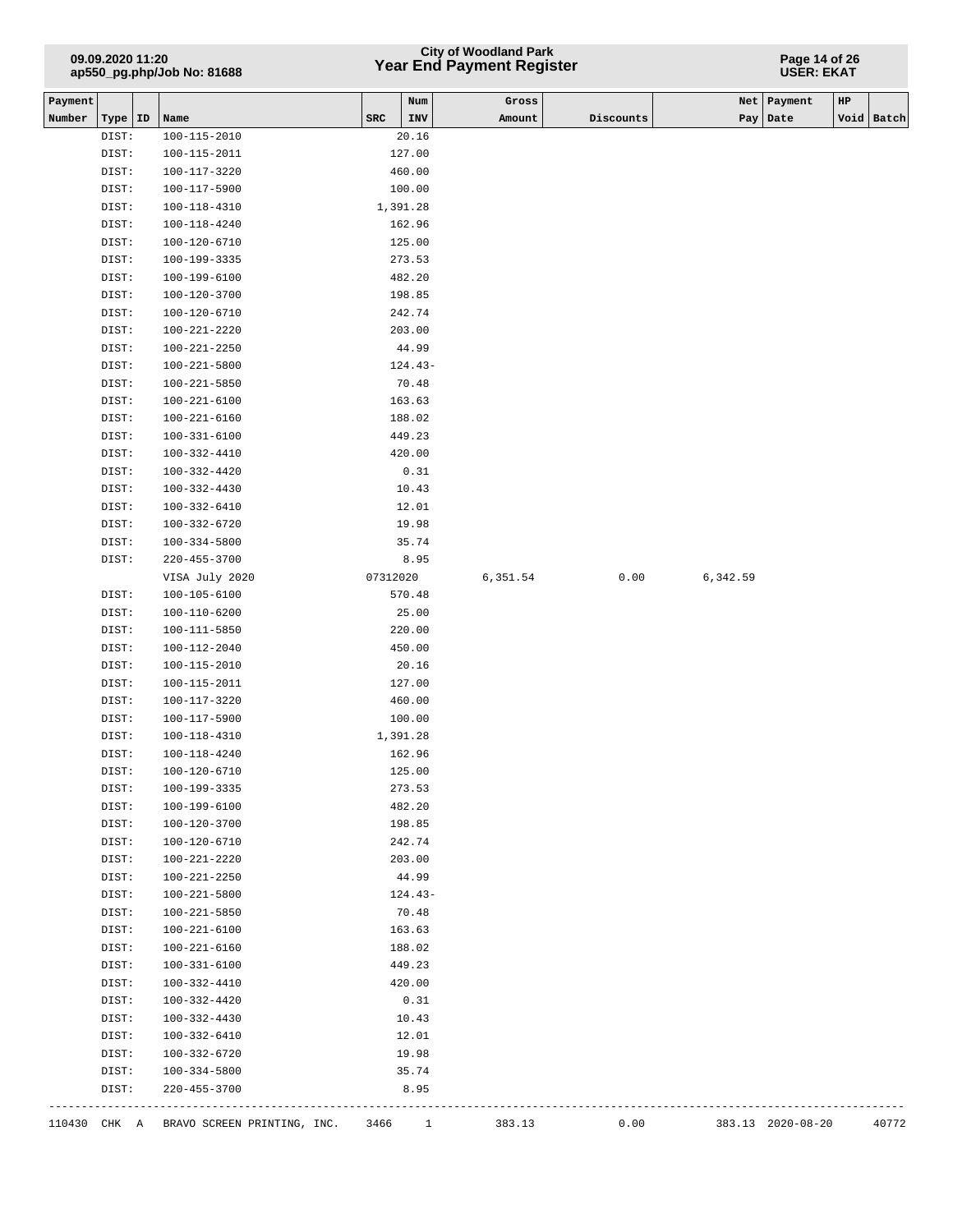### **Year End Payment Register City of Woodland Park 09.09.2020 11:20**

**Page 15 of 26 USER: EKAT**

| Payment                   |       |                                                           |          | Num          | Gross                |                                                             |                  | Net Payment<br>HP            |            |
|---------------------------|-------|-----------------------------------------------------------|----------|--------------|----------------------|-------------------------------------------------------------|------------------|------------------------------|------------|
| Number   Type   ID   Name |       |                                                           | SRC      | INV          | Amount               | Discounts                                                   |                  | Pay   Date                   | Void Batch |
|                           |       | TSHIRTS - SOFTBALL                                        | 73415    |              | 383.13               | 0.00                                                        | 383.13           |                              |            |
|                           | DIST: | 220-451-3400-1004                                         |          | 383.13       |                      |                                                             |                  |                              |            |
| 110431 CHK A              |       | BRUCKNER TRUCK SALES                                      | 4482     | 2            | 327.60               | 0.00                                                        |                  | 327.60 2020-08-20            | 40772      |
|                           |       | REPAIR #54                                                | 45123M   |              | 214.54               | 0.00                                                        | 214.54           |                              |            |
|                           | DIST: | 100-332-4410                                              |          | 214.54       |                      |                                                             |                  |                              |            |
|                           |       | REPAIR #54                                                | 45153M   |              | 113.06               | 0.00                                                        | 113.06           |                              |            |
|                           | DIST: | 100-332-4410                                              |          | 113.06       |                      |                                                             |                  |                              |            |
| 110432 CHK A              |       | CASEY'S LUMBER, INC.                                      | 123 1    |              | 2,005.60             | 0.00                                                        |                  | 2,005.60 2020-08-20          | 40772      |
|                           |       | PEELED LOGS - B&G                                         | 17341    |              | 2,005.60             | 0.00                                                        | 2,005.60         |                              |            |
|                           | DIST: | 100-118-4240                                              |          | 2,005.60     |                      |                                                             |                  |                              |            |
|                           |       | -----------                                               |          |              |                      |                                                             |                  |                              |            |
| 110433 CHK A              |       | CASEY, KAREN                                              |          | 4614 1       | 129.98               | 0.00                                                        |                  | 129.98 2020-08-20            | 40772      |
|                           |       | CELL PHONE REIMB. APP                                     | 08112020 |              | 129.98               | 0.00                                                        | 129.98           |                              |            |
|                           | DIST: | 100-115-5300                                              |          | 50.00        |                      |                                                             |                  |                              |            |
|                           | DIST: | 100-115-6710                                              |          | 79.98        |                      |                                                             |                  |                              |            |
| 110434 CHK A              |       | COLO DEPT OF PUBLIC HEALTH                                |          | 1057 1       | 92.00                | 0.00                                                        |                  | 92.00 2020-08-20             | 40772      |
|                           |       | 07/20-06/21 PERMIT CO 0043214 WU611109453                 |          |              | 92.00                | 0.00                                                        | 92.00            |                              |            |
|                           | DIST: | 520-347-5850                                              |          | 92.00        |                      |                                                             |                  |                              |            |
|                           |       | ---------------<br>110435 CHK A CPS DISTRIBUTORS, INC     |          | 194 1        | 552.29               | 0.00                                                        |                  | 552.29 2020-08-20            | 40772      |
|                           |       | DEER REPELLENT - B&G                                      |          | 03631255-001 | 552.29               | 0.00                                                        | 552.29           |                              |            |
|                           | DIST: | 100-118-2120                                              |          | 552.29       |                      |                                                             |                  |                              |            |
|                           |       |                                                           |          |              |                      |                                                             |                  |                              |            |
| 110436 CHK A              |       | DFLLC-EF2<br>2020 TIF REIMB.- DFLL-EF2 06292020           |          | 4998 1       | 4,963.94<br>4,963.94 | 0.00<br>0.00                                                | 4,963.94         | 4,963.94 2020-08-20          | 40772      |
|                           | DIST: | 215-710-2400                                              | 4,963.94 |              |                      |                                                             |                  |                              |            |
|                           |       |                                                           |          |              |                      |                                                             |                  |                              |            |
| 110437 CHK A              |       | ENGER, JANE                                               |          | 3876 1       | 171.75               | 0.00                                                        |                  | 171.75 2020-08-20            | 40772      |
|                           |       | INSTRUCTOR - P&R                                          | 08132020 |              | 171.75               | 0.00                                                        | 171.75           |                              |            |
|                           | DIST: | 220-451-3400-1000                                         |          | 171.75       |                      |                                                             |                  |                              |            |
| 110438 CHK A              |       | JDS - HYDRO CONSULTANTS, INC. 2894 2                      |          |              | 5,255.50             | 0.00                                                        |                  | 5, 255.50 2020-08-20         | 40772      |
|                           |       | SUNNYWOOD BOOSTER STATION                                 | 10916-14 |              | 2,751.75             | 0.00                                                        | 2,751.75         |                              |            |
|                           | DIST: | 510-343-7200                                              |          | 2,751.75     |                      |                                                             |                  |                              |            |
|                           |       | SUNNYWOOD BOOSTER STATION 10916-16                        |          |              | 2,503.75             |                                                             | 0.00<br>2,503.75 |                              |            |
|                           | DIST: | 510-343-7200                                              | 2,503.75 |              |                      |                                                             |                  |                              |            |
|                           |       | 110439 CHK A LAFEVER, DALTON                              |          | 4494 1       | 198.00               | 0.00                                                        |                  | 198.00 2020-08-20            | 40772      |
|                           |       | UMPIRE - P&R                                              |          | 08132020     | 198.00               |                                                             | 0.00<br>198.00   |                              |            |
|                           | DIST: | 220-451-3400-1008                                         |          | 198.00       |                      |                                                             |                  |                              |            |
|                           |       | 110440 CHK A BRENT HERRICK                                |          |              |                      | $1 \qquad \qquad 1 \qquad \qquad 450.00 \qquad \qquad 0.00$ |                  | 450.00 2020-08-20 VOID 40772 |            |
|                           |       |                                                           |          |              |                      |                                                             |                  |                              |            |
|                           |       | DIST: 100-334-6210                                        | 450.00   |              |                      |                                                             |                  |                              |            |
|                           |       |                                                           |          |              |                      |                                                             |                  |                              |            |
|                           |       | 110441 CHK A COPPER STATE BOLT & NUT CO 1 1               |          |              | 4.53                 | 0.00                                                        |                  | 4.53 2020-08-20 40772        |            |
|                           |       | PARTS VEH #56                                             |          | 104337026    |                      | 4.53 0.00                                                   | 4.53             |                              |            |
|                           |       | DIST: 100-332-4410                                        |          | 4.53         |                      |                                                             |                  |                              |            |
|                           |       | $110442$ CHK A JEFFREY & MORIAH BRISCOE $1$ 1 434.24 0.00 |          |              |                      |                                                             |                  | 434.24 2020-08-20            | 40772      |
|                           |       | UTILITY REFUND 14.14 434.24 0.00 434.24                   |          |              |                      |                                                             |                  |                              |            |
|                           |       | DIST: 510-342-3461                                        | 434.24   |              |                      |                                                             |                  |                              |            |
|                           |       | 110443 CHK A LIJIE GAN                                    |          | $1 \quad 1$  | 9.37                 | 0.00                                                        |                  | $9.37$ $2020 - 08 - 20$      | 40772      |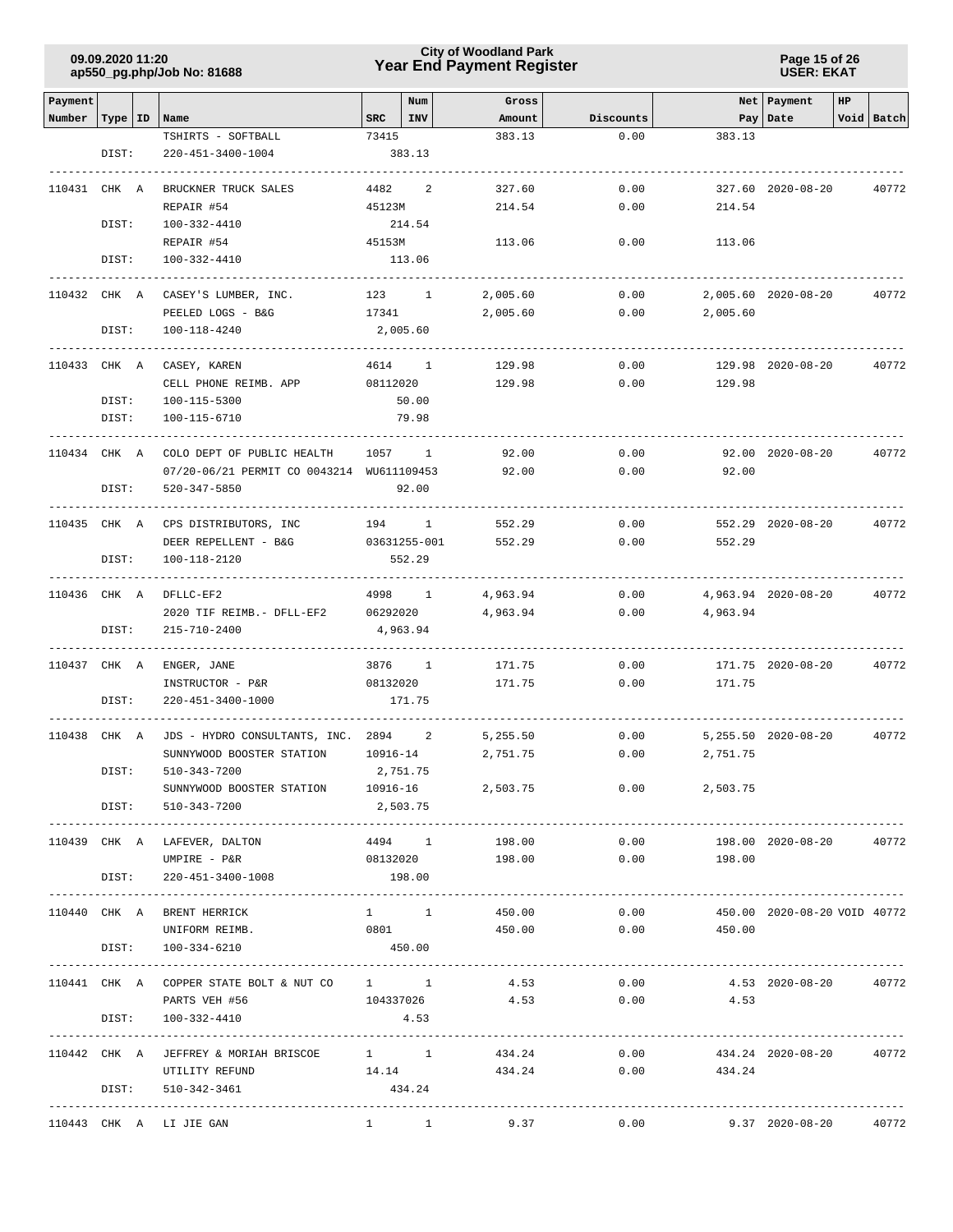### **Year End Payment Register City of Woodland Park 09.09.2020 11:20**

**Page 16 of 26 USER: EKAT**

| Payment<br>Number | Type   ID   Name |                                                         | $SRC$   INV         | Num  | Gross<br>Amount   | Discounts |                                   | Net   Payment     | HP | Void Batch |
|-------------------|------------------|---------------------------------------------------------|---------------------|------|-------------------|-----------|-----------------------------------|-------------------|----|------------|
|                   |                  | UTILITY REFUND                                          | 2159.12             |      | 9.37              | 0.00      | 9.37                              | Pay   Date        |    |            |
|                   | DIST:            | 510-342-3461                                            |                     | 9.37 |                   |           |                                   |                   |    |            |
|                   |                  |                                                         |                     |      |                   |           |                                   |                   |    |            |
| 110444 CHK A      |                  | TONYA & JESSE COTE                                      | $1 \quad 1$         |      | 200.00            | 0.00      |                                   | 200.00 2020-08-20 |    | 40772      |
|                   |                  | UTILITY REFUND                                          | 4070.09             |      | 200.00            | 0.00      | 200.00                            |                   |    |            |
|                   | DIST:            | 510-342-3461                                            | 200.00              |      |                   |           |                                   |                   |    |            |
|                   |                  |                                                         |                     |      |                   |           |                                   |                   |    |            |
| 110445 CHK A      |                  | SYLVIA PATTERSON                                        | $1 \qquad \qquad 3$ |      | 21.04             | 0.00      |                                   | 21.04 2020-08-20  |    | 40772      |
|                   |                  | UTILITY REFUND                                          | 4900.07             |      | 21.04             | 0.00      | 13.00                             |                   |    |            |
|                   | DIST:            | 510-342-3461                                            | 5.49                |      |                   |           |                                   |                   |    |            |
|                   | DIST:            | 510-343-3466                                            | 1.51                |      |                   |           |                                   |                   |    |            |
|                   | DIST:            | 520-347-3471                                            | 9.36                |      |                   |           |                                   |                   |    |            |
|                   | DIST:            | 520-348-3476                                            | 3.64                |      |                   |           |                                   |                   |    |            |
|                   | DIST:            | 510-342-3469                                            | 0.19                |      |                   |           |                                   |                   |    |            |
|                   | DIST:            | 420-000-3481                                            |                     | 0.85 |                   |           |                                   |                   |    |            |
|                   |                  | UTILITY REFUND                                          | 4900.07             |      | 21.04             | 0.00      | 0.85                              |                   |    |            |
|                   | DIST:            | 510-342-3461                                            |                     | 5.49 |                   |           |                                   |                   |    |            |
|                   | DIST:            | 510-343-3466                                            | 1.51                |      |                   |           |                                   |                   |    |            |
|                   | DIST:            | 520-347-3471                                            |                     | 9.36 |                   |           |                                   |                   |    |            |
|                   | DIST:            | 520-348-3476                                            | 3.64                |      |                   |           |                                   |                   |    |            |
|                   | DIST:            | 510-342-3469                                            | 0.19                |      |                   |           |                                   |                   |    |            |
|                   | DIST:            | 420-000-3481                                            |                     | 0.85 |                   |           |                                   |                   |    |            |
|                   |                  | UTILITY REFUND                                          | 4900.07             |      | 21.04             | 0.00      | 7.19                              |                   |    |            |
|                   | DIST:            | 510-342-3461                                            |                     | 5.49 |                   |           |                                   |                   |    |            |
|                   | DIST:            | 510-343-3466                                            |                     | 1.51 |                   |           |                                   |                   |    |            |
|                   | DIST:            | 520-347-3471                                            |                     | 9.36 |                   |           |                                   |                   |    |            |
|                   | DIST:            | 520-348-3476                                            |                     | 3.64 |                   |           |                                   |                   |    |            |
|                   | DIST:            | 510-342-3469                                            |                     | 0.19 |                   |           |                                   |                   |    |            |
|                   | DIST:            | 420-000-3481                                            |                     | 0.85 |                   |           |                                   |                   |    |            |
|                   |                  | 110446 CHK A NICHOLAS DILLON HORD                       | 4944 1              |      | 63.00             | 0.00      |                                   | 63.00 2020-08-20  |    | 40772      |
|                   |                  | UMPIRE - P&R                                            | 08132020            |      | 63.00             | 0.00      | 63.00                             |                   |    |            |
|                   | DIST:            | 220-451-3400-1008                                       | 63.00               |      |                   |           |                                   |                   |    |            |
|                   |                  |                                                         |                     |      |                   |           |                                   |                   |    |            |
|                   |                  | 110447 CHK A PAVEMENT REPAIR & SUPPLIES INC 3202 1      |                     |      | 863.00            | 0.00      |                                   | 863.00 2020-08-20 |    | 40772      |
|                   |                  | PAVEMENT REPAIR - STREETS                               | 2020-635            |      | 863.00            | 0.00      | 863.00                            |                   |    |            |
|                   |                  | DIST: 100-334-4360                                      | 863.00              |      |                   |           |                                   |                   |    |            |
|                   |                  |                                                         |                     |      |                   |           |                                   |                   |    |            |
|                   |                  | 110448 CHK A PERKINS MOTOR CITY DODGE 2354 1 118.75     |                     |      |                   |           | 0.00                              | 118.75 2020-08-20 |    | 40772      |
|                   |                  | REPAIR #1                                               |                     |      | 418697CHW 118.75  |           | $0.00$ 118.75                     |                   |    |            |
|                   |                  | DIST: 100-332-4410                                      | 118.75              |      |                   |           |                                   |                   |    |            |
|                   |                  |                                                         |                     |      |                   |           |                                   |                   |    |            |
|                   |                  | 110449 CHK A PIKES PEAK TELEVISION, INC 4663 2 2,325.00 |                     |      |                   |           | $0.00$ 2,325.00 2020-08-20 40772  |                   |    |            |
|                   |                  | SHOP LOCAL CAMPAIGN                                     | 523676-2            |      | 500.00            | 0.00      | 500.00                            |                   |    |            |
|                   |                  | DIST: 100-115-2010                                      | 500.00              |      |                   |           |                                   |                   |    |            |
|                   |                  | SHOP LOCAL CAMPAIGN                                     | 527796-1            |      | 1,825.00          |           | $0.00$ 1,825.00                   |                   |    |            |
|                   | DIST:            | 100-115-2010                                            | 1,825.00            |      |                   |           |                                   |                   |    |            |
|                   |                  | 110450 CHK A PIONEER SAND CO INC                        |                     |      | 512 1 593.60 0.00 |           |                                   | 593.60 2020-08-20 |    | 40772      |
|                   |                  | MIX - SOCCER FIELD PSI1470505 593.60 0.00 593.60        |                     |      |                   |           |                                   |                   |    |            |
|                   | DIST:            | 100-118-4240                                            | 593.60              |      |                   |           |                                   |                   |    |            |
|                   |                  |                                                         |                     |      |                   |           |                                   |                   |    |            |
|                   |                  | 110451 CHK A RMS ELECTRIC SIGN COMPANY, LLC 5173 1      |                     |      | 11,804.99         |           | $0.00$ 11,804.99 2020-08-20 40772 |                   |    |            |
|                   |                  | UPCC OUTDOOR SIGN                                       |                     |      | 17733_B 11,804.99 | 0.00      | 11,804.99                         |                   |    |            |
|                   |                  | DIST: 100-199-2090                                      | 11,804.99           |      |                   |           |                                   |                   |    |            |
|                   |                  |                                                         |                     |      |                   |           |                                   |                   |    |            |
|                   |                  | 110452 CHK A SHERWIN-WILLIAMS                           |                     |      | 1890 2 795.49     |           | $0.00$ $795.49$ $2020-08-20$      |                   |    | 40772      |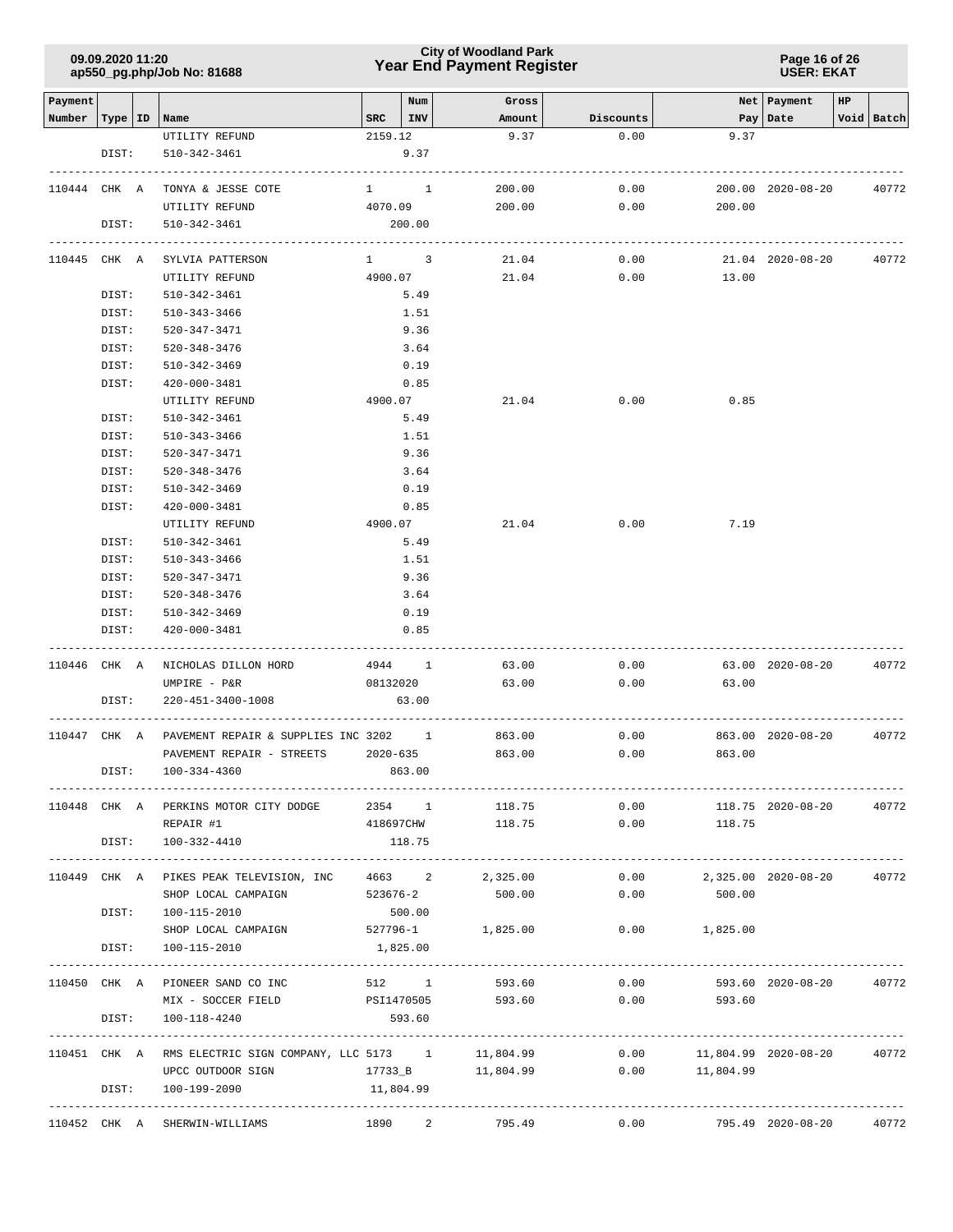### **Year End Payment Register City of Woodland Park 09.09.2020 11:20**

**Page 17 of 26 USER: EKAT**

| Payment |              |                                                       |              | Num                          | Gross    |           |               | Net Payment         | HP |            |
|---------|--------------|-------------------------------------------------------|--------------|------------------------------|----------|-----------|---------------|---------------------|----|------------|
| Number  | Type   ID    | Name                                                  | $_{\rm SRC}$ | INV                          | Amount   | Discounts |               | Pay Date            |    | Void Batch |
|         |              | ATHLETIC FIELD PAINT - B&G                            | $2781 - 2$   |                              | 739.20   | 0.00      | 739.20        |                     |    |            |
|         | DIST:        | 100-118-4240                                          |              | 739.20                       |          |           |               |                     |    |            |
|         |              | ROAD STENCILING - STREETS                             | 6341-5       |                              | 56.29    | 0.00      | 56.29         |                     |    |            |
|         | DIST:        | 100-334-4360                                          |              | 56.29                        |          |           |               |                     |    |            |
|         | 110453 CHK A | ---------------------<br>SOLITUDE LAKE MANAGEMENT     |              | ------------------<br>5073 1 | 396.40   | 0.00      |               | 396.40 2020-08-20   |    | 40772      |
|         |              | 08/2020 POND MANAGEMENT                               |              | PI-A00451061                 | 396.40   | 0.00      | 396.40        |                     |    |            |
|         | DIST:        | 100-118-4240                                          |              | 396.40                       |          |           |               |                     |    |            |
|         |              |                                                       |              |                              |          |           |               |                     |    |            |
|         | 110454 CHK A | RED BARON CAR WASH                                    |              | 4191 2                       | 125.02   | 0.00      |               | 125.02 2020-08-20   |    | 40772      |
|         |              | 07/2020 CHARGES                                       | 1703         |                              | 125.02   | 0.00      | 10.00         |                     |    |            |
|         | DIST:        | 100-221-6160                                          |              | 111.02                       |          |           |               |                     |    |            |
|         | DIST:        | 100-114-6100                                          |              | 4.00                         |          |           |               |                     |    |            |
|         | DIST:        | 520-347-4320                                          |              | 10.00                        |          |           |               |                     |    |            |
|         |              | 07/2020 CHARGES                                       |              | 1703                         | 125.02   | 0.00      | 115.02        |                     |    |            |
|         | DIST:        | 100-221-6160                                          |              | 111.02                       |          |           |               |                     |    |            |
|         | DIST:        | 100-114-6100                                          |              | 4.00                         |          |           |               |                     |    |            |
|         | DIST:        | $520 - 347 - 4320$                                    |              | 10.00                        |          |           |               |                     |    |            |
|         |              | -----------------------------------                   |              |                              |          |           |               |                     |    |            |
|         | 110455 CHK A | THE AQUEOUS SOLUTION, INC. 3016 2                     |              |                              | 1,237.00 | 0.00      |               | 1,237.00 2020-08-20 |    | 40772      |
|         |              | CHEMICALS - WAC                                       | 83441        |                              | 694.50   | 0.00      | 694.50        |                     |    |            |
|         | DIST:        | $220 - 452 - 6300$                                    |              | 694.50                       |          |           |               |                     |    |            |
|         |              | CHEMICALS - WAC                                       | 83515        |                              | 542.50   | 0.00      | 542.50        |                     |    |            |
|         | DIST:        | $220 - 452 - 6300$                                    |              | 542.50                       |          |           |               |                     |    |            |
|         |              |                                                       |              |                              |          |           |               |                     |    |            |
|         | 110456 CHK A | THINK SECURITY LLC                                    |              | 5013 1                       | 340.00   | 0.00      |               | 340.00 2020-08-20   |    | 40772      |
|         |              | POLICE CAMERA                                         | 00739        |                              | 340.00   | 0.00      | 340.00        |                     |    |            |
|         | DIST:        | 100-221-6160                                          |              | 340.00                       |          |           |               |                     |    |            |
|         |              | 110457 CHK A UTE PASS CONCRETE-SAND&GRAVEL 655 4      |              |                              | 390.80   | 0.00      |               | 390.80 2020-08-20   |    | 40772      |
|         |              | MULCH - B&G                                           | D60408       |                              | 293.74   | 0.00      | 293.74        |                     |    |            |
|         | DIST:        | 100-118-4240                                          |              | 293.74                       |          |           |               |                     |    |            |
|         |              | LANDSCAPING - B&G                                     | D60971       |                              | 48.60    | 0.00      | 48.60         |                     |    |            |
|         | DIST:        | 100-118-2121                                          |              | 48.60                        |          |           |               |                     |    |            |
|         |              | LANDSCAPE - B&G                                       |              | D60975                       | 14.85    | 0.00      | 14.85         |                     |    |            |
|         | DIST:        | 100-118-2121                                          |              | 14.85                        |          |           |               |                     |    |            |
|         |              | $SAND - B&G$                                          | D61371       |                              | 33.61    | 0.00      | 33.61         |                     |    |            |
|         | DIST:        | 100-118-2121                                          |              | 33.61                        |          |           |               |                     |    |            |
|         |              |                                                       |              |                              |          |           |               |                     |    |            |
|         |              | 110458 CHK A WASTE MANAGEMENT WOODLAND PARK 3004 1    |              |                              | 32.36    | 0.00      |               | 32.36 2020-08-20    |    | 40772      |
|         |              | XTRA TRASH SERVICE - ST 0005805-2517-8 32.36          |              |                              |          | 0.00      | 32.36         |                     |    |            |
|         | DIST:        | 100-334-4210                                          |              | 32.36                        |          |           |               |                     |    |            |
|         |              |                                                       |              |                              |          |           |               |                     |    |            |
|         |              | 110459 CHK A WOODLAND HARDWARE & RENTAL 2739 3 896.92 |              |                              |          | 0.00      |               | 896.92 2020-08-20   |    | 40772      |
|         |              | 07/2020 CHARGES                                       |              | 73120                        | 896.92   |           | $0.00$ 508.53 |                     |    |            |
|         | DIST:        | 100-114-6100                                          |              | 5.97                         |          |           |               |                     |    |            |
|         | DIST:        | 100-118-2120                                          |              | 44.84                        |          |           |               |                     |    |            |
|         | DIST:        | 100-118-2335                                          |              | 9.29                         |          |           |               |                     |    |            |
|         | DIST:        | 100-118-4240                                          |              | 79.79                        |          |           |               |                     |    |            |
|         | DIST:        | 100-118-4310                                          |              | 91.68                        |          |           |               |                     |    |            |
|         | DIST:        | 100-118-4320                                          |              | 0.74                         |          |           |               |                     |    |            |
|         | DIST:        | 100-221-6160                                          |              | 98.90                        |          |           |               |                     |    |            |
|         | DIST:        | 100-332-4430                                          |              | 64.62                        |          |           |               |                     |    |            |
|         | DIST:        | 100-334-2335                                          |              | 26.99                        |          |           |               |                     |    |            |
|         | DIST:        | 100-334-4300                                          |              | 85.71                        |          |           |               |                     |    |            |
|         | DIST:        | 510-342-6110                                          |              | 208.27                       |          |           |               |                     |    |            |
|         | DIST:        | 510-345-6110                                          |              | 87.69                        |          |           |               |                     |    |            |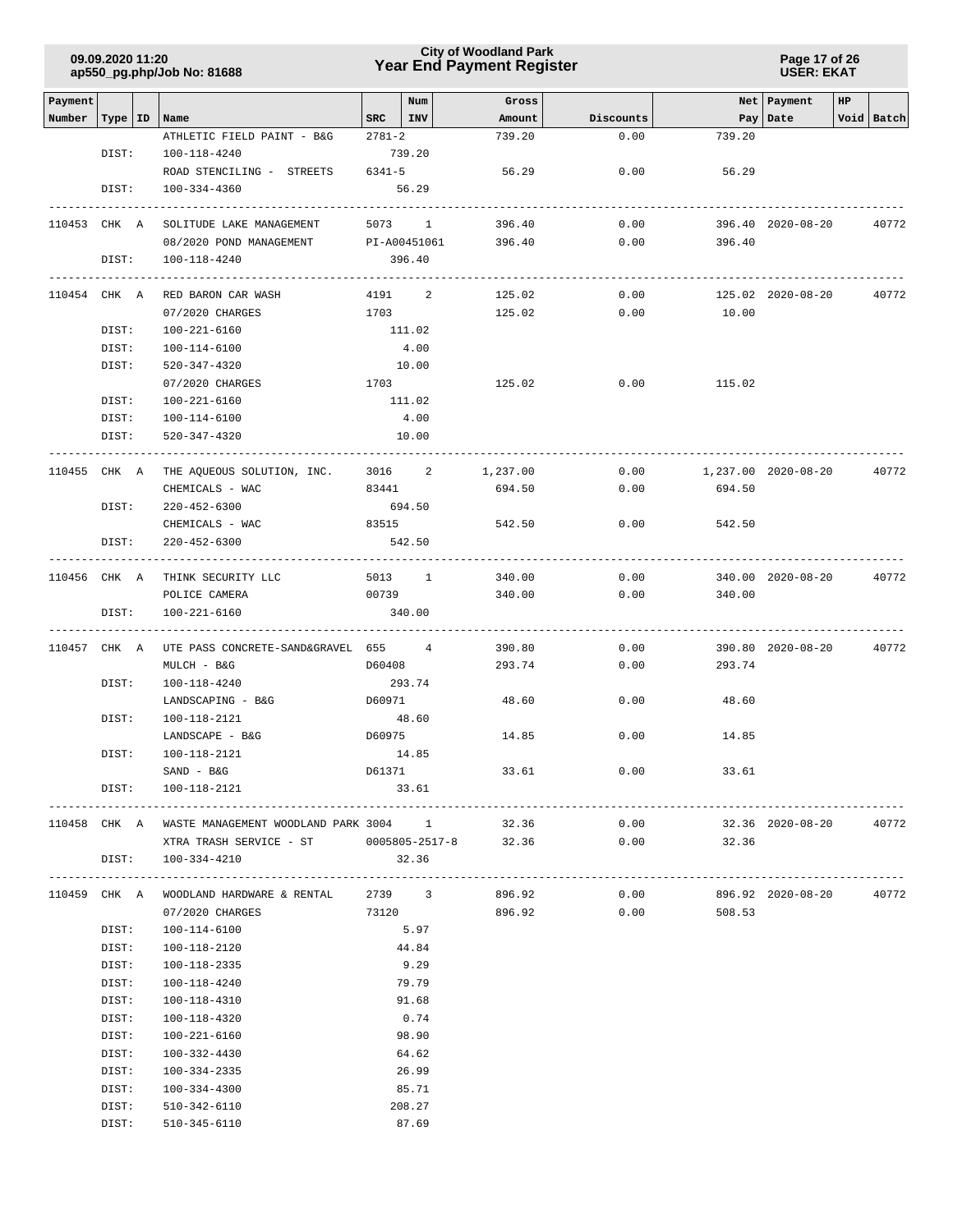# **Year End Payment Register City of Woodland Park 09.09.2020 11:20**

**Page 18 of 26 USER: EKAT**

| Payment<br>Number |                    | Name                                            | SRC        | Num<br>INV | Gross<br>Amount     | Discounts     | Pay            | Net   Payment<br>HP<br>Date | Void Batch |
|-------------------|--------------------|-------------------------------------------------|------------|------------|---------------------|---------------|----------------|-----------------------------|------------|
|                   | Type   ID<br>DIST: | 520-347-5006                                    |            | 87.45      |                     |               |                |                             |            |
|                   | DIST:              | 520-349-4370                                    |            | 4.98       |                     |               |                |                             |            |
|                   |                    | 07/2020 CHARGES                                 | 73120      |            | 896.92              | 0.00          | 295.96         |                             |            |
|                   | DIST:              | $100 - 114 - 6100$                              |            | 5.97       |                     |               |                |                             |            |
|                   | DIST:              | 100-118-2120                                    |            | 44.84      |                     |               |                |                             |            |
|                   | DIST:              | 100-118-2335                                    |            | 9.29       |                     |               |                |                             |            |
|                   | DIST:              | 100-118-4240                                    |            | 79.79      |                     |               |                |                             |            |
|                   | DIST:              | 100-118-4310                                    |            | 91.68      |                     |               |                |                             |            |
|                   | DIST:              | 100-118-4320                                    |            | 0.74       |                     |               |                |                             |            |
|                   | DIST:              | 100-221-6160                                    |            | 98.90      |                     |               |                |                             |            |
|                   | DIST:              | 100-332-4430                                    |            | 64.62      |                     |               |                |                             |            |
|                   | DIST:              | 100-334-2335                                    |            | 26.99      |                     |               |                |                             |            |
|                   | DIST:              | 100-334-4300                                    |            | 85.71      |                     |               |                |                             |            |
|                   | DIST:              | 510-342-6110                                    |            | 208.27     |                     |               |                |                             |            |
|                   | DIST:              | 510-345-6110                                    |            | 87.69      |                     |               |                |                             |            |
|                   | DIST:              | 520-347-5006                                    |            | 87.45      |                     |               |                |                             |            |
|                   | DIST:              | 520-349-4370                                    |            | 4.98       |                     |               |                |                             |            |
|                   |                    | 07/2020 CHARGES                                 | 73120      |            | 896.92              | 0.00          | 92.43          |                             |            |
|                   | DIST:              | 100-114-6100                                    |            | 5.97       |                     |               |                |                             |            |
|                   | DIST:              | 100-118-2120                                    |            | 44.84      |                     |               |                |                             |            |
|                   | DIST:              | 100-118-2335                                    |            | 9.29       |                     |               |                |                             |            |
|                   | DIST:              | 100-118-4240                                    |            | 79.79      |                     |               |                |                             |            |
|                   | DIST:              | 100-118-4310                                    |            | 91.68      |                     |               |                |                             |            |
|                   | DIST:              | 100-118-4320                                    |            | 0.74       |                     |               |                |                             |            |
|                   | DIST:              | 100-221-6160                                    |            | 98.90      |                     |               |                |                             |            |
|                   | DIST:              | 100-332-4430                                    |            | 64.62      |                     |               |                |                             |            |
|                   | DIST:              | $100 - 334 - 2335$                              |            | 26.99      |                     |               |                |                             |            |
|                   | DIST:              | 100-334-4300                                    |            | 85.71      |                     |               |                |                             |            |
|                   | DIST:              | 510-342-6110                                    |            | 208.27     |                     |               |                |                             |            |
|                   | DIST:              | 510-345-6110                                    |            | 87.69      |                     |               |                |                             |            |
|                   | DIST:              | 520-347-5006                                    |            | 87.45      |                     |               |                |                             |            |
|                   | DIST:              | 520-349-4370                                    |            | 4.98       |                     |               |                |                             |            |
| 36                | EFT A              | WEX BANK                                        |            | 5187 1     | 8,130.37            | 0.00          |                | 8,130.37 2020-08-26 HP      | 40796      |
|                   |                    | WEX July 2020                                   | 073120     |            | 8,130.37            | 0.00          | 8,130.37       |                             |            |
|                   | DIST:              | 100-332-6410                                    |            | 8,130.37   |                     |               |                |                             |            |
|                   |                    |                                                 |            |            |                     |               |                |                             |            |
|                   |                    | 110460 CHK A ATTP TRANSWEST TRUCKS INC          |            |            | 631 1 350.63        | 0.00          |                | 350.63 2020-08-27 40802     |            |
|                   |                    | REPAIR - STREETS                                |            |            | 008P114308 350.63   |               | 0.00<br>350.63 |                             |            |
|                   |                    | DIST: 100-332-4410                              | 350.63     |            |                     |               |                |                             |            |
|                   |                    |                                                 |            |            |                     |               |                |                             |            |
|                   |                    | 110461 CHK A BOBCAT OF THE ROCKIES, LLC 3724 1  |            |            | 12.40               | 0.00          |                | 12.40 2020-08-27 40802      |            |
|                   |                    | REPAIR #85                                      | 66102838   |            |                     | 12.40<br>0.00 | 12.40          |                             |            |
|                   | DIST:              | 100-332-4410                                    |            | 12.40      |                     |               |                |                             |            |
|                   |                    | 110462 CHK A BRIAN E. BUNDY                     |            | 5208 1     | 840.00              | 0.00          |                | 840.00 2020-08-27 40802     |            |
|                   |                    | ACCOUNTING SUPPORT SERVICES 08212020            |            |            | 840.00              | 0.00          | 840.00         |                             |            |
|                   |                    | DIST: 100-117-3500                              |            | 840.00     |                     |               |                |                             |            |
|                   |                    |                                                 |            |            |                     |               |                |                             |            |
|                   |                    | 110463 CHK A CHAD MILDBRANDT                    |            | 5159 1     | 72.00               | 0.00          |                | 72.00 2020-08-27            | 40802      |
|                   |                    | BARTENDING - UPCC 08202020 0 72.00 0.00 0 72.00 |            |            |                     |               |                |                             |            |
|                   | DIST:              | 220-455-7000                                    |            | 72.00      |                     |               |                |                             |            |
|                   |                    |                                                 |            |            |                     |               |                | ---------------------       |            |
|                   |                    | 110464 CHK A CINTAS CORPORATION NO 2            | 4977 3     |            | 201.90              | 0.00          |                | 201.90 2020-08-27 40802     |            |
|                   |                    | UNIFORMS - FLEET                                | 4058097029 |            | 61.80               | 0.00          | 61.80          |                             |            |
|                   |                    | DIST: 100-332-6210                              |            | 61.80      |                     |               |                |                             |            |
|                   |                    | UNIFORMS - FLEET                                |            |            | 4058732426<br>61.80 | 0.00          | 61.80          |                             |            |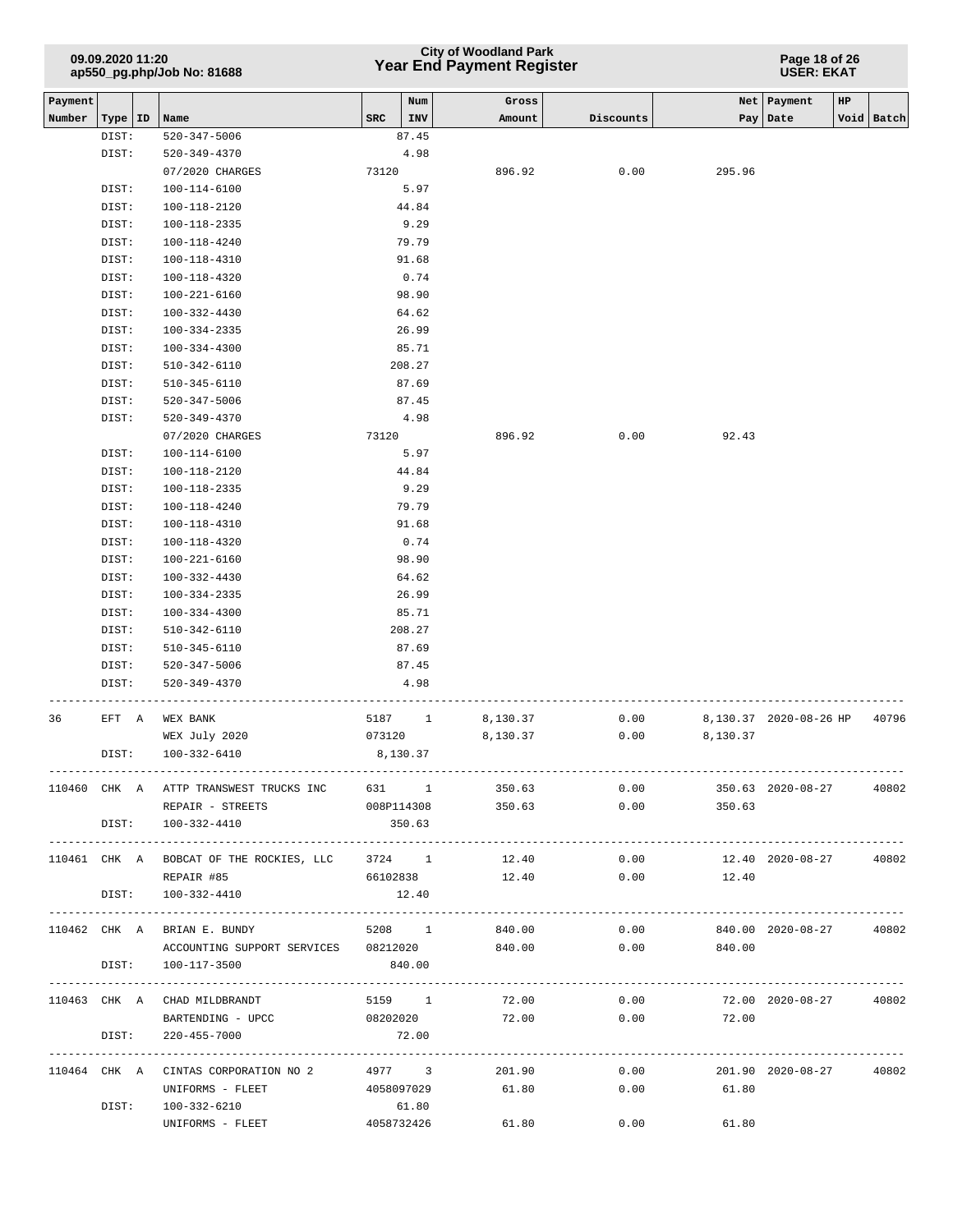### **Year End Payment Register City of Woodland Park 09.09.2020 11:20**

**Page 19 of 26 USER: EKAT**

| Payment |                                    |                                                    | $SRC$   INV          | Num    | Gross<br>Amount  | Discounts          |                             | Net Payment       | HP | Void Batch |
|---------|------------------------------------|----------------------------------------------------|----------------------|--------|------------------|--------------------|-----------------------------|-------------------|----|------------|
|         | Number   Type   ID   Name<br>DIST: | 100-332-6210                                       | 61.80                |        |                  |                    |                             | Pay Date          |    |            |
|         |                                    | UNIFORMS - FLEET                                   | 4059379693           |        | 78.30            | 0.00               | 78.30                       |                   |    |            |
|         | DIST:                              | 100-332-6210                                       |                      | 78.30  |                  |                    |                             |                   |    |            |
|         |                                    | ---------------------------------                  | -------------        |        |                  |                    |                             |                   |    |            |
|         |                                    | 110465 CHK A CITY OF COLORADO SPRINGS              | 1916 1               |        | 282.51           | 0.00               |                             | 282.51 2020-08-27 |    | 40802      |
|         |                                    | RADIO PARTS - WPPD<br>RAD2074A                     |                      |        |                  | 282.51 0.00 282.51 |                             |                   |    |            |
|         |                                    | DIST: 100-221-6160                                 |                      | 282.51 |                  |                    |                             |                   |    |            |
|         |                                    | ----------------------                             |                      |        |                  |                    |                             |                   |    |            |
|         |                                    | 110466 CHK A COLORADO ANALYTICAL LAB               | 4028 2               |        | 234.00           | 0.00               |                             | 234.00 2020-08-27 |    | 40802      |
|         |                                    | LAB SERVICES - WWTP                                | 200811023            |        | 122.00           | 0.00               | 122.00                      |                   |    |            |
|         | DIST:                              | 520-347-3350                                       | 122.00               |        |                  |                    |                             |                   |    |            |
|         |                                    | LAB SERVICES - WWTP                                |                      |        | 200811024 112.00 |                    | 0.00<br>112.00              |                   |    |            |
|         | DIST:                              | 520-347-3350                                       | 112.00               |        |                  |                    |                             |                   |    |            |
|         |                                    | -------------------------------                    |                      |        |                  |                    |                             |                   |    |            |
|         |                                    | 110467 CHK A DANIELS LONG CHEVROLET 203 1          |                      |        | 229.01           | 0.00               |                             | 229.01 2020-08-27 |    | 40802      |
|         |                                    | REPAIR #31                                         | 628154               |        | 229.01           |                    | $0.00$ 229.01               |                   |    |            |
|         | DIST:                              | 100-332-4420                                       | 229.01               |        |                  |                    |                             |                   |    |            |
|         |                                    |                                                    |                      |        |                  |                    |                             |                   |    |            |
|         |                                    | 110468 CHK A IDEXX DISTRIBUTION, INC.              | 3659 1<br>3069751032 |        | 254.18<br>254.18 | 0.00<br>0.00       | 254.18                      | 254.18 2020-08-27 |    | 40802      |
|         | DIST:                              | LAB SUPPLIES - WWTP<br>520-347-6111                | 254.18               |        |                  |                    |                             |                   |    |            |
|         |                                    | -------------------------------                    |                      |        |                  |                    |                             |                   |    |            |
|         | 110469 CHK A                       | IREA                                               |                      |        | 343 3 14,647.38  |                    | $0.00$ 14,647.38 2020-08-27 |                   |    | 40802      |
|         |                                    | 08/2020 ELECTRICAL CHARGES 81120B 14,647.38        |                      |        |                  |                    | $0.00$ 4,564.04             |                   |    |            |
|         | DIST:                              | 100-118-5710                                       | 2,121.58             |        |                  |                    |                             |                   |    |            |
|         | DIST:                              | 100-334-5710                                       | 840.30               |        |                  |                    |                             |                   |    |            |
|         | DIST:                              | 100-334-2270                                       | 275.51               |        |                  |                    |                             |                   |    |            |
|         | DIST:                              | 510-342-5710                                       | 6,845.95             |        |                  |                    |                             |                   |    |            |
|         | DIST:                              | 220-452-5710                                       | 4,564.04             |        |                  |                    |                             |                   |    |            |
|         |                                    | 08/2020 ELECTRICAL CHARGES 81120B                  |                      |        | 14,647.38        |                    | 0.00<br>6,845.95            |                   |    |            |
|         | DIST:                              | 100-118-5710                                       | 2,121.58             |        |                  |                    |                             |                   |    |            |
|         | DIST:                              | 100-334-5710                                       | 840.30               |        |                  |                    |                             |                   |    |            |
|         | DIST:                              | 100-334-2270                                       | 275.51               |        |                  |                    |                             |                   |    |            |
|         | DIST:                              | 510-342-5710                                       | 6,845.95             |        |                  |                    |                             |                   |    |            |
|         | DIST:                              | 220-452-5710                                       | 4,564.04             |        |                  |                    |                             |                   |    |            |
|         |                                    | 08/2020 ELECTRICAL CHARGES                         | 81120B               |        | 14,647.38        | 0.00               | 3,237.39                    |                   |    |            |
|         | DIST:                              | 100-118-5710                                       | 2,121.58             |        |                  |                    |                             |                   |    |            |
|         | DIST:                              | 100-334-5710                                       |                      | 840.30 |                  |                    |                             |                   |    |            |
|         | DIST:                              | 100-334-2270                                       | 275.51               |        |                  |                    |                             |                   |    |            |
|         |                                    | DIST: 510-342-5710                                 | 6,845.95             |        |                  |                    |                             |                   |    |            |
|         | DIST:                              | 220-452-5710                                       | 4,564.04             |        |                  |                    |                             |                   |    |            |
|         |                                    | 110470 CHK A JACK'S TIRE & OIL MANAGEMENT C 5215 2 |                      |        | 707.00           | 0.00               |                             | 707.00 2020-08-27 |    | 40802      |
|         |                                    | REPAIR CAT LOADER - STREETS 858505-88              |                      |        | 238.00           | 0.00               | 238.00                      |                   |    |            |
|         | DIST:                              | 100-332-4410                                       | 238.00               |        |                  |                    |                             |                   |    |            |
|         |                                    | TIRES VEH.#31                                      | 865083-88            |        | 469.00           | 0.00               | 469.00                      |                   |    |            |
|         | DIST:                              | 100-332-4420                                       | 469.00               |        |                  |                    |                             |                   |    |            |
|         |                                    |                                                    |                      |        |                  |                    |                             |                   |    |            |
|         |                                    | 110471 CHK A KENYON P JORDAN, PH.D. 4333 1 250.00  |                      |        |                  | 0.00               |                             | 250.00 2020-08-27 |    | 40802      |
|         |                                    | PRE- EMPLOYMENT-PSYCH-WPPD 2207-8                  |                      |        | 250.00           |                    | 0.00<br>250.00              |                   |    |            |
|         | DIST:                              | 100-221-6160                                       |                      | 250.00 |                  |                    |                             |                   |    |            |
|         |                                    |                                                    |                      |        |                  |                    |                             |                   |    |            |
|         |                                    | 110472 CHK A KROGER-KING SOOPERS CUST CHGS 145 2   |                      |        | 60.81            | 0.00               |                             | 60.81 2020-08-27  |    | 40802      |
|         |                                    | 07/2020 CHARGES                                    | 81520                |        | 60.81            | 0.00               | 21.69                       |                   |    |            |
|         | DIST:                              | 100-221-6160                                       |                      | 39.12  |                  |                    |                             |                   |    |            |
|         | DIST:                              | 220-455-7000                                       |                      | 21.69  |                  |                    |                             |                   |    |            |
|         |                                    | 07/2020 CHARGES                                    | 81520                |        | 60.81            | 0.00               | 39.12                       |                   |    |            |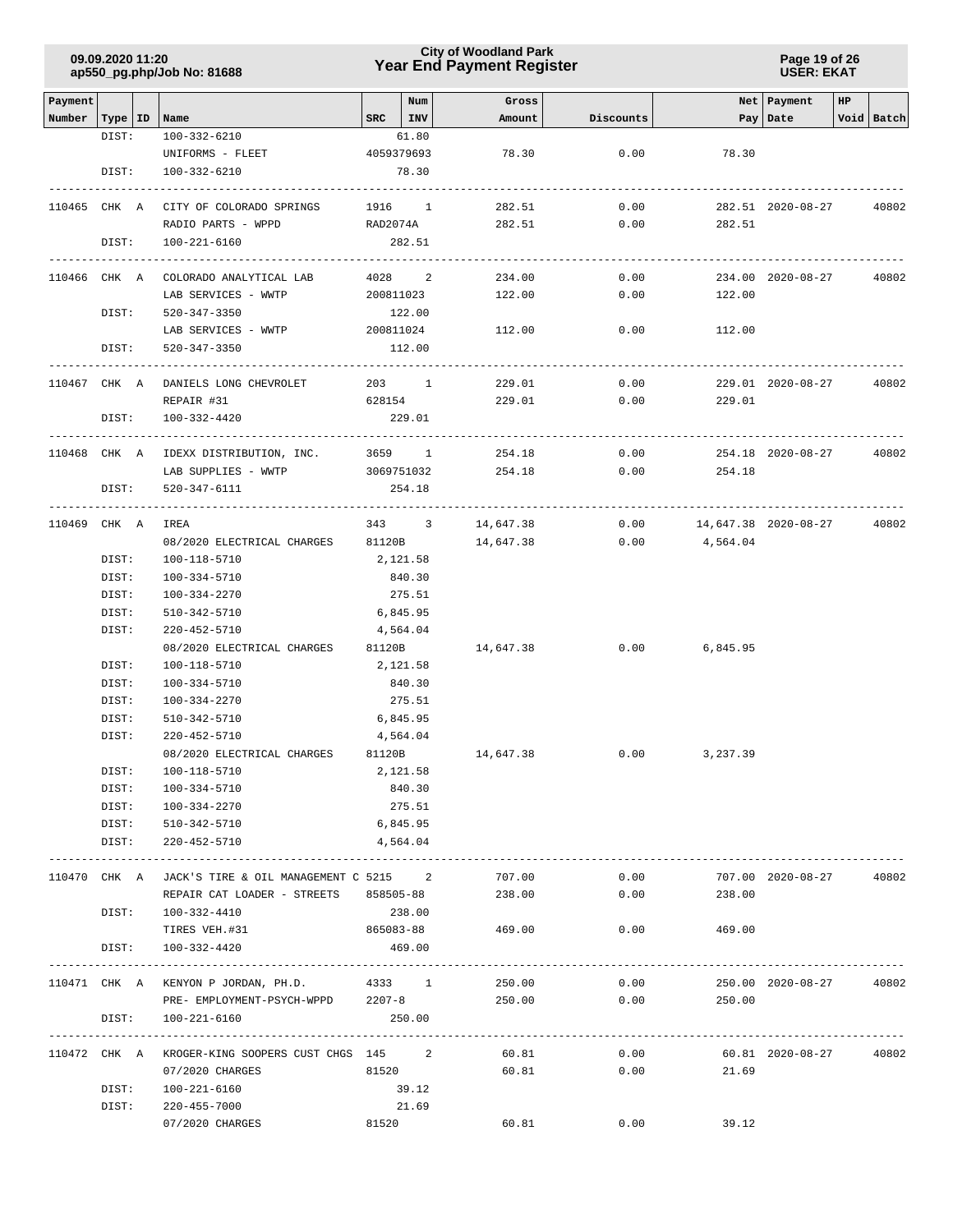### **Year End Payment Register City of Woodland Park 09.09.2020 11:20**

**Page 20 of 26 USER: EKAT**

| Payment | Number   Type   ID   Name |                                          | Num<br>$SRC$   INV     | Gross    |           |          | Net   Payment       | HP<br>Void Batch |
|---------|---------------------------|------------------------------------------|------------------------|----------|-----------|----------|---------------------|------------------|
|         | DIST:                     | 100-221-6160                             | 39.12                  | Amount   | Discounts |          | Pay Date            |                  |
|         | DIST:                     | 220-455-7000                             | 21.69                  |          |           |          |                     |                  |
|         |                           |                                          |                        |          |           |          |                     |                  |
|         | 110473 CHK A              | L.N. CURTIS & SONS                       | 5123 1                 | 87.95    | 0.00      |          | 87.95 2020-08-27    | 40802            |
|         |                           | UNIFORM - WPPD                           | INV412767              | 87.95    | 0.00      | 87.95    |                     |                  |
|         | DIST:                     | 100-221-6210                             | 87.95                  |          |           |          |                     |                  |
|         |                           |                                          |                        |          |           |          |                     |                  |
|         | 110474 CHK A              | LEWAN & ASSOCIATES, INC.                 | 398 1                  | 1,318.79 | 0.00      |          | 1,318.79 2020-08-27 | 40802            |
|         |                           | 07/2020-08/2020 USAGE                    | IN1110199              | 1,318.79 | 0.00      | 1,318.79 |                     |                  |
|         | DIST:                     | 100-120-4350                             | 1,318.79               |          |           |          |                     |                  |
|         |                           |                                          |                        |          |           |          |                     |                  |
|         | 110475 CHK A              | MCCANDLESS TRUCK CENTER LLC              | 2792 2                 | 2,995.68 | 0.00      |          | 2,995.68 2020-08-27 | 40802            |
|         |                           | REPAIR VEH #20                           | S103014621:01          | 2,995.68 | 0.00      | 1,048.48 |                     |                  |
|         | DIST:                     | 510-345-4400                             | 1,947.20               |          |           |          |                     |                  |
|         | DIST:                     | 520-349-4400                             | 1,048.48               |          |           |          |                     |                  |
|         |                           | REPAIR VEH #20                           | S103014621:01 2,995.68 |          | 0.00      | 1,947.20 |                     |                  |
|         | DIST:                     | 510-345-4400                             | 1,947.20               |          |           |          |                     |                  |
|         | DIST:                     | 520-349-4400                             | 1,048.48               |          |           |          |                     |                  |
|         |                           |                                          |                        |          |           |          |                     |                  |
|         | 110476 CHK A              | HEATH CARGILL                            | $1 \quad 1$            | 150.00   | 0.00      |          | 150.00 2020-08-27   | 40802            |
|         |                           | DISTRIBUTION 3 CERTIFICATION 08182020    |                        | 150.00   | 0.00      | 150.00   |                     |                  |
|         | DIST:                     | 520-347-5800                             | 150.00                 |          |           |          |                     |                  |
|         |                           |                                          |                        |          |           |          |                     |                  |
|         | 110477 CHK A              | DAVID TURLEY                             | $1 \quad 1$            | 550.00   | 0.00      |          | 550.00 2020-08-27   | 40802            |
|         |                           | CEMETERY PLOT REFUND                     | 08182020A              | 550.00   | 0.00      | 550.00   |                     |                  |
|         | DIST:                     | 100-000-3451                             | 550.00                 |          |           |          |                     |                  |
|         | 110478 CHK A              | JOAN WILKS                               | $1 \quad 1$            | 3.79     | 0.00      |          | 3.79 2020-08-27     | 40802            |
|         |                           | UTILITY REFUND                           | 1329.01                | 3.79     | 0.00      | 3.79     |                     |                  |
|         | DIST:                     | 510-342-3461                             | 3.79                   |          |           |          |                     |                  |
|         |                           |                                          |                        |          |           |          |                     |                  |
|         | 110479 CHK A              | COURTNEY MCLAIN                          | $1 \quad 3$            | 160.05   | 0.00      |          | 160.05 2020-08-27   | 40802            |
|         |                           | UTILITY REFUND                           | 2422.03                | 160.05   | 0.00      | 135.23   |                     |                  |
|         | DIST:                     | 510-342-3461                             | 134.38                 |          |           |          |                     |                  |
|         | DIST:                     | 510-343-3466                             | 0.85                   |          |           |          |                     |                  |
|         | DIST:                     | 520-347-3471                             | 5.23                   |          |           |          |                     |                  |
|         | DIST:                     | $520 - 348 - 3476$                       | 19.07                  |          |           |          |                     |                  |
|         | DIST:                     | 420-000-3481                             | 0.52                   |          |           |          |                     |                  |
|         |                           | UTILITY REFUND                           | 2422.03                | 160.05   | 0.00      | 24.30    |                     |                  |
|         | DIST:                     | 510-342-3461                             | 134.38                 |          |           |          |                     |                  |
|         | DIST:                     | 510-343-3466                             | 0.85                   |          |           |          |                     |                  |
|         | DIST:                     | 520-347-3471                             | 5.23                   |          |           |          |                     |                  |
|         | DIST:                     | 520-348-3476                             | 19.07                  |          |           |          |                     |                  |
|         | DIST:                     | 420-000-3481                             | 0.52                   |          |           |          |                     |                  |
|         |                           | UTILITY REFUND                           | 2422.03                | 160.05   | 0.00      | 0.52     |                     |                  |
|         | DIST:                     | 510-342-3461                             | 134.38                 |          |           |          |                     |                  |
|         | DIST:                     | 510-343-3466                             | 0.85                   |          |           |          |                     |                  |
|         | DIST:                     | 520-347-3471                             | 5.23                   |          |           |          |                     |                  |
|         | DIST:                     | 520-348-3476                             | 19.07                  |          |           |          |                     |                  |
|         | DIST:                     | 420-000-3481                             | 0.52                   |          |           |          |                     |                  |
|         |                           |                                          |                        |          |           |          |                     |                  |
|         |                           | 110480 CHK A IBAT FBO, ROSHEK            | $1 \quad 1$            | 35.51    | 0.00      |          | 35.51 2020-08-27    | 40802            |
|         |                           | UTILITY REFUND                           | 2872.08                | 35.51    | 0.00      | 35.51    |                     |                  |
|         | DIST:                     | 510-342-3461                             | 35.51                  |          |           |          |                     |                  |
|         |                           | 110481 CHK A MISSION COMMUNICATIONS, LLC | 4748 1                 | 260.00   | 0.00      |          | 260.00 2020-08-27   | 40802            |
|         |                           | CIRCUIT BOARD                            | 1043673                | 260.00   | 0.00      | 260.00   |                     |                  |
|         |                           |                                          |                        |          |           |          |                     |                  |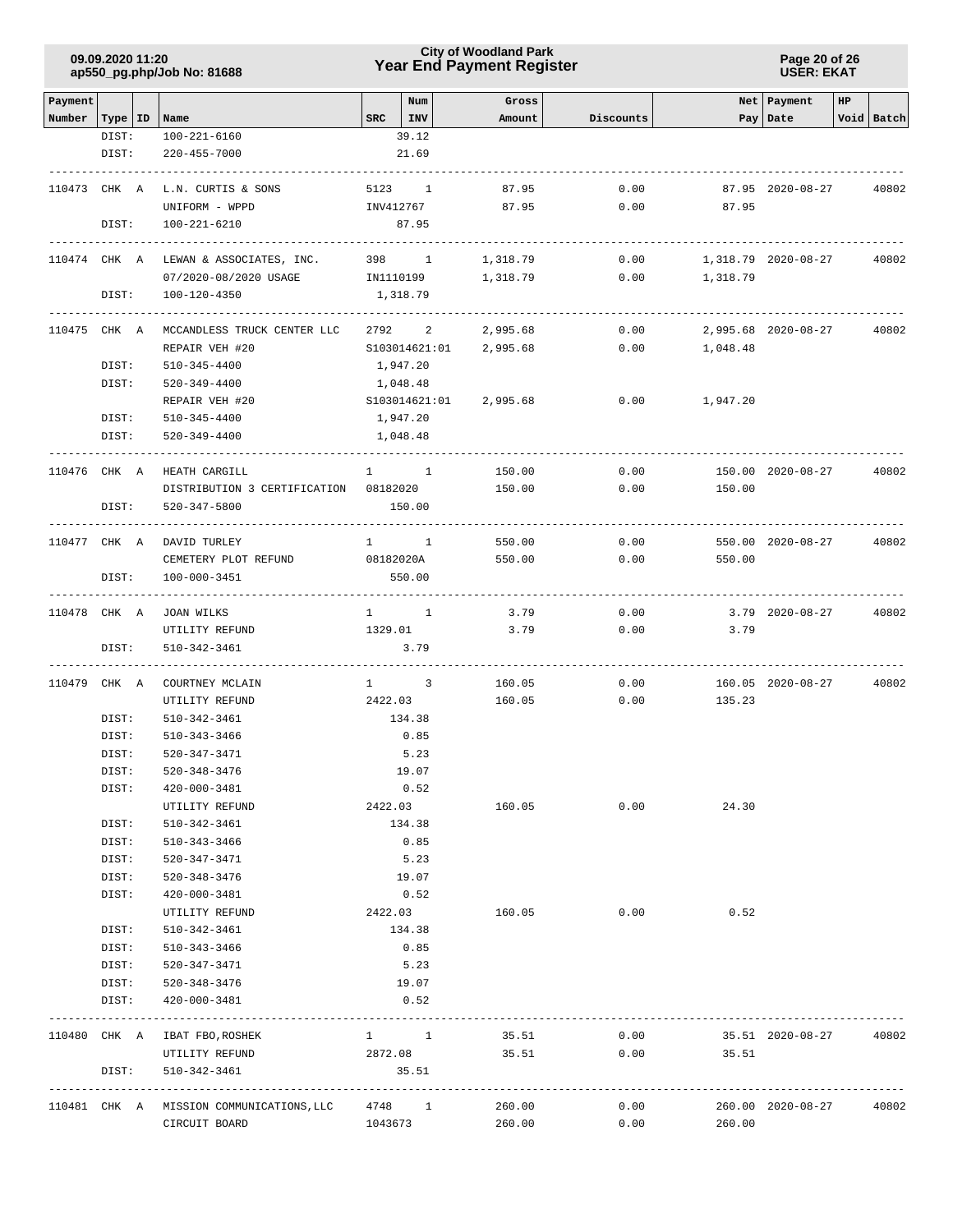### **Year End Payment Register City of Woodland Park 09.09.2020 11:20**

**Page 21 of 26 USER: EKAT**

| Payment                   |       |                                        |              | Num           | Gross    |           |          | Net   Payment       | HP |            |
|---------------------------|-------|----------------------------------------|--------------|---------------|----------|-----------|----------|---------------------|----|------------|
| Number   Type   ID   Name |       |                                        | $_{\rm SRC}$ | INV           | Amount   | Discounts |          | Pay   Date          |    | Void Batch |
|                           | DIST: | $520 - 347 - 4320$                     |              | 260.00        |          |           |          |                     |    |            |
|                           |       |                                        |              |               |          |           |          |                     |    |            |
| 110482 CHK A              |       | MUTUAL OF OMAHA INSURANCE COMP 5128    |              | 2             | 3,904.97 | 0.00      |          | 3,904.97 2020-08-27 |    | 40802      |
|                           |       | 03/2020 INSURANCE BALANCE DUE          |              | 001105991115A | 97.16    | 0.00      | 97.16    |                     |    |            |
|                           | DIST: | 100-000-2170                           |              | 97.16         |          |           |          |                     |    |            |
|                           |       | 09/2020 STD, LTD, LIFE INS.            |              | 001115206230  | 3,807.81 | 0.00      | 3,807.81 |                     |    |            |
|                           | DIST: | 100-000-2175                           |              | 1,150.76      |          |           |          |                     |    |            |
|                           | DIST: | 100-000-2175                           |              | 833.71        |          |           |          |                     |    |            |
|                           | DIST: | 100-000-2170                           |              | 1,823.34      |          |           |          |                     |    |            |
| 110483 CHK A              |       | NORQUIST, LAWRENCE                     |              | 4941 1        | 150.00   | 0.00      |          | 150.00 2020-08-27   |    | 40802      |
|                           |       | B CERTIFICATION REIMBURSEMENT 08182020 |              |               | 150.00   | 0.00      | 150.00   |                     |    |            |
|                           | DIST: | 520-347-5800                           |              | 150.00        |          |           |          |                     |    |            |
| 110484 CHK A              |       | PERKINS MOTOR CITY DODGE               | 2354         | 2             | 447.38   | 0.00      |          | 447.38 2020-08-27   |    | 40802      |
|                           |       | REPAIR #1                              | 419971CHW    |               | 197.38   | 0.00      | 197.38   |                     |    |            |
|                           | DIST: | 100-332-4410                           |              | 197.38        |          |           |          |                     |    |            |
|                           |       | REPAIR #38                             | 420859CHW    |               | 250.00   | 0.00      | 250.00   |                     |    |            |
|                           | DIST: | 100-332-4430                           |              | 250.00        |          |           |          |                     |    |            |
| 110485 CHK A              |       | PHIL PYLES                             |              | 4777 1        | 90.00    | 0.00      |          | 90.00 2020-08-27    |    | 40802      |
|                           |       | CDL PHYSICAL                           |              | 100-199-3335  | 90.00    | 0.00      | 90.00    |                     |    |            |
|                           | DIST: | 100-199-3335                           |              | 90.00         |          |           |          |                     |    |            |
| 110486 CHK A              |       | PIKES PEAK AUTO BODY SPEC, INC 862 2   |              |               | 1,156.20 | 0.00      |          | 1,156.20 2020-08-27 |    | 40802      |
|                           |       | REPAIR #16                             | 07312020A    |               | 1,156.20 | 0.00      | 751.53   |                     |    |            |
|                           | DIST: | 510-345-4400                           |              | 751.53        |          |           |          |                     |    |            |
|                           | DIST: | $520 - 349 - 4400$                     |              | 404.67        |          |           |          |                     |    |            |
|                           |       | REPAIR #16                             | 07312020A    |               | 1,156.20 | 0.00      | 404.67   |                     |    |            |
|                           | DIST: | 510-345-4400                           |              | 751.53        |          |           |          |                     |    |            |
|                           | DIST: | $520 - 349 - 4400$                     |              | 404.67        |          |           |          |                     |    |            |
| 110487                    | CHK A | POTESTIO BROTHERS EQUIP INC            |              | 2312 1        | 167.48   | 0.00      |          | 167.48 2020-08-27   |    | 40802      |
|                           |       | REPAIR #53                             | 63740C       |               | 167.48   | 0.00      | 167.48   |                     |    |            |
|                           | DIST: | 100-332-4430                           |              | 167.48        |          |           |          |                     |    |            |
| 110488 CHK A              |       | SGS ACCUTEST INC.                      | 4859         | $\mathbf{1}$  | 217.50   | 0.00      |          | 217.50 2020-08-27   |    | 40802      |
|                           |       | 06/2020 WATER QUALITY TEST 52160120461 |              |               | 217.50   | 0.00      | 217.50   |                     |    |            |
|                           | DIST: | 510-342-3350                           |              | 217.50        |          |           |          |                     |    |            |
|                           |       | 110489 CHK A SHERWIN-WILLIAMS          |              | 1890 1        | 331.30   | 0.00      |          | 331.30 2020-08-27   |    | 40802      |
|                           |       | PAINT - B&G                            |              | $3140 - 0$    | 331.30   | 0.00      | 331.30   |                     |    |            |
|                           | DIST: | 410-335-7204                           |              | 331.30        |          |           |          |                     |    |            |
|                           |       | 110490 CHK A TELLER COUNTY WASTE       |              | 4158 4        | 612.50   | 0.00      |          | 612.50 2020-08-27   |    | 40802      |
|                           |       | 09/2020 TRASH SERVICE                  |              | 08062020      | 612.50   | 0.00      | 39.00    |                     |    |            |
|                           | DIST: | 100-118-4210                           |              | 159.00        |          |           |          |                     |    |            |
|                           | DIST: | 100-118-4210                           |              | 53.00         |          |           |          |                     |    |            |
|                           | DIST: | 510-342-4210                           |              | 39.00         |          |           |          |                     |    |            |
|                           | DIST: | 100-334-4210                           |              | 159.00        |          |           |          |                     |    |            |
|                           | DIST: | 100-332-4210                           |              | 39.00         |          |           |          |                     |    |            |
|                           | DIST: | 220-455-4210                           |              | 96.75         |          |           |          |                     |    |            |
|                           | DIST: | 520-347-4210                           |              | 13.75         |          |           |          |                     |    |            |
|                           | DIST: | 100-118-4210                           |              | 53.00         |          |           |          |                     |    |            |
|                           |       | 09/2020 TRASH SERVICE                  |              | 08062020      | 612.50   | 0.00      | 13.75    |                     |    |            |
|                           | DIST: | 100-118-4210                           |              | 159.00        |          |           |          |                     |    |            |
|                           | DIST: | 100-118-4210                           |              | 53.00         |          |           |          |                     |    |            |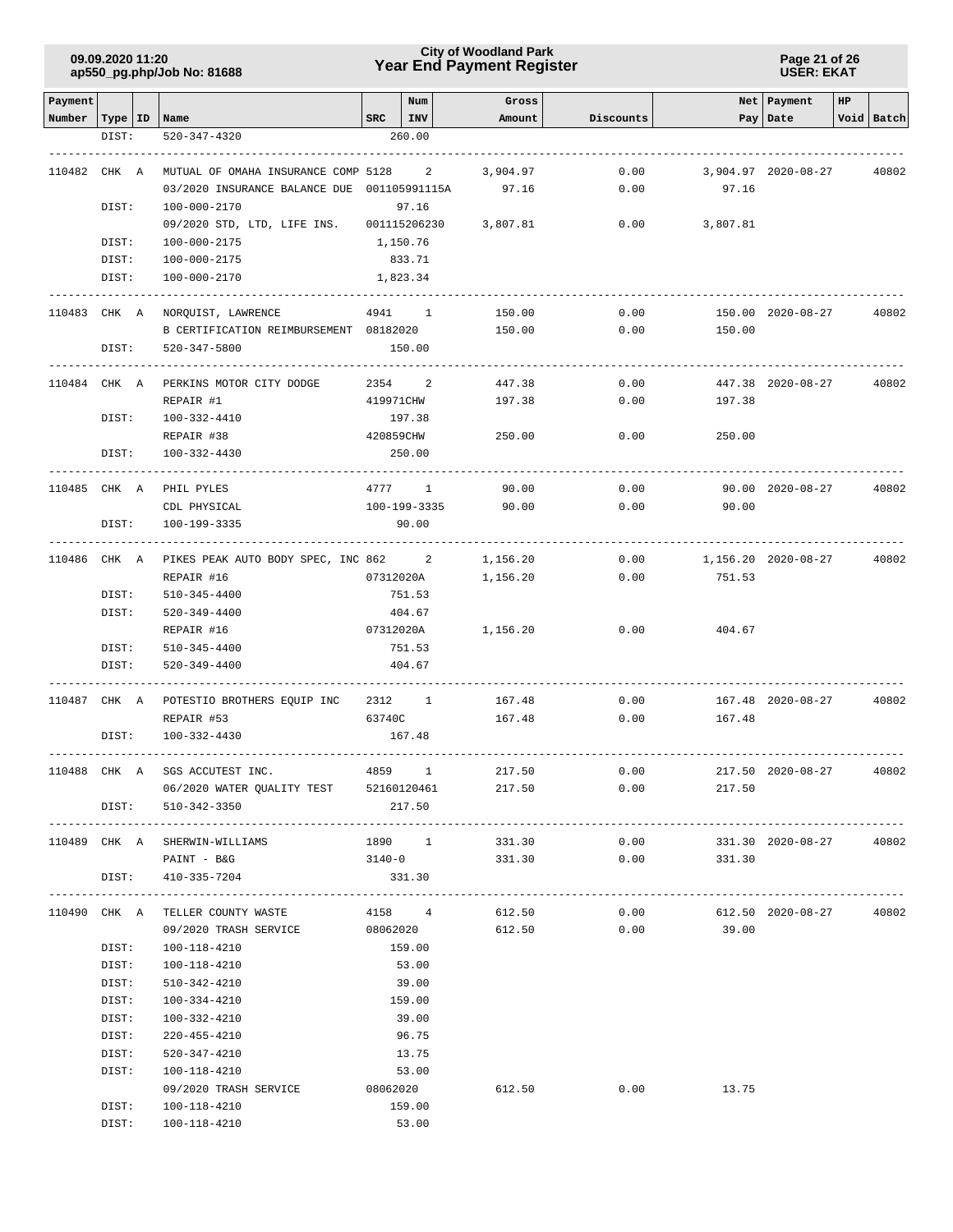| 09.09.2020 11:20<br>ap550_pg.php/Job No: 81688 |                    |  |                                                          |            |               | <b>City of Woodland Park</b><br><b>Year End Payment Register</b> |           | Page 22 of 26<br><b>USER: EKAT</b> |                         |            |  |
|------------------------------------------------|--------------------|--|----------------------------------------------------------|------------|---------------|------------------------------------------------------------------|-----------|------------------------------------|-------------------------|------------|--|
| Payment                                        |                    |  |                                                          |            | Num           | Gross                                                            |           |                                    | Net   Payment           | HP         |  |
| Number                                         | Type   ID<br>DIST: |  | Name<br>$510 - 342 - 4210$                               | <b>SRC</b> | INV<br>39.00  | Amount                                                           | Discounts |                                    | Pay   Date              | Void Batch |  |
|                                                | DIST:              |  | 100-334-4210                                             |            | 159.00        |                                                                  |           |                                    |                         |            |  |
|                                                | DIST:              |  | 100-332-4210                                             |            | 39.00         |                                                                  |           |                                    |                         |            |  |
|                                                | DIST:              |  | $220 - 455 - 4210$                                       |            | 96.75         |                                                                  |           |                                    |                         |            |  |
|                                                | DIST:              |  | 520-347-4210                                             |            | 13.75         |                                                                  |           |                                    |                         |            |  |
|                                                | DIST:              |  | 100-118-4210                                             |            | 53.00         |                                                                  |           |                                    |                         |            |  |
|                                                |                    |  | 09/2020 TRASH SERVICE                                    | 08062020   |               | 612.50                                                           | 0.00      | 463.00                             |                         |            |  |
|                                                | DIST:              |  | 100-118-4210                                             |            | 159.00        |                                                                  |           |                                    |                         |            |  |
|                                                | DIST:              |  | 100-118-4210                                             |            | 53.00         |                                                                  |           |                                    |                         |            |  |
|                                                | DIST:              |  | $510 - 342 - 4210$                                       |            | 39.00         |                                                                  |           |                                    |                         |            |  |
|                                                | DIST:              |  | 100-334-4210                                             |            | 159.00        |                                                                  |           |                                    |                         |            |  |
|                                                | DIST:              |  | 100-332-4210                                             |            | 39.00         |                                                                  |           |                                    |                         |            |  |
|                                                | DIST:              |  | $220 - 455 - 4210$                                       |            | 96.75         |                                                                  |           |                                    |                         |            |  |
|                                                | DIST:              |  | $520 - 347 - 4210$                                       |            | 13.75         |                                                                  |           |                                    |                         |            |  |
|                                                | DIST:              |  | 100-118-4210                                             |            | 53.00         |                                                                  |           |                                    |                         |            |  |
|                                                |                    |  | 09/2020 TRASH SERVICE                                    | 08062020   |               | 612.50                                                           | 0.00      | 96.75                              |                         |            |  |
|                                                | DIST:              |  | 100-118-4210                                             |            | 159.00        |                                                                  |           |                                    |                         |            |  |
|                                                | DIST:              |  | 100-118-4210                                             |            | 53.00         |                                                                  |           |                                    |                         |            |  |
|                                                | DIST:              |  | 510-342-4210                                             |            | 39.00         |                                                                  |           |                                    |                         |            |  |
|                                                | DIST:              |  | 100-334-4210                                             |            | 159.00        |                                                                  |           |                                    |                         |            |  |
|                                                | DIST:              |  | 100-332-4210                                             |            | 39.00         |                                                                  |           |                                    |                         |            |  |
|                                                | DIST:              |  | $220 - 455 - 4210$                                       |            | 96.75         |                                                                  |           |                                    |                         |            |  |
|                                                | DIST:              |  | $520 - 347 - 4210$                                       |            | 13.75         |                                                                  |           |                                    |                         |            |  |
|                                                | DIST:              |  | 100-118-4210                                             |            | 53.00         |                                                                  |           |                                    |                         |            |  |
| 110491 CHK A                                   |                    |  | THOMAS HOFF & ASSOCIATES                                 |            | 4010 1        | 175.00                                                           | 0.00      |                                    | 175.00 2020-08-27       | 40802      |  |
|                                                |                    |  | PREEMPLOYMENT POLY - WPPD                                | 06TH033    |               | 175.00                                                           | 0.00      | 175.00                             |                         |            |  |
|                                                | DIST:              |  | 100-221-6160                                             |            | 175.00        |                                                                  |           |                                    |                         |            |  |
| 110492 CHK A                                   |                    |  | TIMBER LINE ELEC/CONTROL CORP 1145 1                     |            |               | 1,965.00                                                         | 0.00      |                                    | 1,965.00 2020-08-27     | 40802      |  |
|                                                |                    |  | SOFTWARE RENEWAL-SCADA                                   | 20770      |               | 1,965.00                                                         | 0.00      | 1,965.00                           |                         |            |  |
|                                                | DIST:              |  | 510-342-6110                                             |            | 1,965.00      |                                                                  |           |                                    |                         |            |  |
| 110493 CHK A                                   |                    |  | UNITED REPROGRAPHIC SUPPLY 4285                          |            | $\frac{1}{2}$ | 138.90                                                           | 0.00      |                                    | 138.90 2020-08-27       | 40802      |  |
|                                                |                    |  | INK CARTRIDGE FOR PLOTTER                                | IN240846   |               | 138.90                                                           | 0.00      | 138.90                             |                         |            |  |
|                                                |                    |  | DIST: 100-114-6100                                       |            | 138.90        |                                                                  |           |                                    |                         |            |  |
|                                                |                    |  | 110494 CHK A UTE PASS CONCRETE-SAND&GRAVEL 655 1         |            |               | 704.88                                                           | 0.00      |                                    | 704.88 2020-08-27       | 40802      |  |
|                                                |                    |  | NORTHWOODS DITCH - STREETS D60909                        |            |               | 704.88                                                           | 0.00      | 704.88                             |                         |            |  |
|                                                | DIST:              |  | 100-334-4300                                             | 704.88     |               |                                                                  |           |                                    |                         |            |  |
|                                                |                    |  | 110495 CHK A VSP-VISION SERVICE PLAN 664 1               |            |               | 888.87                                                           | 0.00      |                                    | 888.87 2020-08-27 40802 |            |  |
|                                                |                    |  | 09/2020 VISION PLAN 08182020                             |            |               | 888.87 0.00                                                      |           | 888.87                             |                         |            |  |
|                                                | DIST:              |  | 100-199-3335                                             |            | 888.87        |                                                                  |           |                                    |                         |            |  |
|                                                |                    |  | 110496 CHK A WALMART COMMUNITY                           |            | 668 1         | 361.90                                                           | 0.00      |                                    | 361.90 2020-08-27 40802 |            |  |
|                                                |                    |  | 07-08-2020 CHARGES                                       | 81620      |               | 361.90                                                           | 0.00      | 361.90                             |                         |            |  |
|                                                |                    |  | DIST: 100-221-5050                                       |            | 35.88         |                                                                  |           |                                    |                         |            |  |
|                                                | DIST:              |  | 100-221-6100                                             |            | 326.02        |                                                                  |           |                                    |                         |            |  |
|                                                |                    |  | 110497 CHK A WAXIE SANITARY SUPPLY                       |            | 4189 1        | 1,286.53                                                         |           | $0.00$ 1,286.53 2020-08-27 40802   |                         |            |  |
|                                                |                    |  | CUSTODIAL SUPPLIES - B&G 79406301 1,286.53 0.00 1,286.53 |            |               |                                                                  |           |                                    |                         |            |  |
|                                                | DIST:              |  | 100-118-6140                                             |            | 1,286.53      |                                                                  |           |                                    |                         |            |  |
|                                                |                    |  | 110498 CHK P PARK STATE BANK & TRUST                     |            |               | 487 1 2,970.49                                                   |           | $0.00$ 2,970.49 2020-08-28 40808   |                         |            |  |
|                                                |                    |  | HSA EE Con:1680:264:08/22/20 1680:60                     |            |               | 2,970.49                                                         | 0.00      | 2,970.49                           |                         |            |  |
|                                                |                    |  |                                                          |            |               |                                                                  |           |                                    |                         |            |  |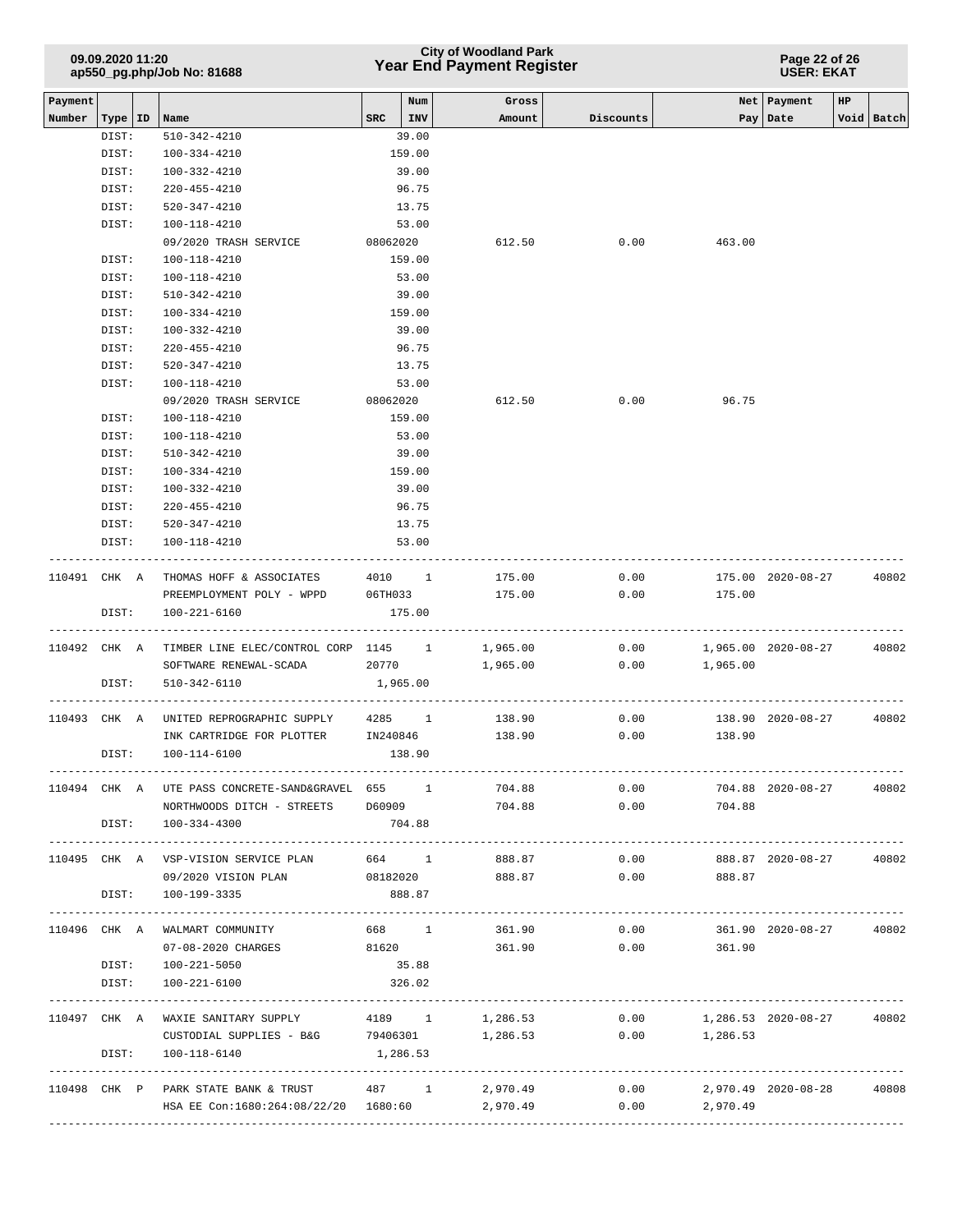## **Year End Payment Register City of Woodland Park 09.09.2020 11:20**

**Page 23 of 26 USER: EKAT**

| Payment |            |              |                                                         |            | Num          | Gross      |                                |            | Net   Payment        | HP |            |
|---------|------------|--------------|---------------------------------------------------------|------------|--------------|------------|--------------------------------|------------|----------------------|----|------------|
| Number  | Type   ID  |              | Name                                                    | <b>SRC</b> | INV          | Amount     | Discounts                      |            | Pay   Date           |    | Void Batch |
|         |            |              | Voids: 3<br>REGISTER TOTALS Checks: 163                 |            | 236          | 486,581.23 | 0.00                           | 486,581.23 |                      |    |            |
|         |            |              | 99<br>For Bank Account:<br>VECTRA BANK COLORADO/PAYROLL |            |              |            | PAYROLL ACCOUNT (719) 687-9246 |            |                      |    |            |
|         |            |              |                                                         |            |              |            |                                |            |                      |    |            |
| 18632   | CHK        | $\mathbf{P}$ | JOEL SMITH                                              | 7206       | $\mathbf{1}$ | 888.00     | 146.67                         |            | 741.33 2020-08-14    |    | 40695      |
| 44877   | <b>NOD</b> | $\mathbb{P}$ | NINA B ALLMOND                                          | 3306       | $\mathbf{1}$ | 2,059.77   | 701.39                         | 1,358.38   | $2020 - 08 - 14$     |    | 40695      |
| 44878   | <b>NOD</b> | $\mathbb{P}$ | RUSTY L ANTHONY                                         | 1275       | $\mathbf{1}$ | 2,561.84   | 941.20                         |            | 1,620.64 2020-08-14  |    | 40695      |
| 44879   | <b>NOD</b> | $\mathbf{P}$ | RICHARD L AVERY IV                                      | 1293       | $\mathbf{1}$ | 2,601.53   | 573.68                         | 2,027.85   | $2020 - 08 - 14$     |    | 40695      |
| 44880   | <b>NOD</b> | $\mathbf{P}$ | <b>JUSTIN R BAADE</b>                                   | 1300       | $\mathbf{1}$ | 1,272.60   | 359.07                         |            | 913.53 2020-08-14    |    | 40695      |
| 44881   | <b>NOD</b> | $\mathbb{P}$ | SARA R BAIRD                                            | 1331       | $\mathbf{1}$ | 1,547.17   | 462.86                         |            | 1,084.31 2020-08-14  |    | 40695      |
| 44882   | <b>NOD</b> | $\mathbf{P}$ | NADA BAKER                                              | 1332       | $\mathbf{1}$ | 1,600.00   | 452.68                         |            | 1, 147.32 2020-08-14 |    | 40695      |
| 44883   | <b>NOD</b> | $\mathbb{P}$ | JEREMY M BARNES                                         | 1335       | 1            | 2,192.00   | 869.61                         | 1,322.39   | $2020 - 08 - 14$     |    | 40695      |
| 44884   | <b>NOD</b> | $\mathbf{P}$ | ROBERT L BRAATZ JR                                      | 1421       | 1            | 1,819.26   | 577.65                         |            | 1,241.61 2020-08-14  |    | 40695      |
| 44885   | <b>NOD</b> | $\mathbb{P}$ | TIMOTHY S BRADLEY                                       | 1425       | $\mathbf{1}$ | 2,601.50   | 617.75                         | 1,983.75   | $2020 - 08 - 14$     |    | 40695      |
| 44886   | <b>NOD</b> | $\mathbf{P}$ | ROBYN BROWN                                             | 1452       | 1            | 3,577.55   | 1,648.14                       |            | 1,929.41 2020-08-14  |    | 40695      |
| 44887   | <b>NOD</b> | $\mathbb{P}$ | JUDITH A BUNDY                                          | 1473       | $\mathbf{1}$ | 1,752.22   | 589.57                         |            | 1, 162.65 2020-08-14 |    | 40695      |
| 44888   | <b>NOD</b> | $\mathbf{P}$ | DAVID J BURGESS                                         | 1472       | $\mathbf{1}$ | 1,930.29   | 589.36                         |            | 1,340.93 2020-08-14  |    | 40695      |
| 44889   | <b>NOD</b> | $\mathbf{P}$ | KAREN BURSACK                                           | 1467       | $\mathbf{1}$ | 618.40     | 121.38                         |            | 497.02 2020-08-14    |    | 40695      |
| 44890   | <b>NOD</b> | $\mathbf{P}$ | <b>JASON Z CALDWELL</b>                                 | 1495       | $\mathbf{1}$ | 1,701.77   | 519.09                         | 1,182.68   | $2020 - 08 - 14$     |    | 40695      |
| 44891   | <b>NOD</b> | $\mathbf{P}$ | HEATH CARGILL                                           | 1504       | $\mathbf{1}$ | 1,547.17   | 339.82                         |            | 1,207.35 2020-08-14  |    | 40695      |
| 44892   | <b>NOD</b> | $\mathbb{P}$ | KENNETH J CASE                                          | 1502       | $\mathbf{1}$ | 2,343.00   | 1,393.89                       |            | 949.11 2020-08-14    |    | 40695      |
| 44893   |            |              |                                                         | 1505       |              |            |                                |            | $2020 - 08 - 14$     |    | 40695      |
|         | <b>NOD</b> | $\mathbf{P}$ | KAREN L CASEY-SVETICH                                   |            | $\mathbf{1}$ | 2,776.25   | 854.77                         | 1,921.48   |                      |    |            |
| 44894   | <b>NOD</b> | $\mathbb{P}$ | AYDEN J COLLINGE                                        | 1543       | $\mathbf{1}$ | 396.00     | 69.27                          |            | 326.73 2020-08-14    |    | 40695      |
| 44895   | <b>NOD</b> | $\mathbf{P}$ | KARLA K COLLINS                                         | 1533       | $\mathbf{1}$ | 1,629.75   | 366.11                         |            | 1,263.64 2020-08-14  |    | 40695      |
| 44896   | <b>NOD</b> | $\mathbb{P}$ | CHRISTY CORNELL                                         | 1542       | $\mathbf{1}$ | 96.00      | 7.34                           |            | 88.66 2020-08-14     |    | 40695      |
| 44897   | <b>NOD</b> | $\mathbb{P}$ | MICHAEL CORNELL                                         | 1541       | $\mathbf{1}$ | 1,236.80   | 331.60                         | 905.20     | $2020 - 08 - 14$     |    | 40695      |
| 44898   | <b>NOD</b> | $\mathbf{P}$ | HOPE A COUCH                                            | 1524       | $\mathbf{1}$ | 2,685.46   | 660.78                         | 2,024.68   | $2020 - 08 - 14$     |    | 40695      |
| 44899   | <b>NOD</b> | $\mathbf{P}$ | DENA M CURRIN                                           | 1598       | $\mathbf{1}$ | 2,487.08   | 1,013.17                       |            | 1,473.91 2020-08-14  |    | 40695      |
| 44900   | <b>NOD</b> | $\mathbf{P}$ | MAXIMILIAN G DALTON                                     | 1978       | $\mathbf{1}$ | 1,555.42   | 422.32                         | 1,133.10   | $2020 - 08 - 14$     |    | 40695      |
| 44901   | <b>NOD</b> | $\mathbb{P}$ | MILES J DE YOUNG                                        | 2010       | $\mathbf{1}$ | 4,078.75   | 1,341.75                       | 2,737.00   | $2020 - 08 - 14$     |    | 40695      |
| 44902   | <b>NOD</b> | $\mathbf{P}$ | MANOLO DEJESUS                                          | 2011       | $\mathbf{1}$ | 1,845.16   | 387.33                         | 1,457.83   | $2020 - 08 - 14$     |    | 40695      |
| 44903   | <b>NOD</b> | $\mathbb{P}$ | BRUCE L DERINGTON                                       | 2025       | $\mathbf{1}$ | 2,262.14   | 582.62                         | 1,679.52   | $2020 - 08 - 14$     |    | 40695      |
| 44904   | <b>NOD</b> | $\mathbb{P}$ | TARYN DIMARITI                                          | 2056       | $\mathbf{1}$ | 1,499.20   | 359.58                         | 1,139.62   | $2020 - 08 - 14$     |    | 40695      |
| 44905   | <b>NOD</b> | $\mathbb{P}$ | HUNTER S DRUMMOND                                       | 2151       | $\mathbf{1}$ | 344.65     | 34.67                          | 309.98     | $2020 - 08 - 14$     |    | 40695      |
| 44906   | <b>NOD</b> | $\mathbf{P}$ | TINA M EDWARDS                                          | 2184       | $\mathbf{1}$ | 2,663.95   | 869.80                         | 1,794.15   | $2020 - 08 - 14$     |    | 40695      |
| 44907   | <b>NOD</b> | $\mathbf{P}$ | LUCAS J ELLSWORTH                                       | 2194       | $\mathbf{1}$ | 1,587.14   | 512.62                         |            | 1,074.52 2020-08-14  |    | 40695      |
| 44908   | NOD        | $\mathbb{P}$ | NICOLE S EVANS                                          | 2465       | $\mathbf{1}$ | 1,365.71   | 433.13                         | 932.58     | $2020 - 08 - 14$     |    | 40695      |
| 44909   | <b>NOD</b> | $\mathbf{P}$ | SHANNON D EVERHART                                      | 2470       | $\mathbf{1}$ | 2,325.77   | 488.13                         |            | 1,837.64 2020-08-14  |    | 40695      |
| 44910   | NOD P      |              | ROBERT FELTS                                            | 2536       | $\mathbf{1}$ | 2,638.06   | 830.82                         |            | 1,807.24 2020-08-14  |    | 40695      |
| 44911   | NOD P      |              | CHAD FORSETT                                            | 2667       | $\mathbf{1}$ | 1,680.00   | 448.91                         |            | 1,231.09 2020-08-14  |    | 40695      |
| 44912   | NOD P      |              | RYAN J GALBREATH                                        | 2989       | $\mathbf{1}$ | 2,106.93   | 476.86                         |            | 1,630.07 2020-08-14  |    | 40695      |
| 44913   | NOD P      |              | BARRY GAMBLIN                                           | 3001       | $\mathbf{1}$ | 592.00     | 81.73                          |            | 510.27 2020-08-14    |    | 40695      |
| 44914   | NOD P      |              | GEFFREY V GIDDENS                                       | 3025       | $\mathbf{1}$ | 1,276.25   | 306.95                         |            | 969.30 2020-08-14    |    | 40695      |
| 44915   | NOD P      |              | MICHAEL K GREEDER                                       | 3092       | $\mathbf{1}$ | 2,922.36   | 684.70                         |            | 2, 237.66 2020-08-14 |    | 40695      |
| 44916   | NOD P      |              | ANDREW HEINTZELMAN                                      | 3367       | $\mathbf{1}$ | 1,547.17   | 493.28                         |            | 1,053.89 2020-08-14  |    | 40695      |
| 44917   | NOD P      |              | BRENT HERRICK                                           | 3374       | $\mathbf{1}$ | 1,653.35   | 521.07                         |            |                      |    | 40695      |
| 44918   |            |              |                                                         |            |              |            |                                |            | 290.85 2020-08-14    |    |            |
|         | NOD P      |              | STELLA D HILBERT                                        | 3398       | $\mathbf{1}$ | 350.00     | 59.15                          |            |                      |    | 40695      |
| 44919   | NOD P      |              | BEVERLY A HODGES                                        | 4425       | $\mathbf{1}$ | 1,896.36   | 565.63                         |            | 1,330.73 2020-08-14  |    | 40695      |
| 44920   | NOD P      |              | RYAN P HOLZWARTH                                        | 3434       | $\mathbf{1}$ | 3,248.86   | 1,205.14                       |            | 2,043.72 2020-08-14  |    | 40695      |
| 44921   | NOD P      |              | CHRISTINE A HUBER                                       | 3600       | $\mathbf{1}$ | 1,579.60   | 499.55                         |            | 1,080.05 2020-08-14  |    | 40695      |
| 44922   | NOD P      |              | DOROTHY E HUBER                                         | 3601       | $\mathbf{1}$ | 2,944.88   | 1,178.16                       |            | 1,766.72 2020-08-14  |    | 40695      |
| 44923   | NOD P      |              | LISA A IVEY                                             | 3805       | $\mathbf{1}$ | 1,765.75   | 391.54                         |            | 1,374.21 2020-08-14  |    | 40695      |
| 44924   | NOD P      |              | MARY J JACKSON                                          | 3897       | $\mathbf{1}$ | 995.98     | 290.64                         |            | 705.34 2020-08-14    |    | 40695      |
| 44925   | NOD P      |              | AMY K JACOB                                             | 3885       | $\mathbf{1}$ | 2,203.06   | 839.27                         |            | 1,363.79 2020-08-14  |    | 40695      |
| 44926   | NOD P      |              | GLEN A JARDON                                           | 3960       | $\mathbf{1}$ | 12,923.40  | 5,118.52                       |            | 7,804.88 2020-08-14  |    | 40695      |
| 44927   | NOD P      |              | GRACE JOHNSON                                           | 3969       | $\mathbf{1}$ | 1,403.52   | 342.57                         |            | 1,060.95 2020-08-14  |    | 40695      |
| 44928   | NOD P      |              | EMILY KATSIMPALIS                                       | 3989       | $\mathbf{1}$ | 3,466.40   | 1,033.61                       |            | 2,432.79 2020-08-14  |    | 40695      |
| 44929   | NOD P      |              | CYNTHIA K KEATING                                       | 4200       | $\mathbf{1}$ | 3,577.32   | 1,132.91                       |            | 2,444.41 2020-08-14  |    | 40695      |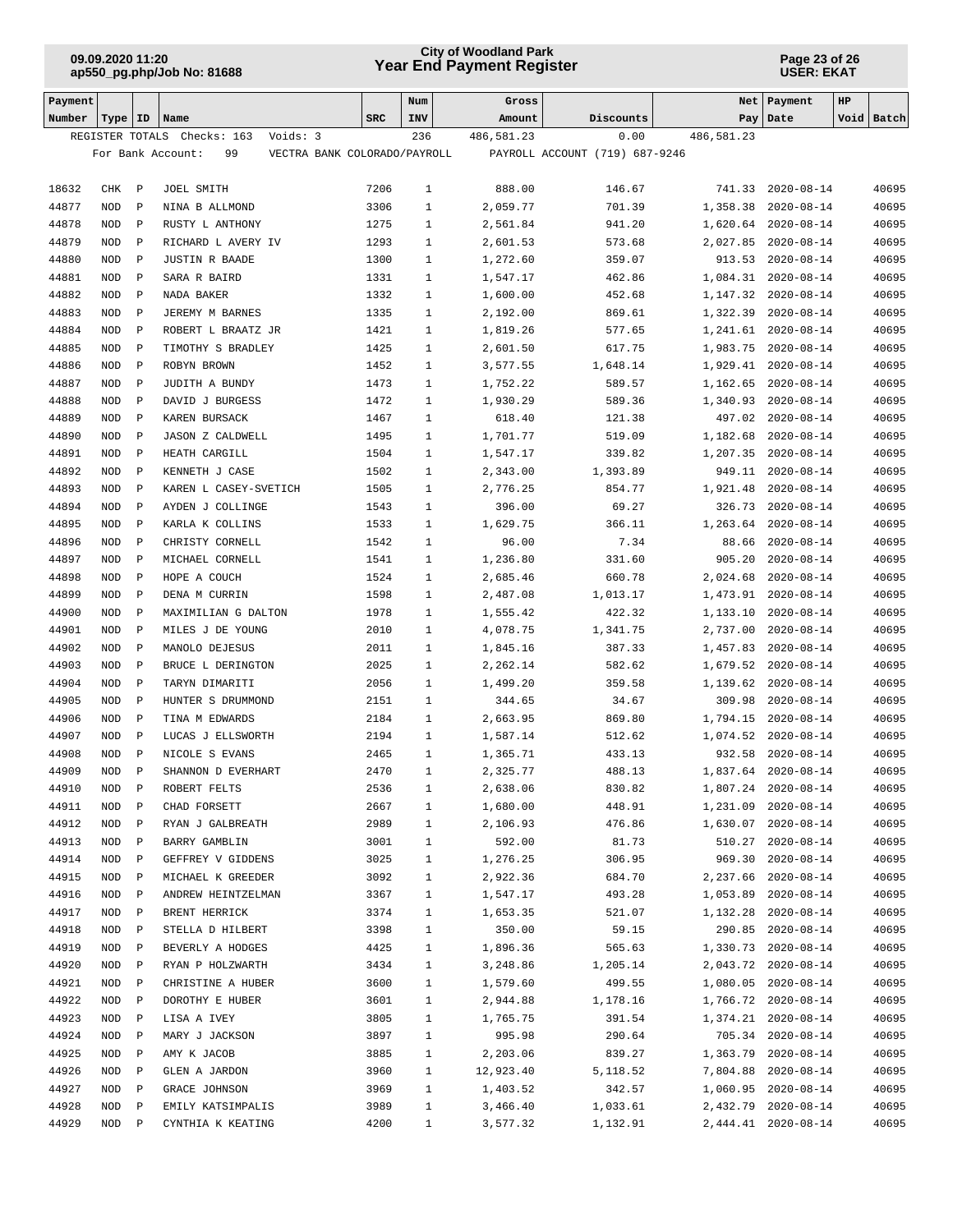## **Year End Payment Register City of Woodland Park 09.09.2020 11:20**

#### **Page 24 of 26 USER: EKAT**

| Payment        |                          |                            |                                            |              | Num                          | Gross                |                    |                      | Net   Payment                        | HP |                |
|----------------|--------------------------|----------------------------|--------------------------------------------|--------------|------------------------------|----------------------|--------------------|----------------------|--------------------------------------|----|----------------|
| Number         | Type   ID                |                            | Name                                       | <b>SRC</b>   | INV                          | Amount               | Discounts          | Pay                  | Date                                 |    | Void Batch     |
| 44930          | <b>NOD</b>               | $\, {\bf P}$               | KAIDEN KENYON                              | 4208         | $\mathbf{1}$                 | 237.00               | 34.21              | 202.79               | $2020 - 08 - 14$                     |    | 40695          |
| 44931          | <b>NOD</b>               | $\mathbf P$                | SUZANNE LECLERCO                           | 4699         | $\mathbf{1}$                 | 3,577.32             | 2,102.80           | 1,474.52             | $2020 - 08 - 14$                     |    | 40695          |
| 44932          | <b>NOD</b>               | $\mathbf P$                | JENNIFER LEHTINEN                          | 4703         | $\mathbf{1}$                 | 1,547.17             | 538.72             | 1,008.45             | $2020 - 08 - 14$                     |    | 40695          |
| 44933          | <b>NOD</b>               | $\mathbf P$                | ANDREW A LEIBBRAND                         | 4702         | $\mathbf{1}$                 | 3,248.86             | 1,070.26           | 2,178.60             | $2020 - 08 - 14$                     |    | 40695          |
| 44934          | <b>NOD</b>               | $\mathbf P$                | ROBIN D LINDBERG                           | 4790         | $\mathbf{1}$                 | 1,775.33             | 499.46             | 1,275.87             | $2020 - 08 - 14$                     |    | 40695          |
| 44935          | <b>NOD</b>               | $\mathbf P$                | MARK W MACKEL                              | 5010         | $\mathbf{1}$                 | 2,871.90             | 1,223.91           | 1,647.99             | $2020 - 08 - 14$                     |    | 40695          |
| 44936          | <b>NOD</b>               | $\mathbf P$                | ELIZABETH A MCCLINTOCK                     | 5044         | $\mathbf{1}$                 | 1,270.53             | 197.94             | 1,072.59             | $2020 - 08 - 14$                     |    | 40695          |
| 44937          | <b>NOD</b>               | $\mathbf{P}$               | KANDY L MCDANIEL                           | 5055         | $\mathbf{1}$                 | 1,547.17             | 478.94             | 1,068.23             | $2020 - 08 - 14$                     |    | 40695          |
| 44938          | <b>NOD</b>               | $\mathbf P$                | MICHAEL G MCDANIEL                         | 5056         | $\mathbf{1}$                 | 2,475.46             | 726.03             | 1,749.43             | $2020 - 08 - 14$                     |    | 40695          |
| 44939          | <b>NOD</b>               | $\mathbf P$                | LOGAN R MCMURTRY                           | 5074         | $\mathbf{1}$                 | 120.00               | 9.18               | 110.82               | $2020 - 08 - 14$                     |    | 40695          |
| 44940          | <b>NOD</b>               | $\mathbf P$                | BRITTANY MEYERS                            | 5161         | $\mathbf{1}$                 | 29.01                | 2.22               | 26.79                | $2020 - 08 - 14$                     |    | 40695          |
| 44941          | <b>NOD</b>               | $\mathbf P$                | <b>JASON E MEYERS</b>                      | 5160         | $\mathbf{1}$                 | 4,500.00             | 1,419.68           | 3,080.32             | $2020 - 08 - 14$                     |    | 40695          |
| 44942          | <b>NOD</b>               | $\mathbf{P}$               | CHAD M MILDBRANDT                          | 5172         | $\mathbf{1}$                 | 96.84                | 67.41              | 29.43                | $2020 - 08 - 14$                     |    | 40695          |
| 44943          | <b>NOD</b>               | $\mathbf P$                | CHRIS E MOORE                              | 5200         | $\mathbf{1}$                 | 0.00                 | 0.00               | 0.00                 | $2020 - 08 - 14$                     |    | 40695          |
| 44944          | <b>NOD</b>               | $\mathbf P$                | LAWRENCE W NORQUIST                        | 5606         | $\mathbf{1}$                 | 1,701.77             | 455.13             | 1,246.64             | $2020 - 08 - 14$                     |    | 40695          |
| 44945          | <b>NOD</b>               | $\mathbf P$                | ALEXANDER OFFUTT                           | 5690         | $\mathbf{1}$                 | 1,276.25             | 333.79             | 942.46               | $2020 - 08 - 14$                     |    | 40695          |
| 44946          | <b>NOD</b>               | $\mathbf P$                | LORETTA PELLEGRINO                         | 6190         | $\mathbf{1}$                 | 2,907.80             | 825.52             | 2,082.28             | $2020 - 08 - 14$                     |    | 40695          |
| 44947          | <b>NOD</b>               | $\mathbf P$                | PHILIP K PYLES                             | 6700         | $\mathbf{1}$                 | 2,340.49             | 696.35             | 1,644.14             | $2020 - 08 - 14$                     |    | 40695          |
| 44948          | <b>NOD</b>               | $\mathbf P$                | EUGENE A RAMIREZ                           | 6722         | $\mathbf{1}$                 | 2,990.66             | 946.72             | 2,043.94             | $2020 - 08 - 14$                     |    | 40695          |
| 44949          | <b>NOD</b>               | $\mathbf P$                | JOSEF P RICHARDSON                         | 6782         | $\mathbf{1}$                 | 638.38               | 336.80             | 301.58               | $2020 - 08 - 14$                     |    | 40695          |
| 44950          | <b>NOD</b>               | $\mathbf P$                | SALLY W RILEY                              | 6800         | $\mathbf{1}$                 | 3,832.10             | 1,366.65           | 2,465.45             | $2020 - 08 - 14$                     |    | 40695          |
| 44951          | <b>NOD</b>               | $\mathbf P$                | IVAN RODRIGUEZ                             | 3372         | $\mathbf{1}$                 | 2,353.76             | 497.24             | 1,856.52             | $2020 - 08 - 14$                     |    | 40695          |
| 44952          | <b>NOD</b>               | $\mathbf P$                | CRYSTAL ROE                                | 6906         | $\mathbf{1}$                 | 2,349.50             | 635.51             | 1,713.99             | $2020 - 08 - 14$                     |    | 40695          |
| 44953          | <b>NOD</b>               | $\mathbf P$                | ALLY RUSSO                                 | 6966         | $\mathbf{1}$                 | 474.00               | 63.52              | 410.48               | $2020 - 08 - 14$                     |    | 40695          |
| 44954          | <b>NOD</b>               | $\mathbf P$                | JEFFREY SANCHEZ                            | 6974         | $\mathbf{1}$                 | 2,289.14             | 939.73             | 1,349.41             | $2020 - 08 - 14$                     |    | 40695          |
| 44955          | <b>NOD</b>               | $\mathbf P$                | DAVID J SAUER                              | 6988         | $\mathbf{1}$                 | 1,303.07             | 471.51             | 831.56               | $2020 - 08 - 14$                     |    | 40695          |
| 44956          | <b>NOD</b>               | $\mathbf P$                | KELLY A SIMPKINS                           | 7193         | $\mathbf{1}$                 | 2,059.77             | 851.65             | 1,208.12             | $2020 - 08 - 14$                     |    | 40695          |
| 44957          | <b>NOD</b>               | $\mathbf P$                | DORIE D SLAUGHTER                          | 7198         | $\mathbf{1}$                 | 850.80               | 253.39             | 597.41               | $2020 - 08 - 14$                     |    | 40695          |
| 44958          | <b>NOD</b>               | $\mathbf{P}$               | JOHN M SOCZEK                              | 7227         | $\mathbf{1}$                 | 2,262.14             | 795.28             | 1,466.86             | $2020 - 08 - 14$                     |    | 40695          |
| 44959          | <b>NOD</b>               | $\mathbf P$                | RYAN M SQUIRES                             | 7276         | $\mathbf{1}$                 | 2,187.84             | 548.18             | 1,639.66             | $2020 - 08 - 14$                     |    | 40695          |
| 44960          | <b>NOD</b>               | $\mathbf P$                | DANIEL L STOVER                            | 7430         | $\mathbf{1}$                 | 2,808.92             | 1,060.96           | 1,747.96             | $2020 - 08 - 14$                     |    | 40695          |
| 44961          | <b>NOD</b>               | $\mathbf P$                | KYLE D STROM                               | 7447         | $\mathbf{1}$<br>$\mathbf{1}$ | 2,011.15             | 569.69             | 1,441.46             | $2020 - 08 - 14$                     |    | 40695          |
| 44962<br>44963 | <b>NOD</b><br><b>NOD</b> | $\mathbf P$<br>$\mathbf P$ | DARRIN K TANGEMAN                          | 7477<br>4205 | $\mathbf{1}$                 | 5,918.36             | 1,816.47<br>879.27 | 4,101.89<br>1,382.87 | $2020 - 08 - 14$<br>$2020 - 08 - 14$ |    | 40695<br>40695 |
| 44964          | <b>NOD</b>               | $\mathbf P$                | JENNIFER K TOBIAS<br>DARREN TRAYLOR RIVERA | 7766         | $\mathbf{1}$                 | 2,262.14<br>2,756.16 | 898.22             | 1,857.94             | $2020 - 08 - 14$                     |    | 40695          |
| 44965          | <b>NOD</b>               | $\mathbf P$                | KRISTOFER L TROEGER                        | 7777         | $\mathbf{1}$                 | 1,762.28             | 576.46             | 1,185.82             | $2020 - 08 - 14$                     |    | 40695          |
| 44966          | <b>NOD</b>               | $\mathbf P$                | STEVEN E VARNER                            | 8316         | $\mathbf{1}$                 | 2,262.14             | 518.38             | 1,743.76             | $2020 - 08 - 14$                     |    | 40695          |
| 44967          | NOD                      | $\mathbf{P}$               | ERIKA D VIDA                               | 8355         | $\mathbf{1}$                 | 2,198.04             | 660.85             |                      | 1,537.19 2020-08-14                  |    | 40695          |
| 44968          | NOD                      | $\mathbf{P}$               | COURTNEY C WADHAM                          | 8475         | $\mathbf{1}$                 | 2,029.26             | 470.50             |                      | 1,558.76 2020-08-14                  |    | 40695          |
| 44969          | NOD                      | $\mathbb{P}$               | JOE WAGNER                                 | 8597         | $\mathbf{1}$                 | 1,659.05             | 316.36             |                      | 1,342.69 2020-08-14                  |    | 40695          |
| 44970          | NOD                      | $\mathbf P$                | LAWRENCE E WATTERS                         | 8600         | $\mathbf{1}$                 | 3,607.52             | 1,274.99           |                      | 2,332.53 2020-08-14                  |    | 40695          |
| 44971          | NOD                      | $\mathbf{P}$               | LAINE M WILBERDING                         | 8743         | 1                            | 679.75               | 167.00             |                      | 512.75 2020-08-14                    |    | 40695          |
| 44972          | NOD                      | $\mathbf P$                | HARRY H WILEY IV                           | 8744         | $\mathbf{1}$                 | 4,525.11             | 1,972.03           |                      | 2,553.08 2020-08-14                  |    | 40695          |
| 44973          | NOD                      | $\mathbb{P}$               | MATT ZIMMERMAN                             | 9020         | $\mathbf{1}$                 | 1,276.25             | 333.80             |                      | 942.45 2020-08-14                    |    | 40695          |
| 18633          | CHK                      | $\mathbb{P}$               | JOEL SMITH                                 | 7206         | $\mathbf{1}$                 | 960.00               | 163.81             | 796.19               | $2020 - 08 - 28$                     |    | 40800          |
| 44974          | NOD                      | $\mathbf P$                | NINA B ALLMOND                             | 3306         | $\mathbf{1}$                 | 2,059.77             | 701.40             |                      | 1,358.37 2020-08-28                  |    | 40800          |
| 44975          | NOD                      | $\mathbf P$                | RUSTY L ANTHONY                            | 1275         | $\mathbf{1}$                 | 2,777.98             | 989.13             |                      | 1,788.85 2020-08-28                  |    | 40800          |
| 44976          | NOD                      | $\mathbf P$                | RICHARD L AVERY IV                         | 1293         | $\mathbf{1}$                 | 2,601.53             | 573.68             |                      | 2,027.85 2020-08-28                  |    | 40800          |
| 44977          | NOD                      | $\mathbb{P}$               | JUSTIN R BAADE                             | 1300         | $\mathbf{1}$                 | 1,272.60             | 359.08             |                      | 913.52 2020-08-28                    |    | 40800          |
| 44978          | NOD                      | $\mathbb{P}$               | SARA R BAIRD                               | 1331         | $\mathbf{1}$                 | 1,547.17             | 462.86             |                      | 1,084.31 2020-08-28                  |    | 40800          |
| 44979          | NOD                      | $\mathbb{P}$               | NADA BAKER                                 | 1332         | $\mathbf{1}$                 | 2,093.96             | 621.00             |                      | 1,472.96 2020-08-28                  |    | 40800          |
| 44980          | NOD                      | $\mathbf P$                | JEREMY M BARNES                            | 1335         | $\mathbf{1}$                 | 2,192.00             | 869.62             |                      | 1,322.38 2020-08-28                  |    | 40800          |
| 44981          | NOD                      | $\mathbb{P}$               | ROBERT L BRAATZ JR                         | 1421         | $\mathbf{1}$                 | 1,819.26             | 577.64             |                      | 1,241.62 2020-08-28                  |    | 40800          |
| 44982          | NOD                      | $\mathbb{P}$               | TIMOTHY S BRADLEY                          | 1425         | $\mathbf{1}$                 | 2,474.24             | 581.89             |                      | 1,892.35 2020-08-28                  |    | 40800          |
| 44983          | NOD                      | $\mathbb P$                | ROBYN BROWN                                | 1452         | $\mathbf{1}$                 | 3,577.55             | 1,648.14           |                      | 1,929.41 2020-08-28                  |    | 40800          |
| 44984          | NOD                      | $\mathbb P$                | JUDITH A BUNDY                             | 1473         | $\mathbf{1}$                 | 1,752.22             | 589.58             |                      | 1, 162.64 2020-08-28                 |    | 40800          |
| 44985          | NOD                      | $\mathbb{P}$               | DAVID J BURGESS                            | 1472         | $\mathbf{1}$                 | 1,930.29             | 589.35             |                      | 1,340.94 2020-08-28                  |    | 40800          |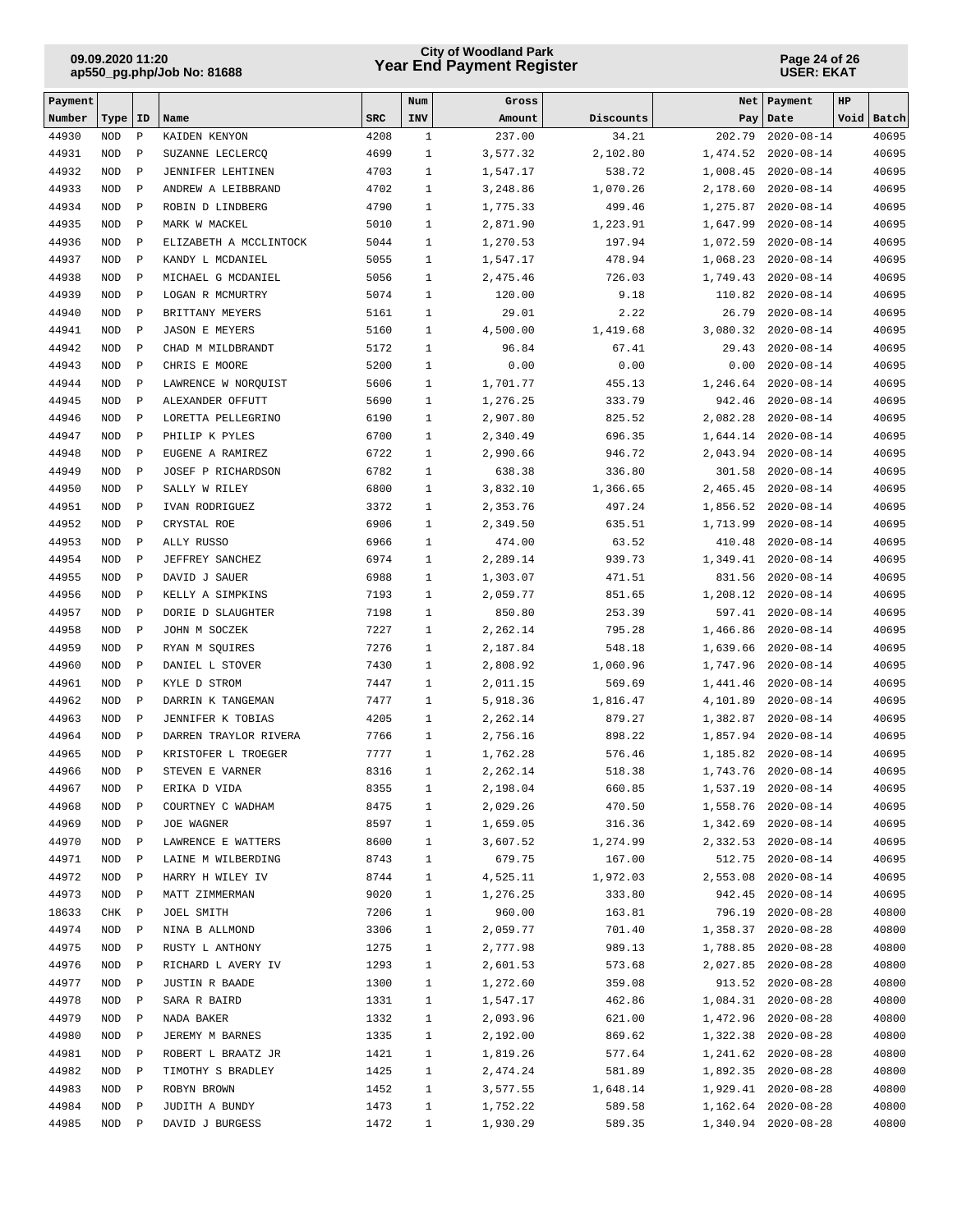## **Year End Payment Register City of Woodland Park 09.09.2020 11:20**

#### **Page 25 of 26 USER: EKAT**

| Payment        |                          |                              |                                         |              | Num                          | Gross                |                    | Net                  | Payment                                    | HP |                |
|----------------|--------------------------|------------------------------|-----------------------------------------|--------------|------------------------------|----------------------|--------------------|----------------------|--------------------------------------------|----|----------------|
| Number         | Type                     | ID                           | Name                                    | <b>SRC</b>   | INV                          | Amount               | Discounts          | Pay                  | Date                                       |    | Void Batch     |
| 44986          | <b>NOD</b>               | $\, {\bf P}$                 | KAREN BURSACK                           | 1467         | $\mathbf{1}$                 | 618.40               | 121.37             | 497.03               | $2020 - 08 - 28$                           |    | 40800          |
| 44987          | <b>NOD</b>               | $\, {\bf P}$                 | <b>JASON Z CALDWELL</b>                 | 1495         | $\mathbf{1}$                 | 1,701.77             | 519.07             | 1,182.70             | $2020 - 08 - 28$                           |    | 40800          |
| 44988          | <b>NOD</b>               | $\, {\bf P}$                 | HEATH CARGILL                           | 1504         | $\mathbf{1}$                 | 1,847.17             | 438.15             | 1,409.02             | $2020 - 08 - 28$                           |    | 40800          |
| 44989          | <b>NOD</b>               | $\, {\bf P}$                 | KENNETH J CASE                          | 1502         | $\mathbf{1}$                 | 2,343.00             | 1,393.90           | 949.10               | $2020 - 08 - 28$                           |    | 40800          |
| 44990          | <b>NOD</b>               | $\, {\bf P}$                 | KAREN L CASEY-SVETICH                   | 1505         | $\mathbf{1}$                 | 2,776.25             | 854.75             | 1,921.50             | $2020 - 08 - 28$                           |    | 40800          |
| 44991          | <b>NOD</b>               | $\, {\bf P}$                 | AYDEN J COLLINGE                        | 1543         | $\mathbf{1}$                 | 219.00               | 30.04              | 188.96               | $2020 - 08 - 28$                           |    | 40800          |
| 44992<br>44993 | <b>NOD</b><br><b>NOD</b> | $\, {\bf P}$<br>$\, {\bf P}$ | KARLA K COLLINS<br>CHRISTY CORNELL      | 1533<br>1542 | $\mathbf{1}$<br>$\mathbf{1}$ | 1,623.13<br>132.00   | 364.80<br>12.09    | 1,258.33<br>119.91   | $2020 - 08 - 28$<br>$2020 - 08 - 28$       |    | 40800<br>40800 |
| 44994          | <b>NOD</b>               | $\, {\bf P}$                 | MICHAEL CORNELL                         | 1541         | $\mathbf{1}$                 | 1,329.56             | 354.85             | 974.71               | $2020 - 08 - 28$                           |    | 40800          |
| 44995          | <b>NOD</b>               | $\, {\bf P}$                 | HOPE A COUCH                            | 1524         | $\mathbf{1}$                 | 2,685.46             | 648.88             | 2,036.58             | $2020 - 08 - 28$                           |    | 40800          |
| 44996          | <b>NOD</b>               | $\, {\bf P}$                 | DENA M CURRIN                           | 1598         | $\mathbf{1}$                 | 2,441.30             | 1,010.50           | 1,430.80             | $2020 - 08 - 28$                           |    | 40800          |
| 44997          | <b>NOD</b>               | $\, {\bf P}$                 | MAXIMILIAN G DALTON                     | 1978         | $\mathbf{1}$                 | 1,499.20             | 409.26             | 1,089.94             | $2020 - 08 - 28$                           |    | 40800          |
| 44998          | <b>NOD</b>               | $\, {\bf P}$                 | MILES J DE YOUNG                        | 2010         | $\mathbf{1}$                 | 4,221.15             | 1,384.70           | 2,836.45             | $2020 - 08 - 28$                           |    | 40800          |
| 44999          | <b>NOD</b>               | $\, {\bf P}$                 | MANOLO DEJESUS                          | 2011         | $\mathbf{1}$                 | 1,930.06             | 402.73             | 1,527.33             | $2020 - 08 - 28$                           |    | 40800          |
| 45000          | <b>NOD</b>               | $\mathbf{P}$                 | BRUCE L DERINGTON                       | 2025         | $\mathbf{1}$                 | 2,262.14             | 582.03             | 1,680.11             | $2020 - 08 - 28$                           |    | 40800          |
| 45001          | <b>NOD</b>               | $\, {\bf P}$                 | TARYN DIMARITI                          | 2056         | $\mathbf{1}$                 | 1,555.42             | 373.63             | 1,181.79             | $2020 - 08 - 28$                           |    | 40800          |
| 45002          | <b>NOD</b>               | $\mathbf{P}$                 | HUNTER S DRUMMOND                       | 2151         | $\mathbf{1}$                 | 64.05                | 4.90               | 59.15                | $2020 - 08 - 28$                           |    | 40800          |
| 45003          | <b>NOD</b>               | $\, {\bf P}$                 | TINA M EDWARDS                          | 2184         | $\mathbf{1}$                 | 2,663.95             | 869.80             | 1,794.15             | $2020 - 08 - 28$                           |    | 40800          |
| 45004          | <b>NOD</b>               | $\, {\bf P}$                 | LUCAS J ELLSWORTH                       | 2194         | $\mathbf{1}$                 | 1,587.14             | 512.63             | 1,074.51             | $2020 - 08 - 28$                           |    | 40800          |
| 45005          | <b>NOD</b>               | $\, {\bf P}$                 | NICOLE S EVANS                          | 2465         | $\mathbf{1}$                 | 1,365.71             | 433.13             | 932.58               | $2020 - 08 - 28$                           |    | 40800          |
| 45006          | <b>NOD</b>               | $\, {\bf P}$                 | SHANNON D EVERHART                      | 2470         | $\mathbf{1}$                 | 2,325.77             | 491.18             | 1,834.59             | $2020 - 08 - 28$                           |    | 40800          |
| 45007          | <b>NOD</b>               | $\, {\bf P}$                 | ROBERT FELTS                            | 2536         | $\mathbf{1}$                 | 2,192.39             | 722.24             | 1,470.15             | $2020 - 08 - 28$                           |    | 40800          |
| 45008          | <b>NOD</b>               | $\, {\bf P}$                 | CHAD FORSETT                            | 2667         | $\mathbf{1}$                 | 1,680.00             | 448.91             | 1,231.09             | $2020 - 08 - 28$                           |    | 40800          |
| 45009          | <b>NOD</b>               | $\, {\bf P}$                 | RYAN J GALBREATH                        | 2989         | $\mathbf{1}$                 | 2,300.80             | 531.33             | 1,769.47             | $2020 - 08 - 28$                           |    | 40800          |
| 45010          | <b>NOD</b>               | $\, {\bf P}$                 | BARRY GAMBLIN                           | 3001         | $\mathbf{1}$                 | 555.00               | 74.19              | 480.81               | $2020 - 08 - 28$                           |    | 40800          |
| 45011          | <b>NOD</b>               | $\, {\bf P}$                 | GEFFREY V GIDDENS                       | 3025         | $\mathbf{1}$                 | 1,276.25             | 306.96             | 969.29               | $2020 - 08 - 28$                           |    | 40800          |
| 45012<br>45013 | <b>NOD</b><br><b>NOD</b> | $\, {\bf P}$<br>$\, {\bf P}$ | MICHAEL K GREEDER<br>ANDREW HEINTZELMAN | 3092<br>3367 | $\mathbf{1}$<br>$\mathbf{1}$ | 2,946.78<br>1,619.70 | 688.99<br>511.52   | 2,257.79<br>1,108.18 | $2020 - 08 - 28$<br>$2020 - 08 - 28$       |    | 40800<br>40800 |
| 45014          | <b>NOD</b>               | $\, {\bf P}$                 | BRENT HERRICK                           | 3374         | $\mathbf{1}$                 | 1,653.35             | 521.07             | 1,132.28             | $2020 - 08 - 28$                           |    | 40800          |
| 45015          | <b>NOD</b>               | $\, {\bf P}$                 | STELLA D HILBERT                        | 3398         | $\mathbf{1}$                 | 330.25               | 54.68              | 275.57               | $2020 - 08 - 28$                           |    | 40800          |
| 45016          | <b>NOD</b>               | $\, {\bf P}$                 | BEVERLY A HODGES                        | 4425         | $\mathbf{1}$                 | 1,896.36             | 565.62             | 1,330.74             | $2020 - 08 - 28$                           |    | 40800          |
| 45017          | <b>NOD</b>               | $\, {\bf P}$                 | RYAN P HOLZWARTH                        | 3434         | $\mathbf{1}$                 | 3,248.86             | 1,205.14           | 2,043.72             | $2020 - 08 - 28$                           |    | 40800          |
| 45018          | <b>NOD</b>               | $\, {\bf P}$                 | CHRISTINE A HUBER                       | 3600         | $\mathbf{1}$                 | 1,579.60             | 499.55             | 1,080.05             | $2020 - 08 - 28$                           |    | 40800          |
| 45019          | <b>NOD</b>               | $\, {\bf P}$                 | DOROTHY E HUBER                         | 3601         | $\mathbf{1}$                 | 3, 311.12            | 1,281.04           | 2,030.08             | $2020 - 08 - 28$                           |    | 40800          |
| 45020          | <b>NOD</b>               | $\, {\bf P}$                 | LISA A IVEY                             | 3805         | $\mathbf{1}$                 | 1,701.94             | 375.98             | 1,325.96             | $2020 - 08 - 28$                           |    | 40800          |
| 45021          | <b>NOD</b>               | $\, {\bf P}$                 | MARY J JACKSON                          | 3897         | $\mathbf{1}$                 | 1,276.41             | 370.08             | 906.33               | $2020 - 08 - 28$                           |    | 40800          |
| 45022          | <b>NOD</b>               | $\mathbf{P}$                 | AMY K JACOB                             | 3885         | $\mathbf{1}$                 | 2,203.06             | 839.28             | 1,363.78             | $2020 - 08 - 28$                           |    | 40800          |
| 45023          | NOD                      | $\mathbb{P}$                 | GRACE JOHNSON                           | 3969         | 1                            | 1,403.52             | 342.58             |                      | 1,060.94 2020-08-28                        |    | 40800          |
| 45024          | NOD                      | $\, {\bf P}$                 | EMILY KATSIMPALIS                       | 3989         | 1                            | 3,466.40             | 1,033.60           |                      | 2,432.80 2020-08-28                        |    | 40800          |
| 45025          | NOD                      | $\, {\bf P}$                 | CYNTHIA K KEATING                       | 4200         | 1                            | 3,577.32             | 1,132.91           |                      | 2,444.41 2020-08-28                        |    | 40800          |
| 45026          | NOD                      | $\, {\bf P}$                 | KAIDEN KENYON                           | 4208         | $\mathbf{1}$                 | 447.00               | 81.28              |                      | 365.72 2020-08-28                          |    | 40800          |
| 45027          | NOD                      | $\, {\bf P}$                 | SUZANNE LECLERCO                        | 4699         | $\mathbf{1}$                 | 3,577.32             | 2,102.81           |                      | 1,474.51 2020-08-28                        |    | 40800          |
| 45028          | NOD                      | $\, {\bf P}$                 | <b>JENNIFER LEHTINEN</b>                | 4703         | $\mathbf{1}$                 | 1,547.17             | 538.72             |                      | 1,008.45 2020-08-28                        |    | 40800          |
| 45029          | NOD                      | $\, {\bf P}$                 | ANDREW A LEIBBRAND                      | 4702         | $\mathbf{1}$                 | 3,248.86             | 1,070.26           |                      | 2,178.60 2020-08-28                        |    | 40800          |
| 45030          | NOD                      | $\, {\bf P}$                 | ROBIN D LINDBERG                        | 4790         | $\mathbf{1}$                 | 2,112.22             | 593.45             |                      | 1,518.77 2020-08-28                        |    | 40800          |
| 45031          | NOD                      | $\, {\bf P}$                 | ROBERT G LUCE                           | 4855         | $\mathbf{1}$                 | 231.12               | 17.68              |                      | 213.44 2020-08-28                          |    | 40800          |
| 45032<br>45033 | NOD<br>NOD               | $\mathbb{P}$<br>$\mathbb{P}$ | MARK W MACKEL<br>ELIZABETH A MCCLINTOCK | 5010<br>5044 | $\mathbf{1}$<br>$\mathbf{1}$ | 2,871.90<br>1,835.21 | 1,223.91<br>332.66 |                      | 1,647.99 2020-08-28<br>1,502.55 2020-08-28 |    | 40800<br>40800 |
| 45034          | NOD                      | $\mathbb{P}$                 | KANDY L MCDANIEL                        | 5055         | 1                            | 1,547.17             | 478.94             |                      | 1,068.23 2020-08-28                        |    | 40800          |
| 45035          | NOD                      | $\, {\bf P}$                 | MICHAEL G MCDANIEL                      | 5056         | $\mathbf{1}$                 | 2,789.06             | 797.19             |                      | 1,991.87 2020-08-28                        |    | 40800          |
| 45036          | $\rm NOD$                | $\, {\bf P}$                 | KENNETH J MERENDA                       | 5158         | $\mathbf{1}$                 | 192.92               | 14.76              |                      | 178.16 2020-08-28                          |    | 40800          |
| 45037          | NOD                      | $\mathbb{P}$                 | BRITTANY MEYERS                         | 5161         | $\mathbf{1}$                 | 193.40               | 14.79              |                      | 178.61 2020-08-28                          |    | 40800          |
| 45038          | NOD                      | $\, {\bf P}$                 | <b>JASON E MEYERS</b>                   | 5160         | $\mathbf{1}$                 | 4,500.00             | 1,419.69           |                      | 3,080.31 2020-08-28                        |    | 40800          |
| 45039          | NOD                      | $\, {\bf P}$                 | LAWRENCE W NORQUIST                     | 5606         | $\mathbf{1}$                 | 1,819.01             | 492.21             |                      | 1,326.80 2020-08-28                        |    | 40800          |
| 45040          | NOD                      | $\, {\bf P}$                 | ALEXANDER OFFUTT                        | 5690         | $\mathbf{1}$                 | 1,503.54             | 389.47             |                      | 1, 114.07 2020-08-28                       |    | 40800          |
| 45041          | $\rm NOD$                | $\mathbb{P}$                 | LORETTA PELLEGRINO                      | 6190         | $\mathbf{1}$                 | 2,907.80             | 825.51             | 2,082.29             | $2020 - 08 - 28$                           |    | 40800          |
| 45042          | NOD                      | $\mathbb{P}$                 | PHILIP K PYLES                          | 6700         | $\mathbf{1}$                 | 2,340.49             | 696.35             |                      | 1,644.14 2020-08-28                        |    | 40800          |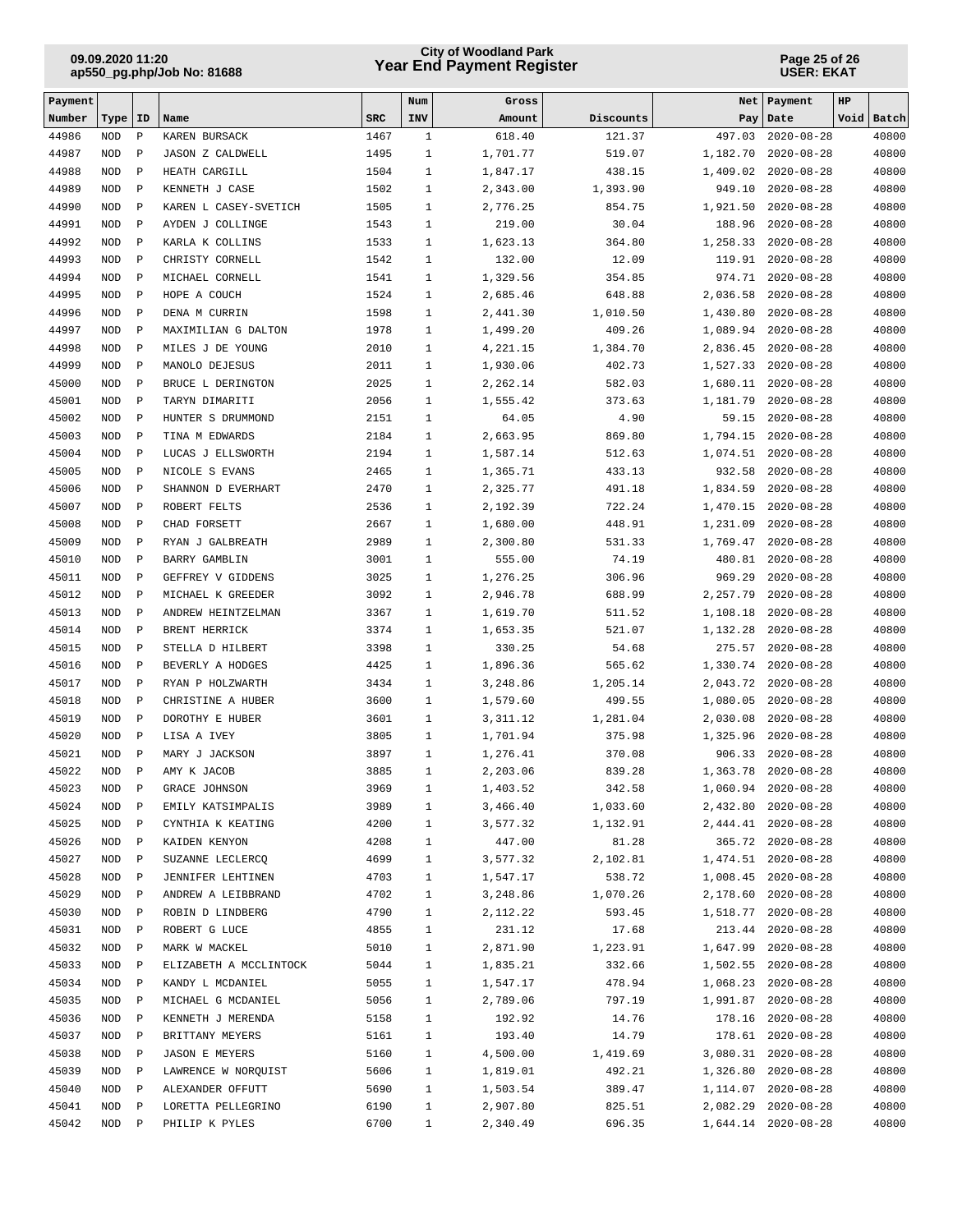## **Year End Payment Register City of Woodland Park 09.09.2020 11:20**

#### **Page 26 of 26 USER: EKAT**

| Payment |                 |              |                         |            | Num          | Gross      |            | Net        | Payment             | <b>HP</b> |            |
|---------|-----------------|--------------|-------------------------|------------|--------------|------------|------------|------------|---------------------|-----------|------------|
| Number  | Type            | ID           | Name                    | <b>SRC</b> | <b>INV</b>   | Amount     | Discounts  | Pay        | Date                |           | Void Batch |
| 45043   | <b>NOD</b>      | $\mathbf{P}$ | EUGENE A RAMIREZ        | 6722       | $\mathbf{1}$ | 2,789.06   | 910.61     | 1,878.45   | $2020 - 08 - 28$    |           | 40800      |
| 45044   | <b>NOD</b>      | $\mathbf{P}$ | JOSEF P RICHARDSON      | 6782       | $\mathbf{1}$ | 638.38     | 351.31     | 287.07     | $2020 - 08 - 28$    |           | 40800      |
| 45045   | <b>NOD</b>      | $\mathbf{P}$ | SALLY W RILEY           | 6800       | $\mathbf{1}$ | 3,832.10   | 1,366.07   | 2,466.03   | $2020 - 08 - 28$    |           | 40800      |
| 45046   | <b>NOD</b>      | $\mathbf{P}$ | IVAN RODRIGUEZ          | 3372       | $\mathbf{1}$ | 2,982.10   | 589.76     | 2,392.34   | $2020 - 08 - 28$    |           | 40800      |
| 45047   | <b>NOD</b>      | $\mathbf{P}$ | CRYSTAL ROE             | 6906       | $\mathbf{1}$ | 2,135.33   | 575.29     | 1,560.04   | $2020 - 08 - 28$    |           | 40800      |
| 45048   | <b>NOD</b>      | $\mathbb{P}$ | ALLY RUSSO              | 6966       | $\mathbf{1}$ | 516.00     | 72.92      | 443.08     | $2020 - 08 - 28$    |           | 40800      |
| 45049   | <b>NOD</b>      | $\mathbf{P}$ | JEFFREY SANCHEZ         | 6974       | $\mathbf{1}$ | 2,599.42   | 996.45     | 1,602.97   | $2020 - 08 - 28$    |           | 40800      |
| 45050   | <b>NOD</b>      | $\mathbf{P}$ | DAVID J SAUER           | 6988       | $\mathbf{1}$ | 1,303.07   | 471.50     | 831.57     | $2020 - 08 - 28$    |           | 40800      |
| 45051   | <b>NOD</b>      | $\mathbf{P}$ | KELLY A SIMPKINS        | 7193       | $\mathbf{1}$ | 2,059.77   | 851.64     | 1,208.13   | $2020 - 08 - 28$    |           | 40800      |
| 45052   | <b>NOD</b>      | $\mathbf{P}$ | DORIE D SLAUGHTER       | 7198       | $\mathbf{1}$ | 861.44     | 255.27     | 606.17     | $2020 - 08 - 28$    |           | 40800      |
| 45053   | <b>NOD</b>      | $\mathbf{P}$ | JOHN M SOCZEK           | 7227       | $\mathbf{1}$ | 2,262.14   | 795.27     | 1,466.87   | $2020 - 08 - 28$    |           | 40800      |
| 45054   | <b>NOD</b>      | $\mathbb P$  | RYAN M SQUIRES          | 7276       | $\mathbf{1}$ | 2,187.84   | 548.17     | 1,639.67   | $2020 - 08 - 28$    |           | 40800      |
| 45055   | <b>NOD</b>      | $\mathbf{P}$ | DANIEL L STOVER         | 7430       | $\mathbf{1}$ | 2,808.92   | 1,060.96   | 1,747.96   | $2020 - 08 - 28$    |           | 40800      |
| 45056   | <b>NOD</b>      | $\mathbf P$  | KYLE D STROM            | 7447       | $\mathbf{1}$ | 2,011.15   | 569.70     | 1,441.45   | $2020 - 08 - 28$    |           | 40800      |
| 45057   | <b>NOD</b>      | $\mathbf{P}$ | DARRIN K TANGEMAN       | 7477       | $\mathbf{1}$ | 5,918.36   | 1,816.46   | 4,101.90   | $2020 - 08 - 28$    |           | 40800      |
| 45058   | <b>NOD</b>      | $\mathbf{P}$ | JOHN E THOMPSON III     | 7599       | $\mathbf{1}$ | 222.84     | 17.05      | 205.79     | $2020 - 08 - 28$    |           | 40800      |
| 45059   | <b>NOD</b>      | $\mathbf{P}$ | JENNIFER K TOBIAS       | 4205       | $\mathbf{1}$ | 2,290.42   | 887.08     | 1,403.34   | $2020 - 08 - 28$    |           | 40800      |
| 45060   | <b>NOD</b>      | $\mathbf{P}$ | DARREN TRAYLOR RIVERA   | 7766       | $\mathbf{1}$ | 2,691.39   | 881.38     | 1,810.01   | $2020 - 08 - 28$    |           | 40800      |
| 45061   | <b>NOD</b>      | $\mathbf{P}$ | KRISTOFER L TROEGER     | 7777       | $\mathbf{1}$ | 1,977.07   | 648.62     | 1,328.45   | $2020 - 08 - 28$    |           | 40800      |
| 45062   | <b>NOD</b>      | $\mathbb P$  | STEVEN E VARNER         | 8316       | $\mathbf{1}$ | 2,290.42   | 523.45     | 1,766.97   | $2020 - 08 - 28$    |           | 40800      |
| 45063   | <b>NOD</b>      | $\mathbf{P}$ | ERIKA D VIDA            | 8355       | $\mathbf{1}$ | 2,321.66   | 687.96     | 1,633.70   | $2020 - 08 - 28$    |           | 40800      |
| 45064   | <b>NOD</b>      | $\mathbf{P}$ | COURTNEY C WADHAM       | 8475       | $\mathbf{1}$ | 2,029.81   | 472.55     | 1,557.26   | $2020 - 08 - 28$    |           | 40800      |
| 45065   | <b>NOD</b>      | $\mathbf{P}$ | <b>JOE WAGNER</b>       | 8597       | $\mathbf{1}$ | 1,276.25   | 229.84     | 1,046.41   | $2020 - 08 - 28$    |           | 40800      |
| 45066   | <b>NOD</b>      | $\mathbf{P}$ | LAWRENCE E WATTERS      | 8600       | $\mathbf{1}$ | 3,607.52   | 1,274.98   |            | 2,332.54 2020-08-28 |           | 40800      |
| 45067   | <b>NOD</b>      | $\mathbf{P}$ | LAINE M WILBERDING      | 8743       | $\mathbf{1}$ | 748.11     | 188.21     | 559.90     | $2020 - 08 - 28$    |           | 40800      |
| 45068   | <b>NOD</b>      | $\mathbf P$  | HARRY H WILEY IV        | 8744       | $\mathbf{1}$ | 4,525.11   | 1,972.04   | 2,553.07   | $2020 - 08 - 28$    |           | 40800      |
| 45069   | <b>NOD</b>      | $\mathsf{P}$ | MATT ZIMMERMAN          | 9020       | $\mathbf{1}$ | 1,276.25   | 333.81     | 942.44     | $2020 - 08 - 28$    |           | 40800      |
|         | REGISTER TOTALS |              | Checks: 195<br>Voids: 3 |            | 195          | 401,386.17 | 127,925.79 | 273,460.38 |                     |           |            |